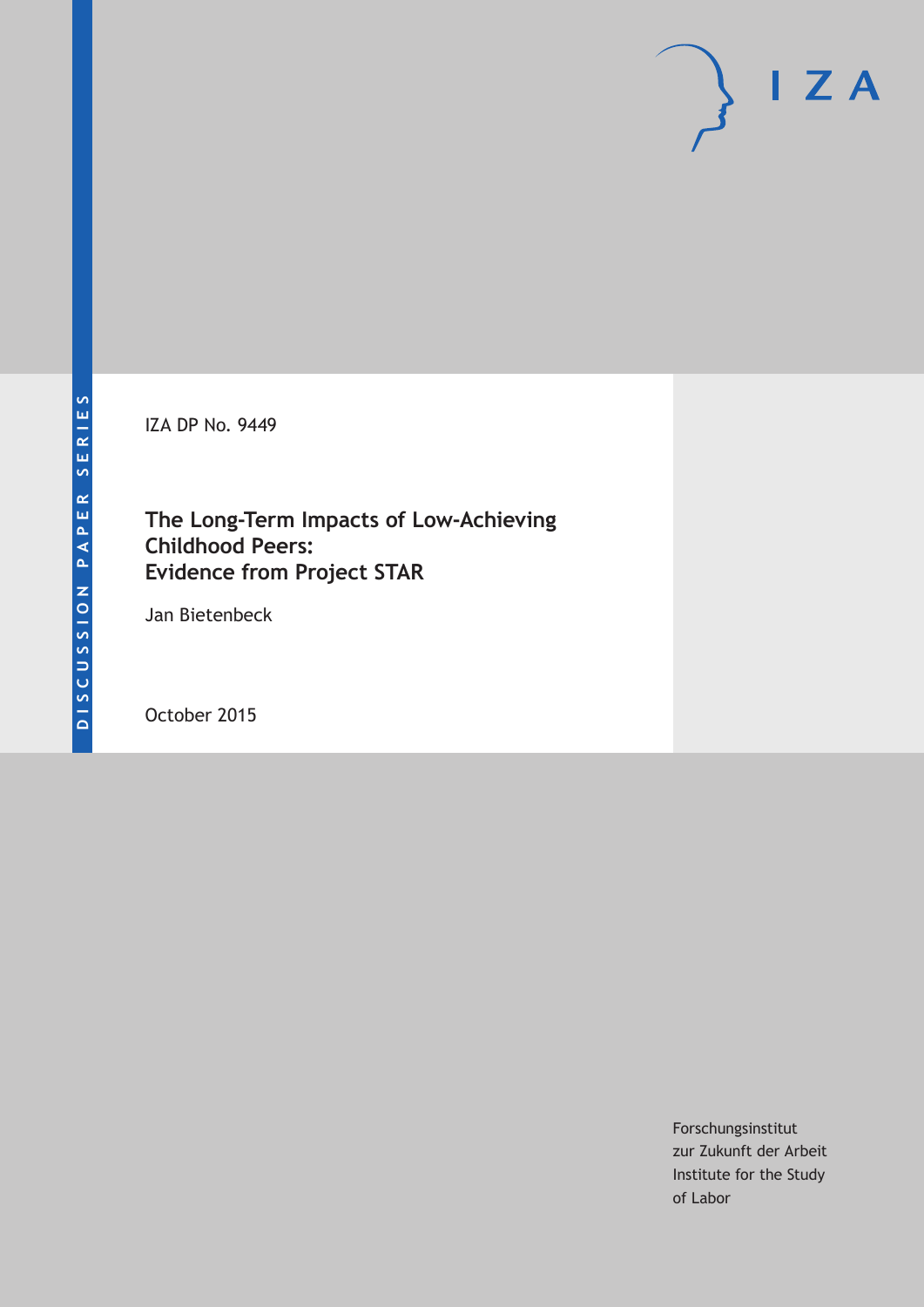# **The Long-Term Impacts of Low-Achieving Childhood Peers: Evidence from Project STAR**

**Jan Bietenbeck** 

*Lund University and IZA* 

Discussion Paper No. 9449 October 2015

IZA

P.O. Box 7240 53072 Bonn Germany

Phone: +49-228-3894-0 Fax: +49-228-3894-180 E-mail: iza@iza.org

Any opinions expressed here are those of the author(s) and not those of IZA. Research published in this series may include views on policy, but the institute itself takes no institutional policy positions. The IZA research network is committed to the IZA Guiding Principles of Research Integrity.

The Institute for the Study of Labor (IZA) in Bonn is a local and virtual international research center and a place of communication between science, politics and business. IZA is an independent nonprofit organization supported by Deutsche Post Foundation. The center is associated with the University of Bonn and offers a stimulating research environment through its international network, workshops and conferences, data service, project support, research visits and doctoral program. IZA engages in (i) original and internationally competitive research in all fields of labor economics, (ii) development of policy concepts, and (iii) dissemination of research results and concepts to the interested public.

IZA Discussion Papers often represent preliminary work and are circulated to encourage discussion. Citation of such a paper should account for its provisional character. A revised version may be available directly from the author.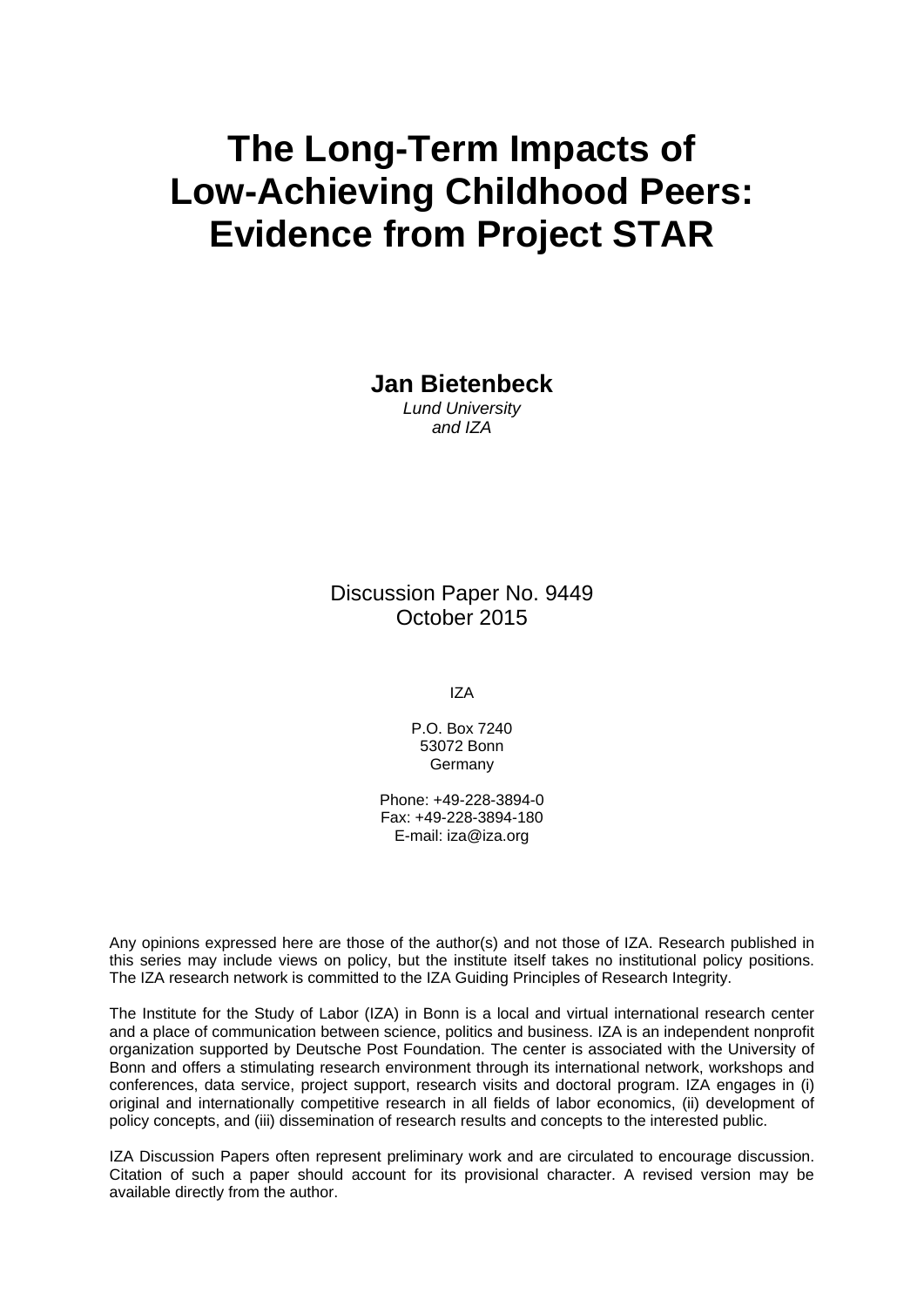IZA Discussion Paper No. 9449 October 2015

# **ABSTRACT**

## **The Long-Term Impacts of Low-Achieving Childhood Peers: Evidence from Project STAR\***

This paper evaluates how sharing a kindergarten classroom with low-achieving repeaters affects the long-term educational performance of regular first-time kindergarten students. Exploiting random assignment of teachers and students to classes in Project STAR, I document three sets of causal impacts: students who are exposed to repeaters (1) score lower on standardized tests at the end of kindergarten, an effect that fades out in later grades; (2) show persistent improvements in non-cognitive skills such as effort and discipline; and (3) are more likely to graduate from high school and to take a college entrance exam around the age of eighteen. I show that the positive spillovers from repeaters on long-term educational attainment are likely driven by the differential accumulation of non-cognitive skills by repeater-exposed students during childhood. The improvements in these skills are in turn a result of behavioral adjustments by teachers, students, or parents to the presence of lowachieving repeaters in the classroom.

JEL Classification: I21, J24

Keywords: peer effects, long-term outcomes, non-cognitive skills, Project STAR

Corresponding author:

 $\overline{a}$ 

Jan Bietenbeck Department of Economics Lund University P.O. Box 7082 220 07 Lund Sweden E-mail: jan.bietenbeck@nek.lu.se

<sup>\*</sup> I am greatly indebted to David Dorn for his guidance and support. I thank Joseph Altonji, Manuel Arellano, David Autor, Manuel Bagues, Sascha Becker, Samuel Bentolila, Susan Dynarski, Joshua Goodman, Bryan Graham, Claudio Michelacci, Pedro Mira, Magne Mogstad, Luca Repetto, Jan Stuhler, Simon Wiederhold, and numerous seminar and conference audiences for helpful comments. Diane Schanzenbach generously provided a subset of the data used in this paper. Funding from the Spanish Ministry of Science and Innovation (BES-2011-050947) is gratefully acknowledged.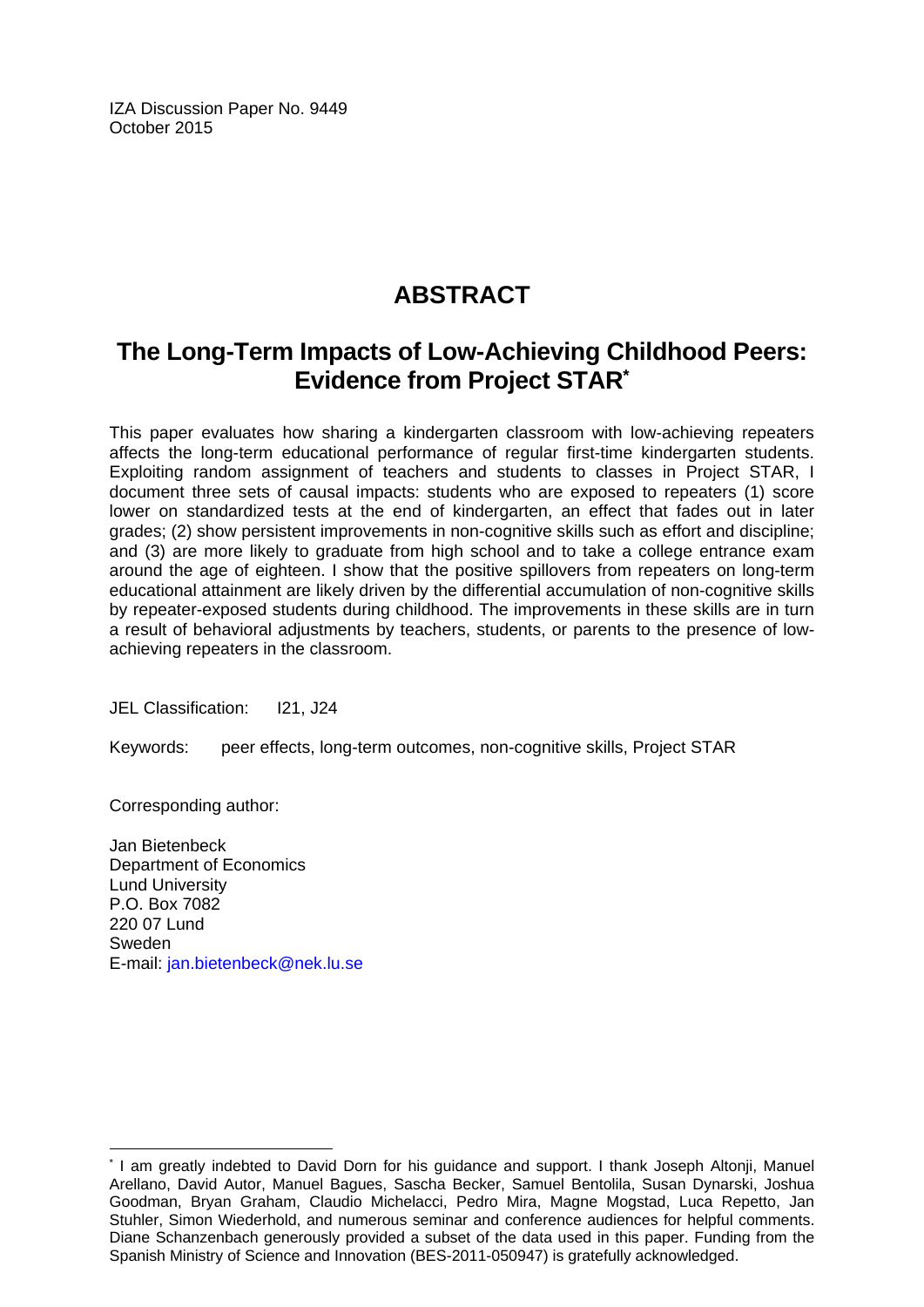#### 1. Introduction

A large academic literature studies the effects of class composition on student performance in school. Papers in this literature have generally found positive impacts from sharing a classroom with higher-achieving and better-behaved peers (e.g. [Hoxby,](#page-25-0) [2000;](#page-25-0) [Burke and Sass,](#page-24-0) [2013;](#page-24-0) [Sojourner,](#page-26-0) [2013\)](#page-26-0) and corresponding negative impacts from sharing a classroom with low-achieving or disruptive peers (e.g. [Figlio,](#page-25-1) [2007;](#page-25-1) [Carrell and Hoekstra,](#page-24-1) [2010;](#page-24-1) [Lavy, Silva, and Weinhardt,](#page-26-1) [2012\)](#page-26-1). The vast majority of these papers has focused exclusively on short-term spillover effects such as the impact of kindergarten classmates on test scores at the end of kindergarten. However, in order to judge the overall efficacy of policies that change the student composition of classes and schools, it is important to know how such spillovers play out in the long term.

In this paper, I study how sharing a kindergarten classroom with lowachieving repeaters affects the long-term educational performance of regular first-time kindergarten students. The empirical analysis uses data from the Tennessee Student-Teacher Achievement Ratio experiment (Project STAR), which is uniquely suited for this purpose for three reasons. First, the data allow me to identify kindergarten repeaters as a particularly lowachieving group of peers: by definition, these students have a proven track record of failure, and they are characterized by exceptionally low cognitive and non-cognitive skills.<sup>1</sup> Second, Project STAR randomly assigned teachers and students, including repeaters, to classes within schools. This lets me estimate causal spillover effects from repeaters that are free from selection bias. Finally, the data contain a rich set of medium- and longterm outcomes for students, including measures of non-cognitive skills, high school graduation, and college-test taking.

The main empirical specifications relate regular students' exposure to repeaters in kindergarten, measured as being randomly assigned to a class containing at least one repeater, to their educational performance at dif-

<sup>1</sup>Previous studies have mostly identified low-achieving peers by their past academic achievement. In settings different from Project STAR, [Lavy, Paserman, and Schlosser](#page-26-2) [\(2012\)](#page-26-2), [Gottfried](#page-25-2) [\(2013\)](#page-25-2), and [Hill](#page-25-3) [\(2014\)](#page-25-3) document negative short-term spillovers from repeaters on their classmates' test scores.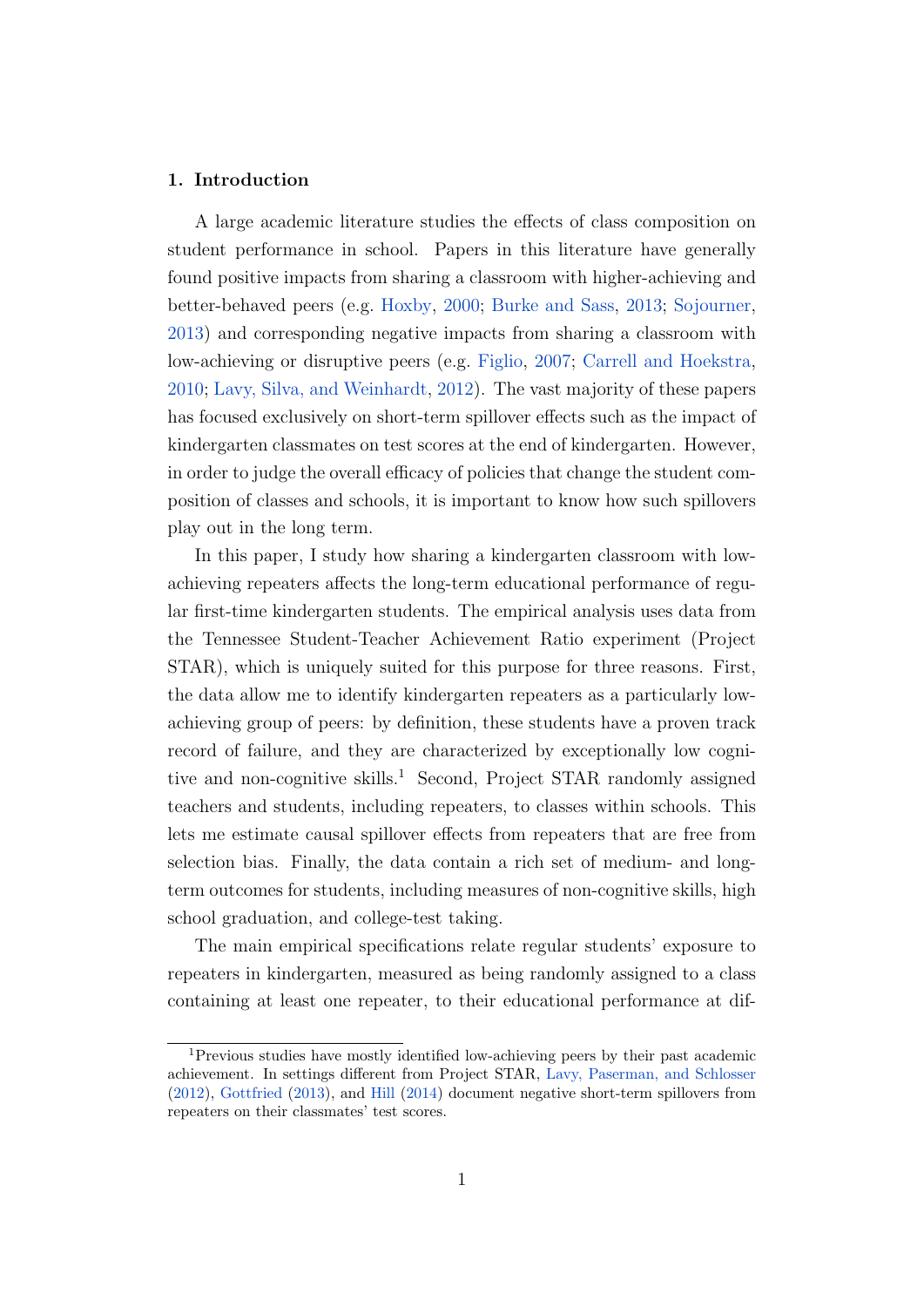ferent points in time.<sup>2</sup> Being exposed to repeaters significantly reduces students' test scores at the end of kindergarten, a result which corroborates previous findings of negative short-term spillovers from low-achieving peers. Repeater exposure however substantially increases students' noncognitive skills such as effort and discipline, which are first observed at the beginning of fourth grade. While the negative spillovers from repeaters on test scores fade out rapidly after kindergarten, the gains in non-cognitive skills persist over time. Consistent with this last result, students who shared a kindergarten classroom with repeaters show improved long-term educational attainment as evidenced by higher propensities to graduate from high school and to take a college entrance exam.

In additional analyses, I explore the potential mechanisms behind these results. Motivated by recent findings that non-cognitive skills formed early in life are a key determinant of long-term educational success (e.g. [Heck](#page-25-4)[man, Stixrud, and Urzua,](#page-25-4) [2006\)](#page-25-4), I hypothesize that the positive spillovers on high school graduation and college-test taking are driven by the differential accumulation of such skills by repeater-exposed students. Suggestive evidence from a regression-based test supports this hypothesis. As for how exactly sharing a classroom with repeaters boosts non-cognitive skills, the experimental setup of Project STAR lets me rule out a wide range of potential explanations that involve selection of students or teachers into classes either in kindergarten or in later grades. Ultimately, I narrow the possible mechanisms down to behavioral responses by teachers, students, or parents, although the data do not allow me to pin down the specific response that drives the improvements in non-cognitive skills.

This paper contributes to a large existing literature on peer effects in schools, which was recently reviewed by [Sacerdote](#page-26-3) [\(2011\)](#page-26-3). This literature includes previous studies based on data from Project STAR, most notably by [Whitmore](#page-26-4) [\(2005\)](#page-26-4), who examines the effects of classroom gender composition, and by [Graham](#page-25-5) [\(2008\)](#page-25-5) and [Sojourner](#page-26-0) [\(2013\)](#page-26-0), who investigate spillovers from peers' academic ability. These papers focus exclusively on short-term spillovers, as does the vast majority of the existing research.

<sup>&</sup>lt;sup>2</sup>I use the terms "regular student," "non-repeating student," and "first-time kindergarten student" interchangeably throughout the paper.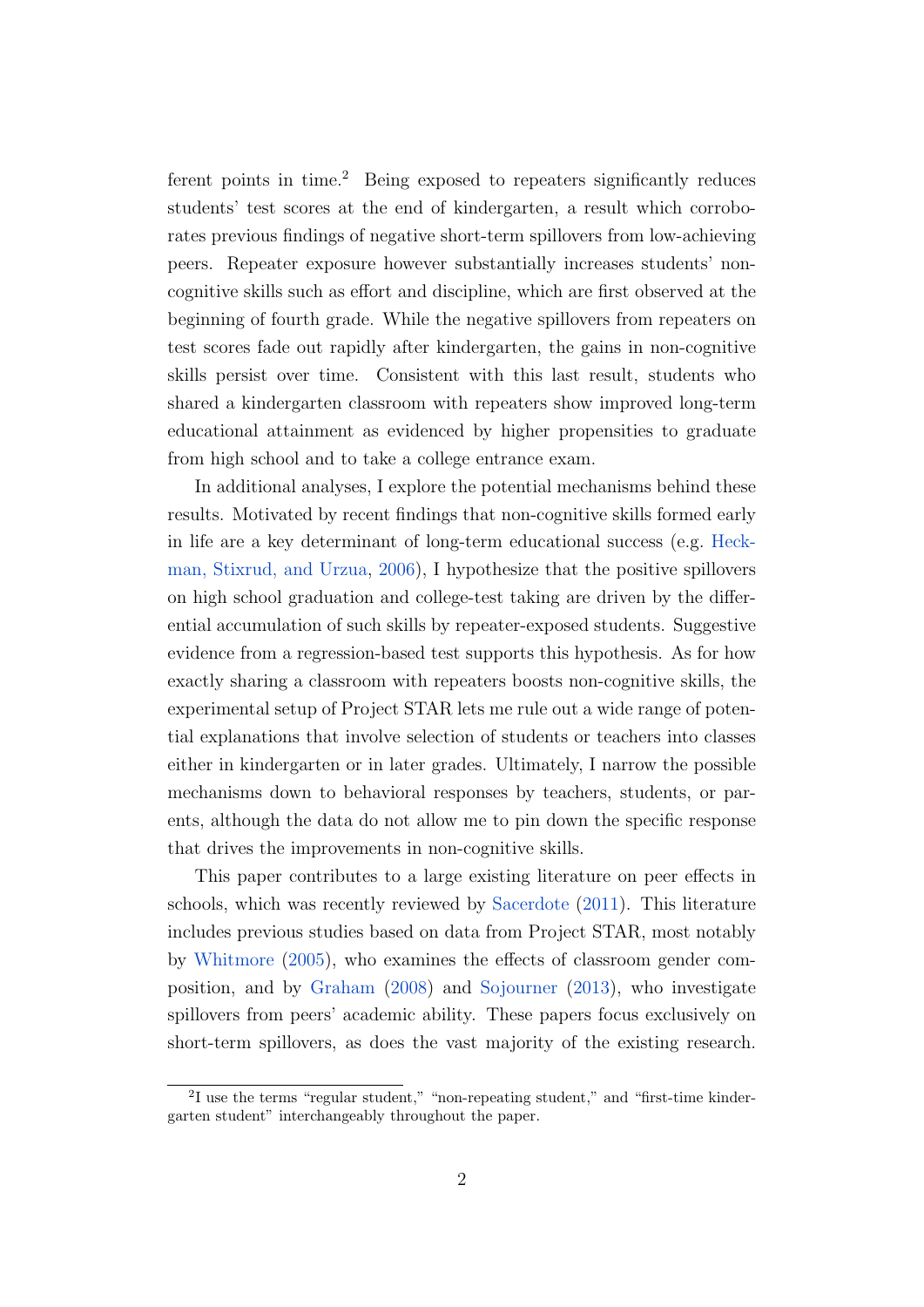An important exception to this generalization is the study by [Gould, Lavy,](#page-25-6) [and Paserman](#page-25-6) [\(2009\)](#page-25-6), which investigates how sharing a fifth-grade classroom with immigrants affects the likelihood of natives to graduate from high school in Israel. Furthermore, [Bifulco, Fletcher, and Ross](#page-24-2) [\(2011\)](#page-24-2) and [Black, Devereux, and Salvanes](#page-24-3) [\(2013\)](#page-24-3) examine spillovers from high school peers on longer-term educational and labor market outcomes.<sup>3</sup>

The analysis in this paper provides some of the first evidence on longterm spillovers from early childhood peers. Studying these spillovers is important because kindergarten students are at an age where both cognitive and non-cognitive skills are still highly malleable [\(Kautz et al.,](#page-25-7) [2014\)](#page-25-7). Moreover, the long-term impacts examined here are arguably more relevant than short-term effects for the evaluation of policies as they may translate more directly into changes in labor market outcomes. The importance of studying such long-term impacts is further highlighted by the finding that short- and long-term effects do not necessarily go in the same direction. Finally, my results have important implications for the ongoing policy debate on whether students of different abilities should be separated at an early age. I discuss these implications in detail in the conclusion.

#### 2. The STAR experiment and data

#### 2.1. Background on Project STAR

Project STAR was a randomized experiment designed to study the effects of class size on student achievement. In the beginning of the 1985- 86 school year, 6,325 kindergarten students in 79 participating Tennessee schools were randomly assigned to small (target size 13-17 students) or regular-sized (22-25 students) classes within their schools.<sup>4</sup> Students were supposed to stay in their assigned class type (small versus regular-sized)

<sup>3</sup>[Chetty et al.](#page-24-4) [\(2011\)](#page-24-4) show that kindergarten class fixed effects predict earnings at ages 25-27 of participants in Project STAR. As the authors note, these "class effects" combine the impacts of peers, teachers, and any other class-level shocks and therefore cannot be interpreted as peer effects. In a recent paper, [Cascio and Schanzenbach](#page-24-5) [\(2015\)](#page-24-5) analyze the impacts of students' relative age, measured as the difference between own age and classmates' average age, on short- and long-term outcomes in Project STAR.

<sup>4</sup>There was also a third class type: regular-sized classes with a full-time teacher's aide. Like previous analyses of Project STAR, I do not find any differences in treatment effects between regular-sized classes with and without a full-time teacher's aide.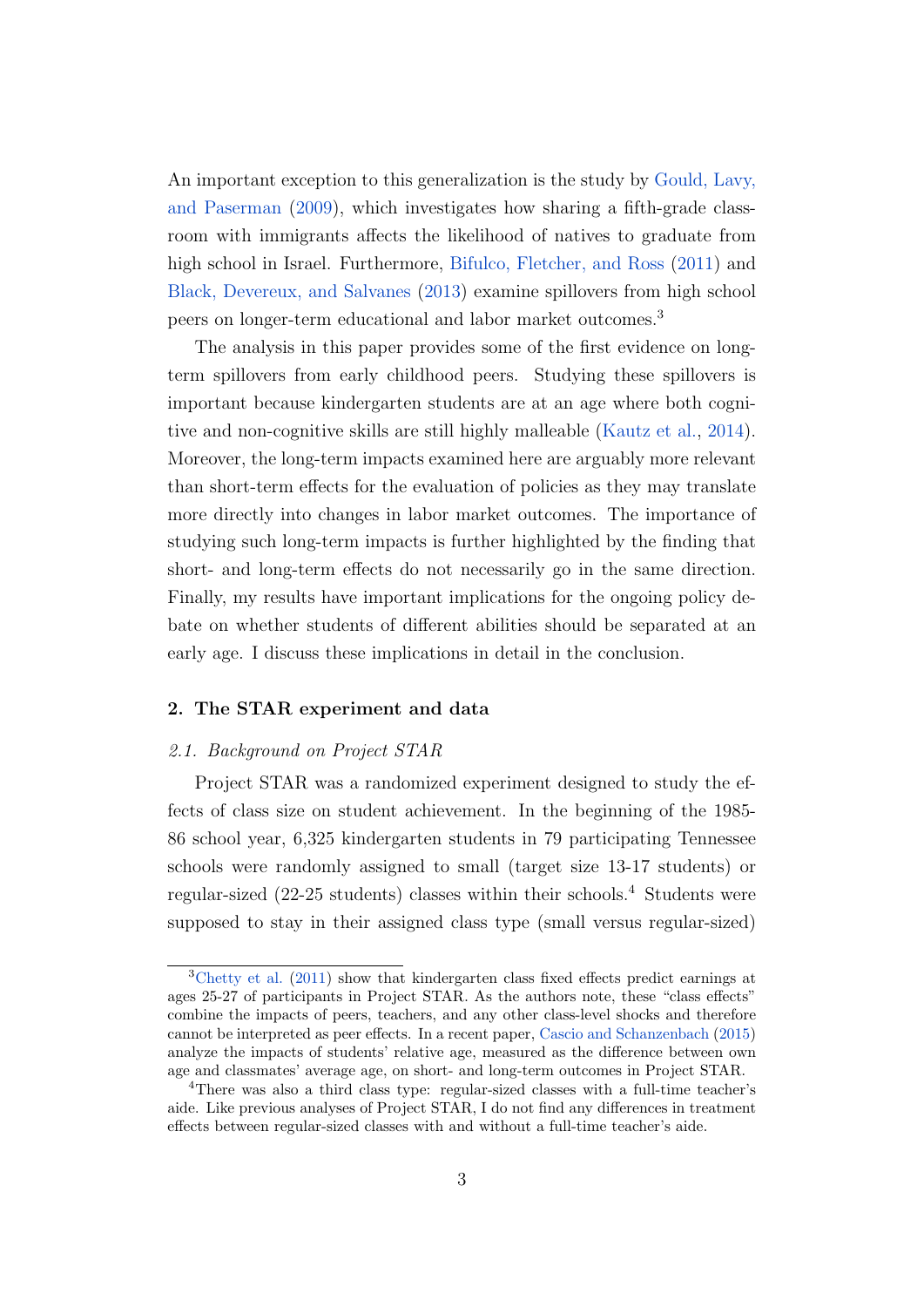until the end of third grade, after which the experiment ended and they would return to ordinary classes. Students that joined the initial cohort in participating schools after the kindergarten year were also randomly assigned to class types, as were teachers in each grade.

This study exploits the fact that kindergarten students, including repeaters, and teachers were randomly assigned not only to class type, but also to a particular class within each type (50 schools in the experiment had multiple classes per type). Early analyses of Project STAR were reluctant to conclude that this was indeed the case, mainly because the STAR Technical Report [\(Word et al.,](#page-26-5) [1990\)](#page-26-5) does not describe the exact procedure by which students were allocated to specific classes. However, several more recent studies [\(Chetty et al.,](#page-24-4) [2011;](#page-24-4) [Sojourner,](#page-26-0) [2013;](#page-26-0) [Cascio and Schanzen](#page-24-5)[bach,](#page-24-5) [2015\)](#page-24-5) also rely on random assignment of students and teachers to classes in Project STAR and provide new evidence in support of this assumption. Section 3 revisits some of this evidence and provides additional statistical support for the claim that repeaters were randomly assigned to kindergarten classes within schools.

The eventual implementation of Project STAR differed somewhat from the original experimental design. Three of these differences are particularly important in the context of this paper. First, as the initial cohort of students advanced from kindergarten to third grade, there was substantial attrition due to students moving to other schools or being retained in grade. Thus, by the time the cohort reached third grade, 49% of students who had participated in the experiment in kindergarten had left the sample. Second, because of complaints by some parents about their children's initial assignment, students in regular-sized classes were re-randomized at the beginning of first grade. Third, while compliance with treatment assignment was nearly perfect in kindergarten, approximately 10% of students managed to switch between small and regular-sized classes in each of the subsequent grades [\(Krueger,](#page-25-8) [1999\)](#page-25-8).

Due to the focus on spillovers from repeaters in kindergarten, noncompliance with class assignment in the later grades does not affect the (reduced-form) causal interpretation of results in this paper. In contrast, sample attrition could potentially confound some of the estimates on longterm outcomes. I test for selective attrition in Section 6 below, but do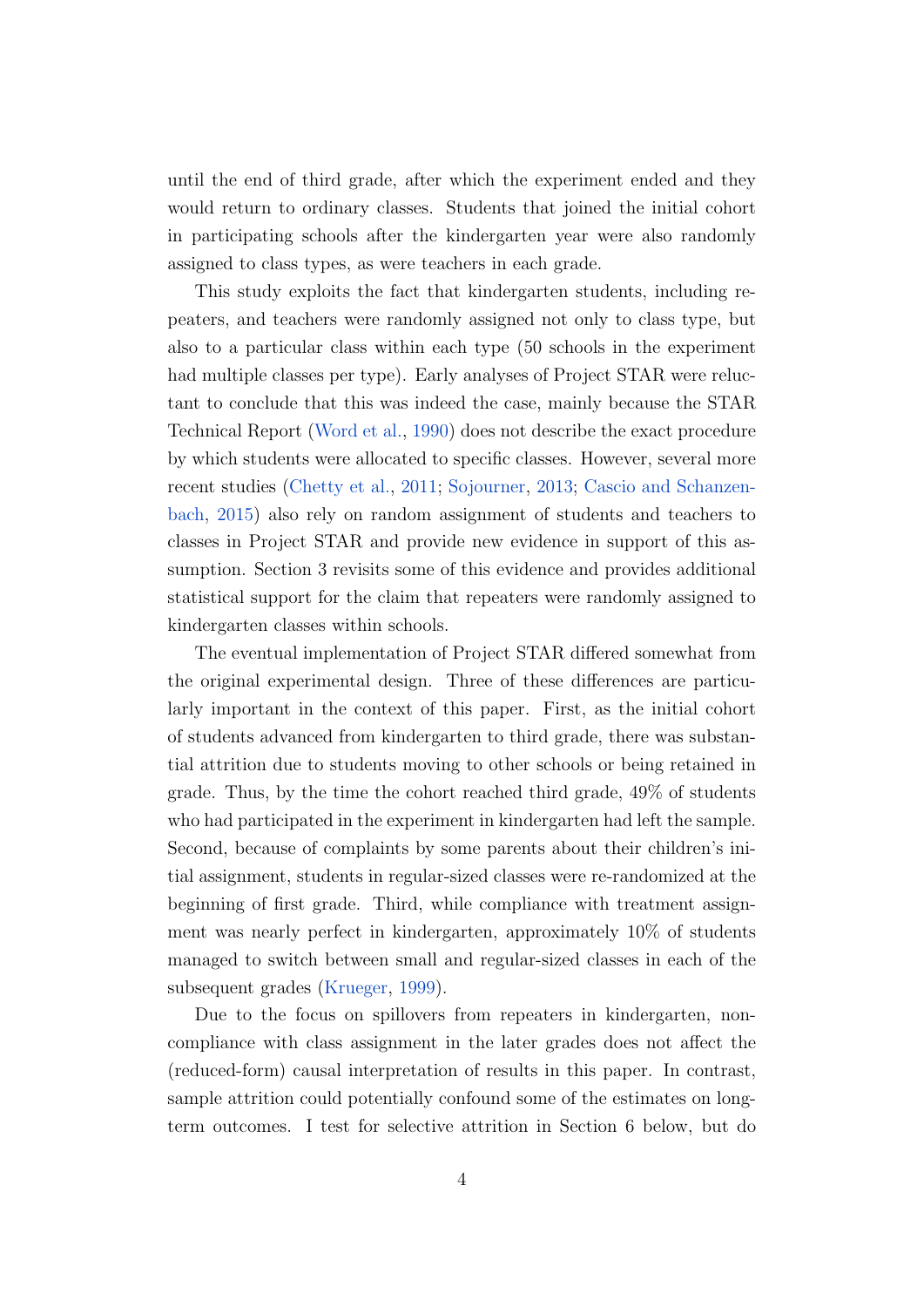not find it to be a problem for the large majority of outcomes studied here. Finally, the three aspects of the implementation mentioned in the previous paragraph change the total amount of time that students spent in class with a kindergarten repeater. This affects the interpretation of the repeater-exposure treatment, a point that I discuss in more detail in the following subsection.<sup>5</sup>

#### 2.2. Variable definitions

Data for students participating in Project STAR were collected by various research teams and organizations both during the experiment and in several rounds after the experiment ended. The Project STAR public use file, on which the empirical analysis below is based, combines these data such that students can be followed throughout their scholastic careers until the end of high school.<sup>6</sup> This subsection gives a brief overview of the dependent and independent variables used in the empirical analysis. Online appendix A provides additional details on data collection procedures and on the construction of outcome variables.

Demographic characteristics. The data contain information on students' gender, race, eligibility for free or reduced-price lunch, and exact date of birth. Children in Tennessee are supposed to enter kindergarten if they are five years or older on September 30 of a given year, and I use this rule to construct an old-for-grade indicator which takes value 1 if the student was six years or older on September 30, 1985, and 0 otherwise. Students in Project STAR may be old for grade either because they entered school late (the so-called "red-shirting") or because they were repeating kindergarten.<sup>7</sup>

Kindergarten repeaters. The data include an indicator for whether each student was repeating kindergarten in the 1985-86 school year. There are 253 repeaters in the sample, 193 of whom are old for grade. Note that

<sup>5</sup>Additional details regarding the design and implementation of Project STAR can be found in [Word et al.](#page-26-5) [\(1990\)](#page-26-5), [Krueger](#page-25-8) [\(1999\)](#page-25-8), and [Finn et al.](#page-25-9) [\(2007\)](#page-25-9).

<sup>6</sup>Data on some of the outcomes studied in this paper were generously provided to me by Diane Schanzenbach; see Online appendix A for details.

<sup>7</sup>See [Deming and Dynarski](#page-24-6) [\(2008\)](#page-24-6) for an analysis of the red-shirting phenomenon in the United States.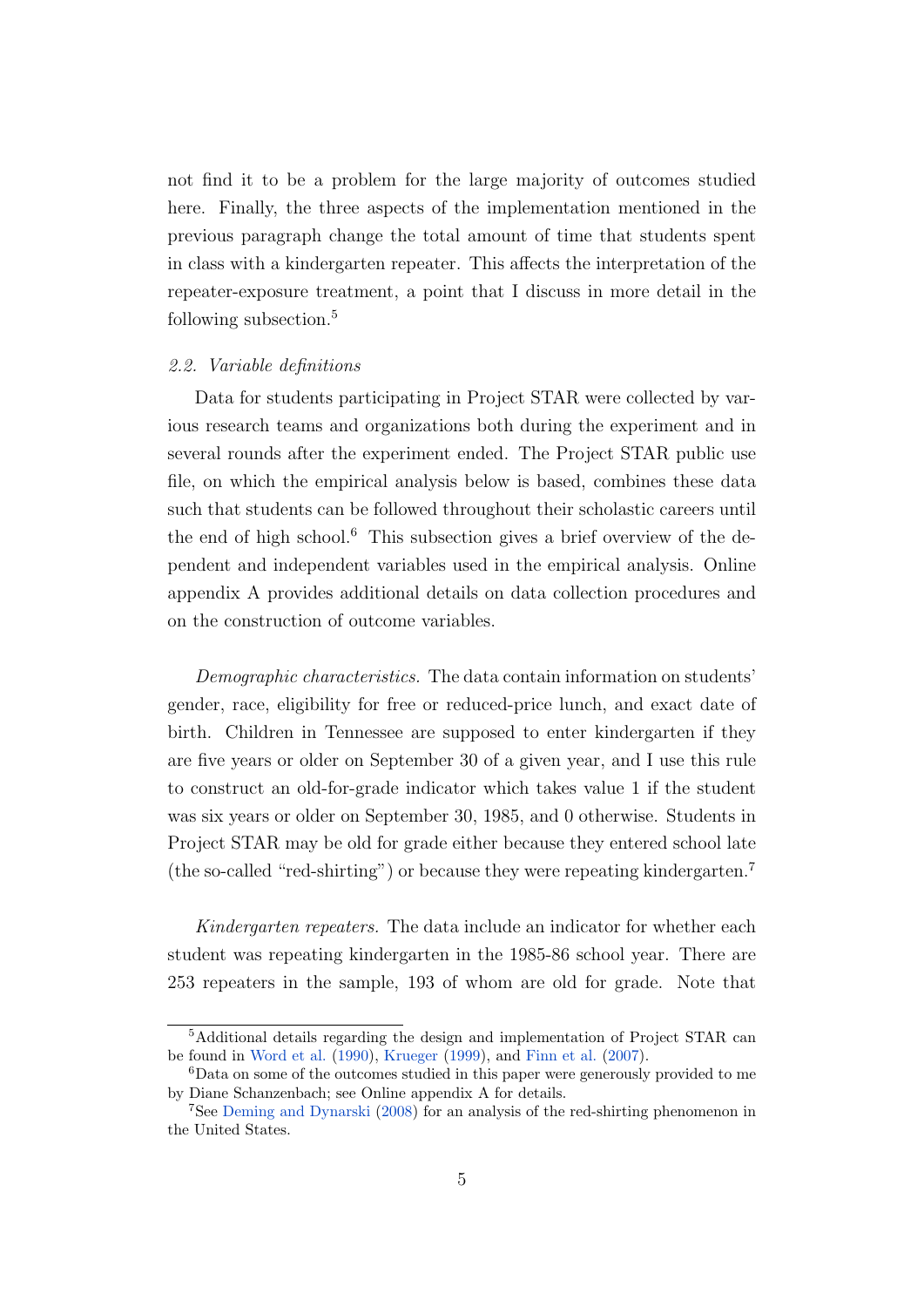all repeaters would be expected to be old for grade if they had entered kindergarten in accordance with Tennessee's school entry rules during one of the previous school years. Therefore, the 60 repeaters who were not old for grade must have entered school early. The empirical analysis below focuses on spillover effects from the 193 old-for-grade repeaters, who first entered kindergarten at the regular entry age. While the data do not contain information on the exact reason for their retention, these students had likely been identified by principals or teachers as having cognitive or behavioral deficiencies that would have put them at a disadvantage had they been promoted to first grade. The same is not necessarily true for the 60 other repeaters, who may have stayed in kindergarten only because they were too young to enter first grade.<sup>8</sup>

Repeater exposure. Figure 1 shows the distribution of repeaters across classes in schools with at least one repeater. $9\,126$  of the 254 classes in this subsample contain no repeater, 81 contain one repeater, and only 47 contain two or more repeaters. In view of this heavily skewed distribution, the main specifications of the empirical analysis will distinguish just between classes with and without repeaters. As a robustness check, I also measure repeater exposure as the actual number of repeaters in class, or as the share of repeaters in class. Results from these alternative specifications suggest that outcomes are similar for students who are exposed to one or to several repeaters, which implies that the main specifications using a

<sup>8</sup>Children are required to be six years old on September 30 of the year they start first grade. It seems reasonable to assume that this rule was enforced more strictly than the kindergarten entry rule since kindergarten attendance was not mandatory in Tennessee at the time of the experiment. Empirically, the 60 "young" repeaters come from more favorable demographic backgrounds and exhibit better cognitive and noncognitive outcomes than the 193 old-for-grade repeaters. If all 253 repeaters are used as treatment in the empirical analysis, the estimated spillover effects are somewhat attenuated compared to the ones reported in the paper.

<sup>9</sup>Out of the 79 participating schools, 60 contain at least one repeater. The 19 schools without repeaters do not contribute to the identification of spillover effects in this paper, which is based on between-class variation in the number of repeaters within schools. Compared to schools without repeaters, schools with positive numbers of repeaters are slightly smaller (average enrollment of 73 students versus 83 students), are less likely to be located in the inner city (12% versus 47% of schools), and contain lower fractions of black students (20% versus 61%) and low-income students (41% versus 67%) on average.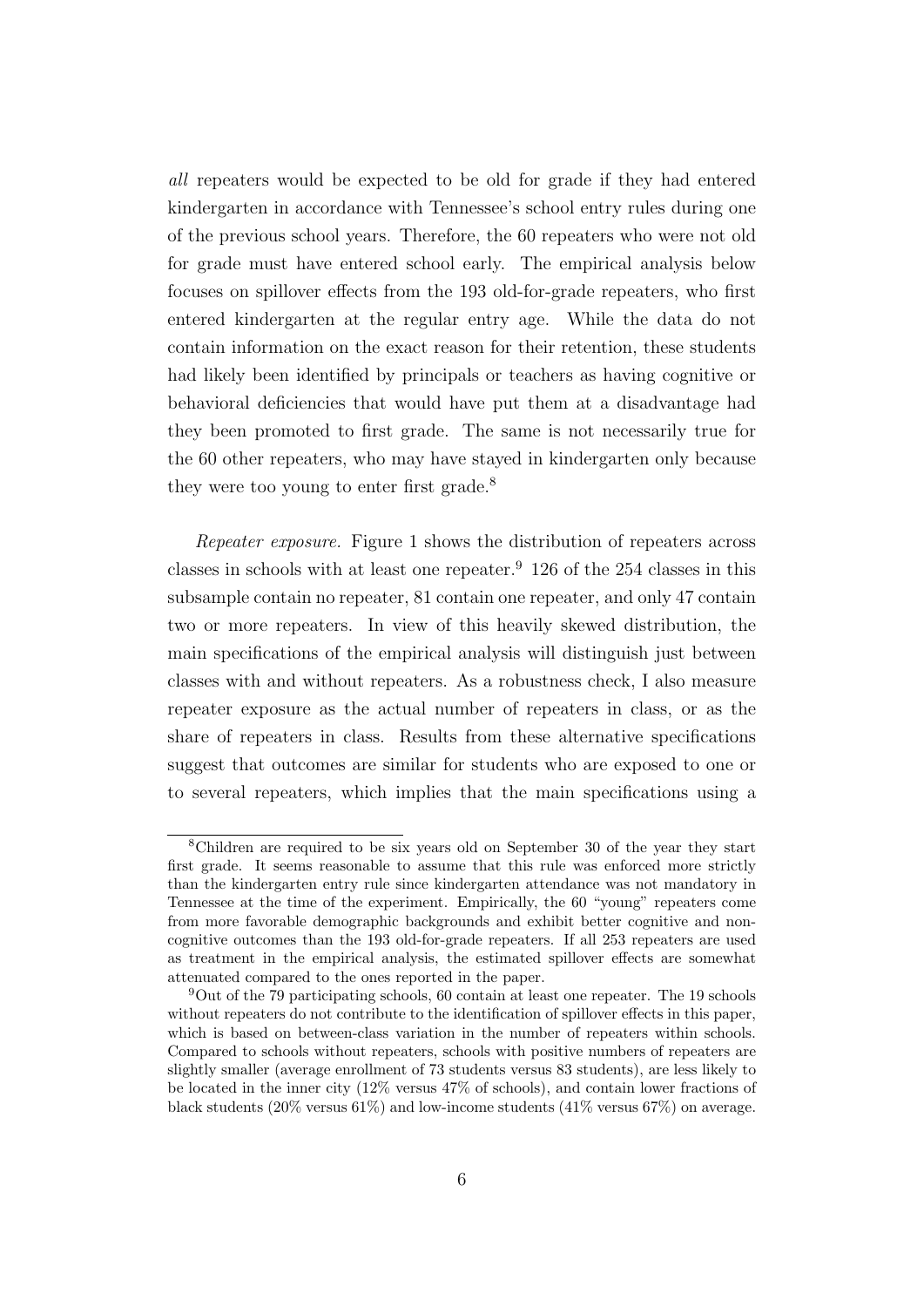dummy variable for the presence of at least one repeater in class do not unduly miss heterogeneous treatment effects.

An important question for the interpretation of results is whether the spillovers on long-term outcomes documented in this paper arise from exposure to repeaters during kindergarten or from exposure over a longer time horizon. If all children had stayed in their assigned kindergarten classes until the end of the experiment, regular students would have been exposed to repeaters either for four years or not at all until third grade. In practice, however, due to the various deviations from the original experimental design described above, students who were exposed to repeaters in kindergarten and who had not left the experiment by third grade ended up being in class with at least one of these repeaters for 2 years on average, whereas students not exposed to repeaters in kindergarten ended up being in class with repeaters for an average of  $0.6$  years.<sup>10</sup> The treatment studied in this paper thus consists of exposure to repeaters during kindergarten and an additional six months of differential exposure during grades 1-3.

Outcomes. At the end of each grade level from kindergarten through third grade, students were administered the grade-appropriate version of the Stanford Achievement Test. Moreover, in the spring of grades 5-8, all participants still attending public school in Tennessee took the Comprehensive Test of Basic Skills as part of a statewide student assessment program. Both tests are standardized multiple-choice assessments with components in mathematics and reading. The empirical analysis below studies the effects of repeater exposure in kindergarten on student performance on these tests at each grade level.

In November 1989, when participants were in fourth grade, teachers in

<sup>10</sup>These figures come from a regression of cumulative years of exposure at the end of third grade on a constant, an indicator for repeater exposure in kindergarten, and school fixed effects. Further analysis showed that cumulative years of exposure are very similar for students assigned to small and to regular-sized kindergarten classes. Note that these figures measure exposure to at least one of the 193 original repeaters for students who did not attrit from the experiment. A complete history of exposure to any repeaters cannot be determined for participants in Project STAR because class composition is no longer observed for students who leave the experiment and because repeater status was not recorded for students who entered the experiment after kindergarten.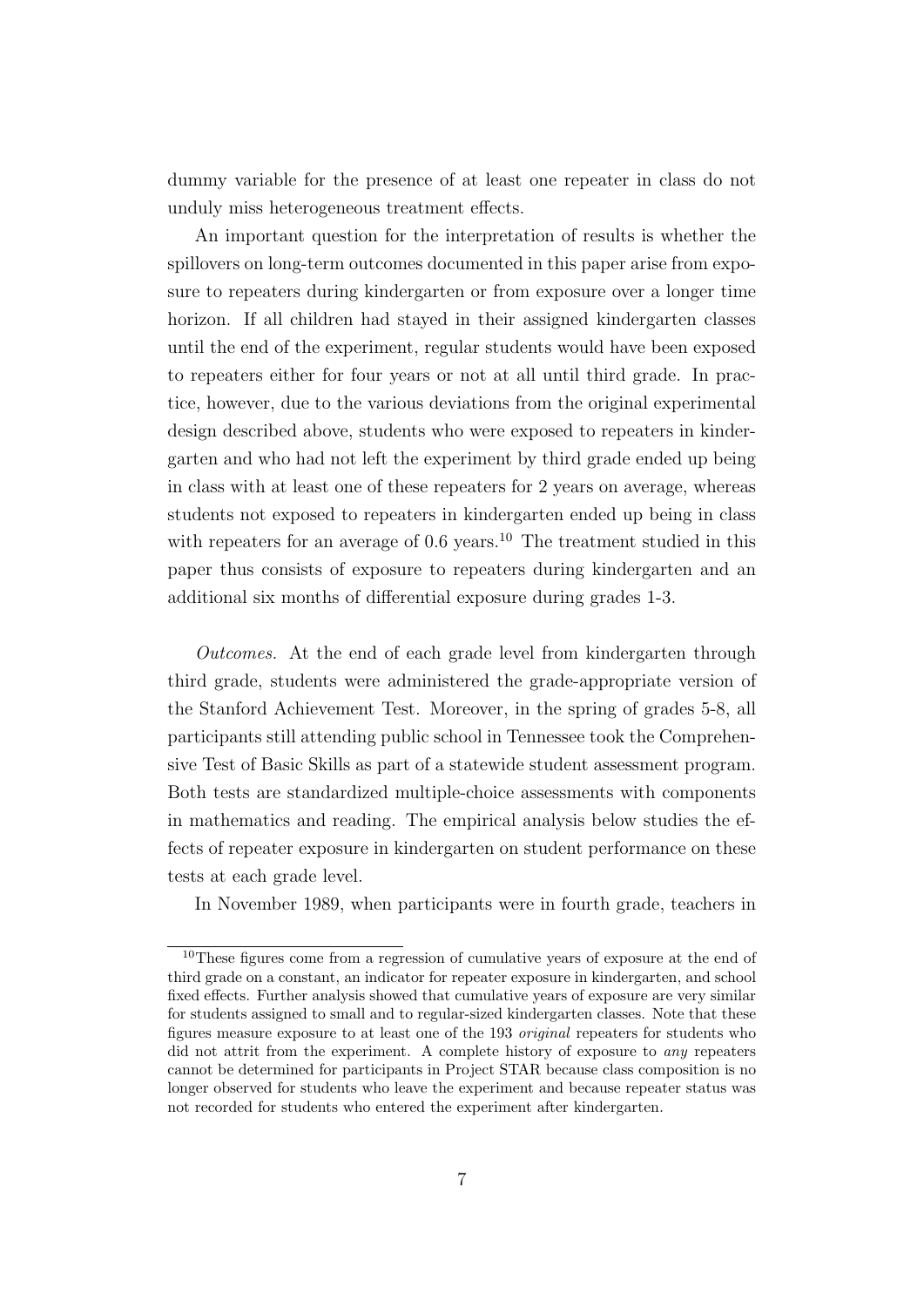the STAR schools were asked to evaluate a random subset of their students on a set of behavioral measures. Teacher ratings were recorded on a scale from 1-5 and were consolidated into four indices. The effort index is based on such items as whether a student completes her homework and whether she is persistent when confronted with difficult problems. The initiative index captures such characteristics as whether a student actively participates in classroom discussions. The value index measures how much a student appreciates the school learning environment. Finally, the discipline index is based on such items as whether a student often acts restless and whether she interferes with her peers' work. In eighth grade, math and English teachers were asked to rate a different random subset of STAR participants on similar questions, the answers to which were consolidated into the same four indices. The total of eight fourth- and eighth-grade indices derived from teacher ratings serve as measures of non-cognitive skills in the empirical analysis below.

Most STAR participants graduated from high school in 1998, and transcripts including information on high school grade point average (GPA) and graduation status were collected from selected high schools in 1999 and 2000. Colleges and universities in the United States typically require applying students to report results from either the ACT or the SAT test. In 1998, [Krueger and Whitmore](#page-26-6) [\(2001\)](#page-26-6) matched all STAR students to the administrative records of the two companies responsible for these tests. The outcome of this process is an indicator that takes value 1 if a student took either of these college entrance exams in 1998 and 0 otherwise. Together, high school GPA, high school graduation, and college-test taking are the measures of long-term educational attainment studied in this paper.

#### 2.3. Sample selection and descriptive statistics

The full sample includes 6,325 kindergarten students in 127 small and 198 regular-sized classes in 79 schools. I exclude 28 students for whom repeater status is not observed and five students with missing demographic characteristics from this sample. I further drop the 60 repeaters who are not old for grade as they had likely been in class with one of the oldfor-grade repeaters during the previous (1984-85) school year and are thus subject to a fundamentally different treatment. Finally, while schools with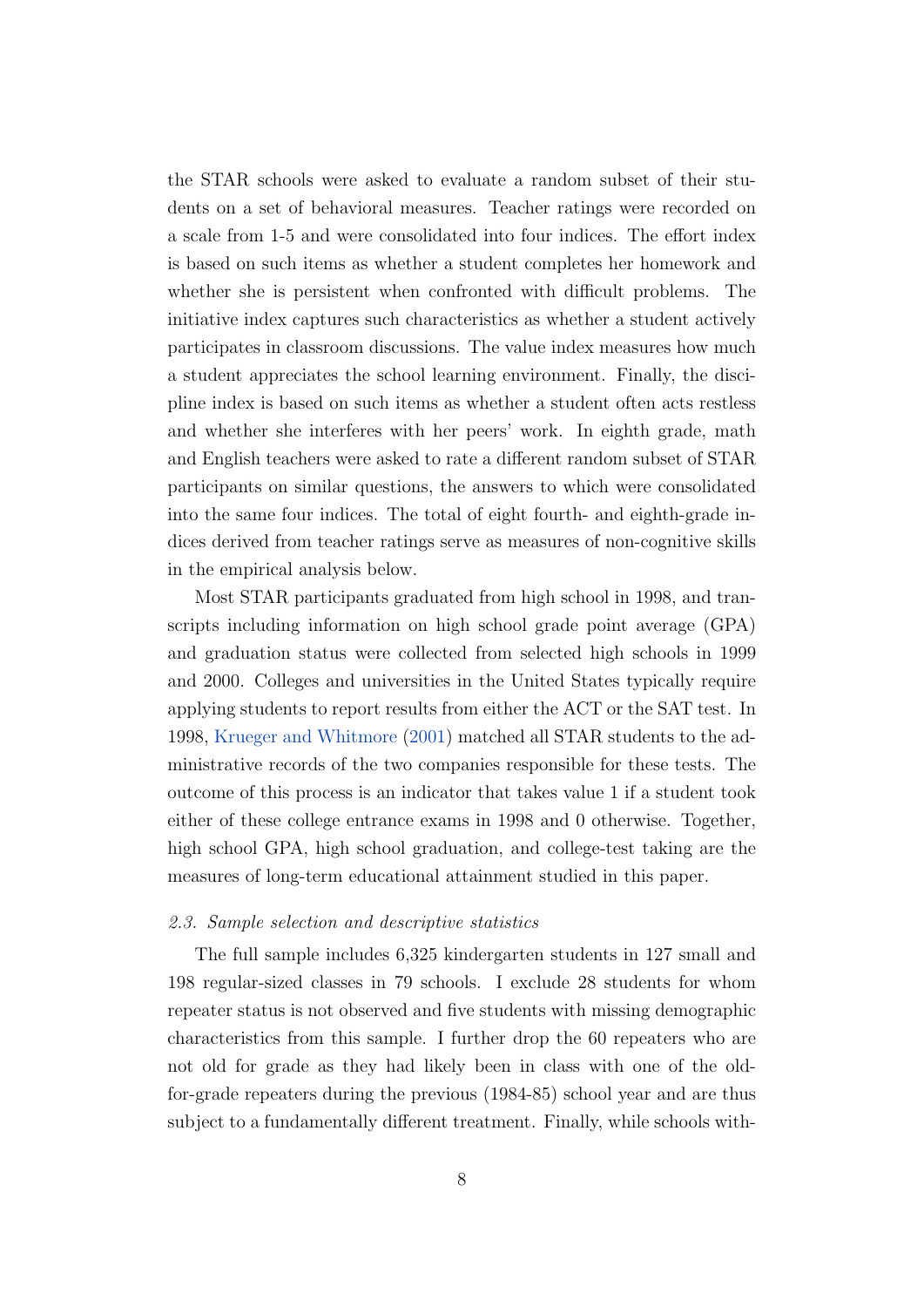out repeaters do not contribute to the identification of spillover effects in this paper, they are kept in the sample in order to increase the precision of the estimated impacts of other covariates included in the regressions. The final estimation sample thus consists of 6,232 students, 193 of whom are repeaters. Results in this paper are robust to relaxing the sample restrictions discussed in this paragraph.

Table 1 shows descriptive statistics for demographic characteristics, repeater exposure, and key outcome variables separately for non-repeating and repeating kindergarten students in the estimation sample. Students in general exhibit lower socioeconomic characteristics than the student populations in Tennessee and the United States as a whole because Project STAR oversampled schools in low-income neighborhoods [\(Krueger and](#page-26-6) [Whitmore,](#page-26-6) [2001\)](#page-26-6). Repeaters are predominantly male and are more likely to be eligible for free or reduced-price lunch than non-repeating students. Repeaters are also older than non-repeating students by definition. Since low-income schools with primarily black student populations have lower repeater shares on average, repeating students in the sample are less likely to be black. Finally, only three percent of non-repeating students are old for grade, which shows that red-shirting was not common in the schools participating in Project STAR at the time of the experiment.

In order to facilitate easy comparison between the outcomes of regular students and repeaters, I standardize all test scores and non-cognitive skill measures to have mean 0 and standard deviation 1 across non-repeating students in the estimation sample. Consistent with the idea that repeaters were retained in grade because of some cognitive or behavioral deficiencies, Table 1 shows that they tend to perform substantially worse than regular students in school. For instance, repeaters score half a standard deviation below non-repeating students on the end-of-kindergarten reading test, a gap that widens to almost a full standard deviation by eighth grade. Repeaters are also rated considerably worse on measures of effort, initiative, value, and discipline by their teachers. Therefore, by focusing on repeater exposure as my treatment, I capture the impacts of sharing a classroom with students with exceptionally low cognitive and non-cognitive skills.<sup>11</sup>

<sup>11</sup>Repeaters' measured cognitive and non-cognitive skills are also significantly below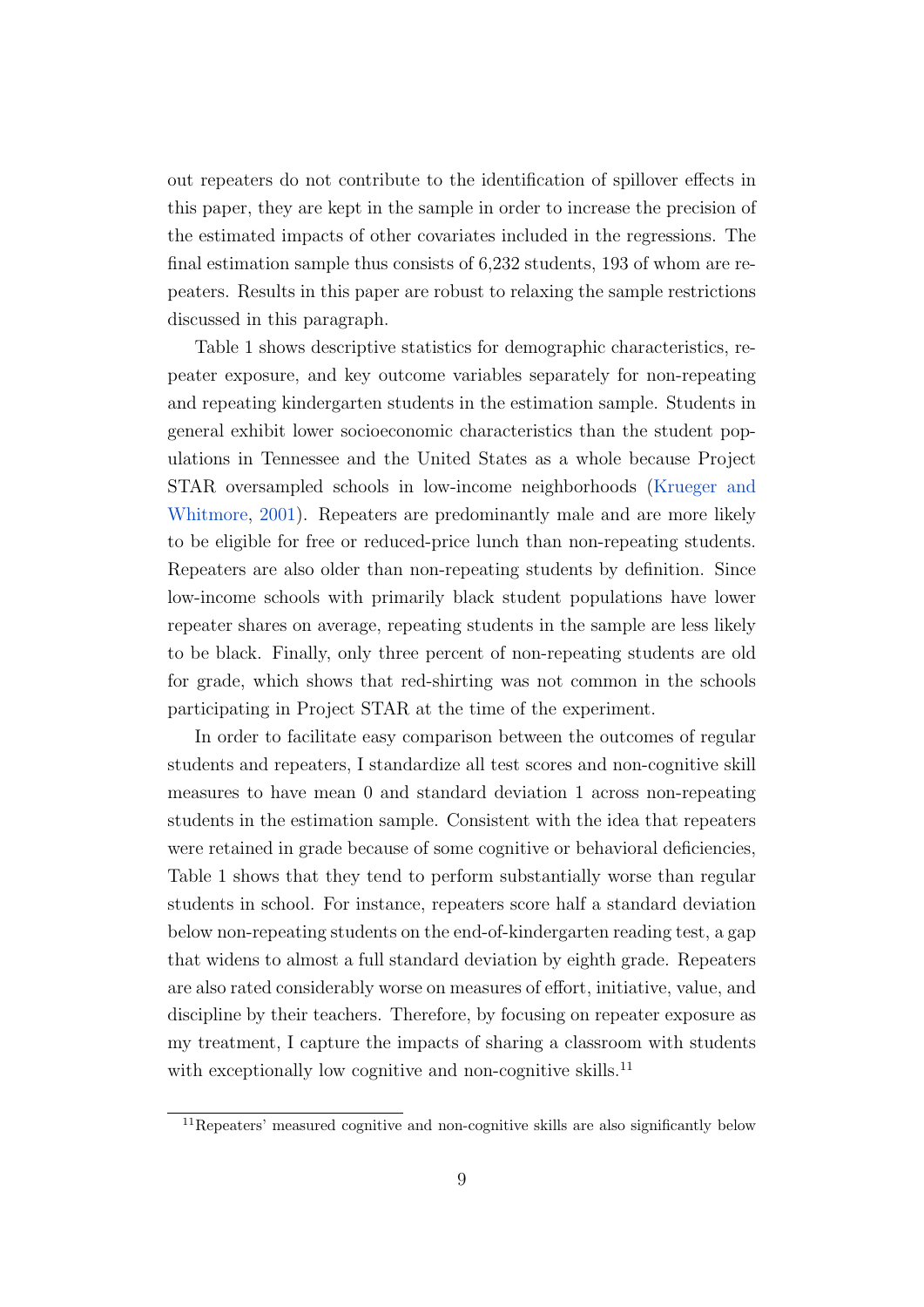#### 3. Identification strategy and validity of the experimental design

#### 3.1. Identification based on between-class variation in repeater exposure

Identification of spillovers from repeaters in this paper is based on between-class variation in repeater exposure within schools. The regression framework, which is described in detail below, thus compares the outcomes of regular students who attend kindergarten in the same school but who are randomly assigned to classes with and without repeating schoolmates. This identification strategy requires that these classes do not systematically differ from each other in any other dimension. In non-experimental data, this requirement will not be met if, for example, school principals assign low-achieving repeaters to classes with high-achieving other students or teachers. In contrast, random assignment in Project STAR ensures that classes with and without repeaters are balanced on characteristics of regular students and teachers.

One challenge to identification arises because repeater exposure is positively correlated with class size. In particular, repeaters are more likely to be observed in regular-sized classes because (i) larger classes are more likely to contain at least one repeater when students are randomly assigned to classes, and (ii) the sample contains more regular-sized classes than small classes.<sup>12</sup> Previous analyses of Project STAR have documented large negative effects of class size on student outcomes (see [Schanzenbach](#page-26-7) [\(2006\)](#page-26-7) for an overview of these findings). Therefore, a regression of student performance on repeater exposure that does not control for class size will yield an estimate that is negatively biased. I avoid such bias by controlling for class size in all of my regressions. In Section 6 below, I also present results from specifications that allow the effects of repeater exposure to vary with class size.

those of male students, black students, and students eligible for free or reduced-price lunch (results are available upon request). This suggests that by focusing on repeaters, I may be more successful in identifying truly low-achieving peers than by simply categorizing students as low achievers based on their demographic background.

<sup>&</sup>lt;sup>12</sup>Consider, for example, a school with the typical configuration of one small class of 15 students and two regular-sized classes of 23 students. If this school contains one repeater (the mode among schools with positive numbers of repeaters), this repeater has a 46/61 probability of being assigned to a regular-sized class and a 15/61 probability of being assigned to the small class.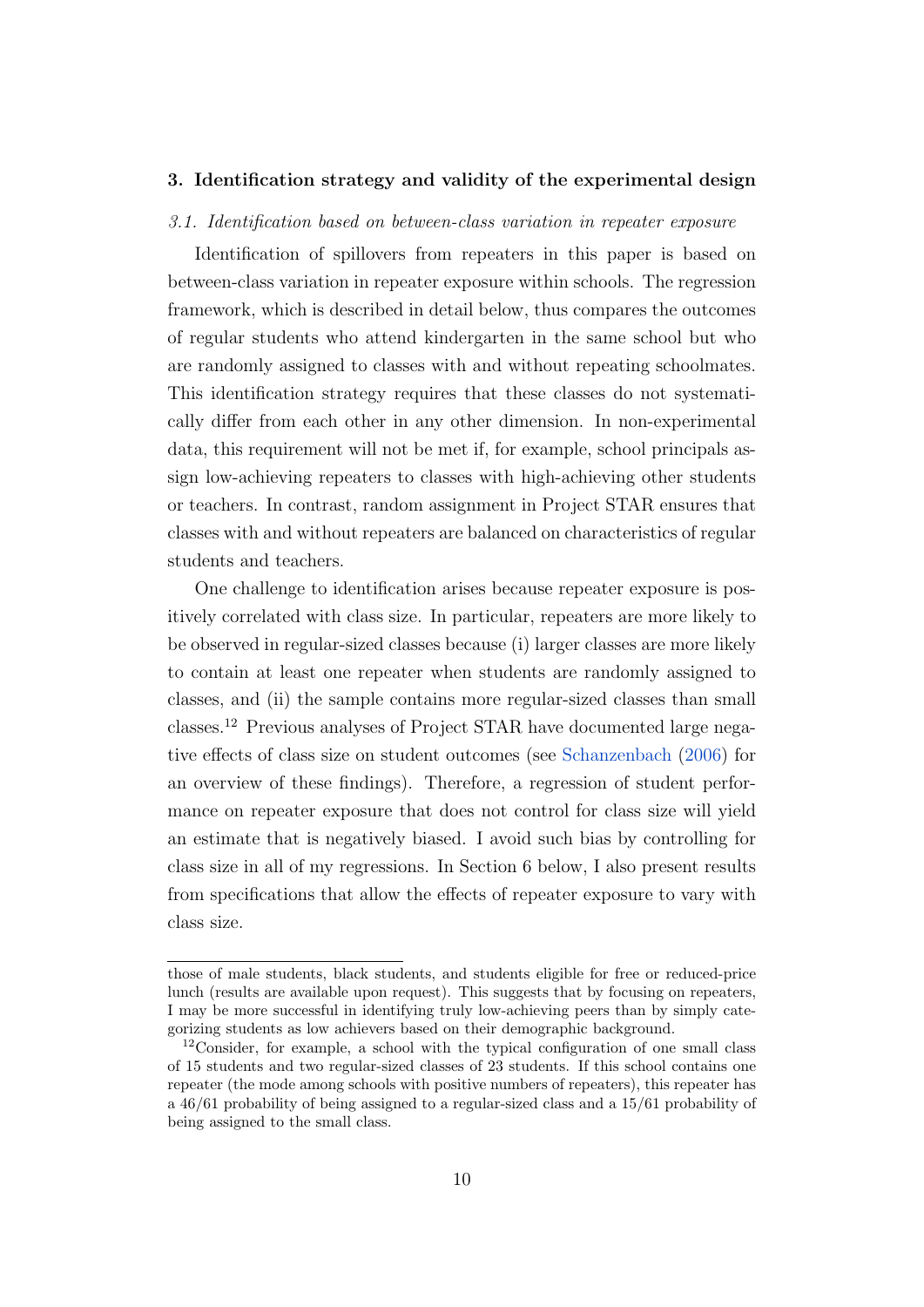Section 4 reports estimates of the following empirical model:

$$
y_{ics} = \alpha_s + \beta_1 \text{EXPOSURE}_{cs} + \beta_2 \text{SMALL}_{cs} + X_{ics} \gamma + \varepsilon_{ics},\tag{1}
$$

where  $y_{ics}$  is a kindergarten or long-term outcome for non-repeating student i randomly assigned to kindergarten class c in school s,  $\text{EXPOSURE}_{cs}$  is an indicator for whether student i's class contains at least one repeater,  $SMLL_{cs}$  is an indicator for small class in kindergarten, and  $X_{ics}$  is a vector containing the five student demographic characteristics shown in Table 1. Because random assignment to classes took place within schools, the model also controls for a vector of school fixed effects  $(\alpha_s)$ .

#### 3.2. Evidence on random assignment of repeaters

The key identification assumption underlying the specification in equation 1 is that conditional on class size and school fixed effects, classes with and without repeaters do not differ systematically in any other dimension. Intuitively, this assumption holds here because of the random assignment of students and teachers to classes in Project STAR. This intuition is supported by evidence from previous studies of the experiment (e.g. [Chetty](#page-24-4) [et al.,](#page-24-4) [2011;](#page-24-4) [Cascio and Schanzenbach,](#page-24-5) [2015\)](#page-24-5), which show that classes are balanced on a wide range of student demographics and teacher characteristics. Here, I complement this evidence by evaluating whether repeaters were indeed randomly assigned to classes within schools.

As a first test for random assignment, I checked whether the withinschool variation in repeater exposure observed in the data is consistent with a random allocation process. To that end, I performed a Monte Carlo simulation in which students were randomly assigned to classes within schools and in which the number and size of classes and the number of repeaters in each school were based on the actual data. I then computed the withinschool standard deviation in repeater exposure, which is a summary measure of the identifying variation used in this paper, in the re-randomized data. Across 1,000 replications, the median standard deviation was 0.381 with a narrow  $90\%$  empirical confidence interval of [0.369, 0.391]. This confidence interval comfortably contains the within-school standard deviation of 0.383 observed in the actual data.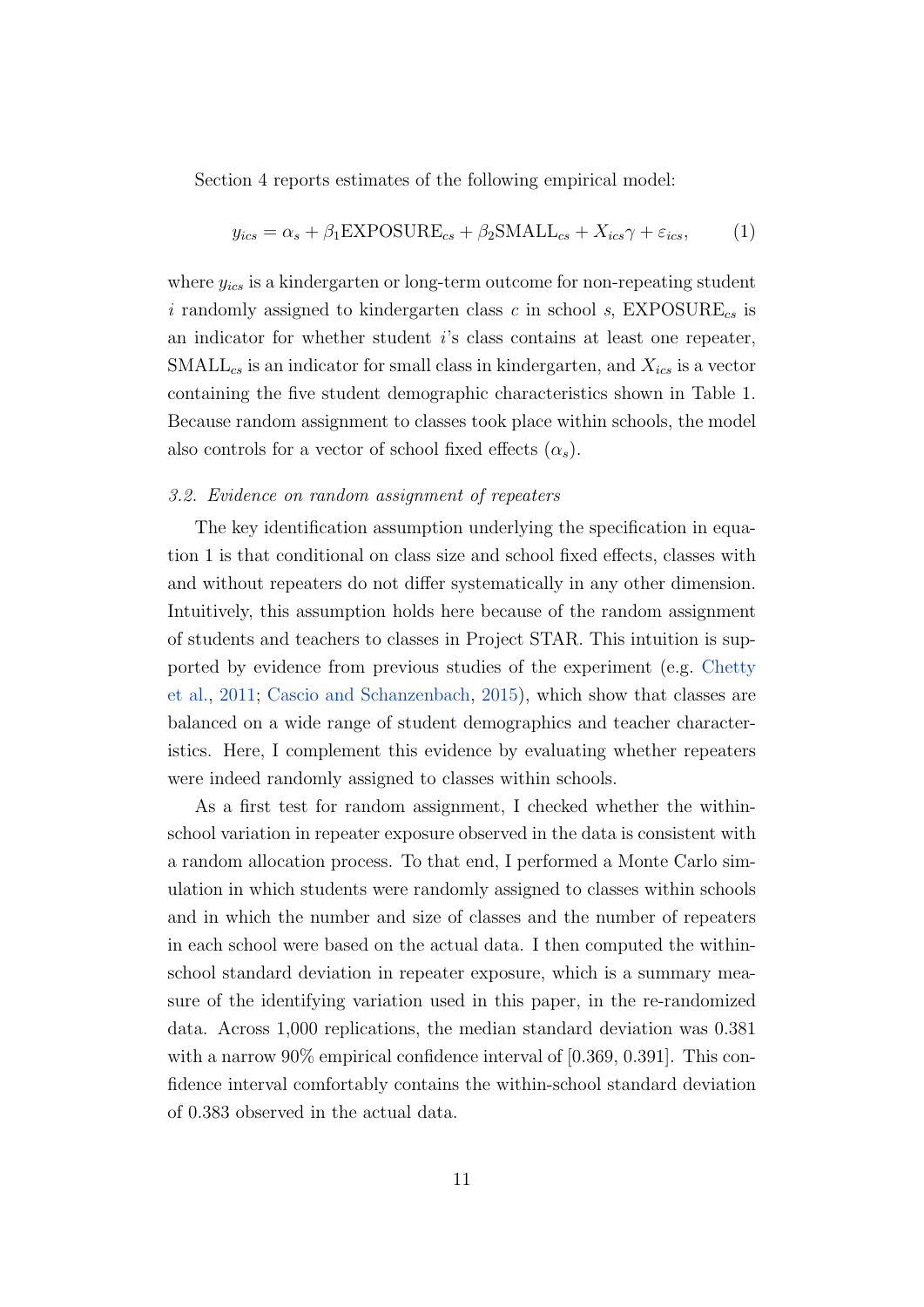As a second test for random assignment, I regressed an indicator taking value 1 if the student is a repeater and 0 otherwise on school and class fixed effects (omitting one class per school to avoid collinearity). Following the intuition described in [Chetty et al.](#page-24-4) [\(2011\)](#page-24-4), if assignment to classes was indeed random, then class indicators should not predict predetermined repeater status in this regression. Consistent with this idea, the p-value from an F-test for the joint significance of the class fixed effects was 0.65, suggesting that repeater status is indeed balanced across classes.

Finally, I tested whether being exposed to a repeater predicts nonrepeating students' demographic characteristics. Online appendix Table B.1 reports results from regressions of the five demographic characteristics available in the data on the repeater-exposure dummy (panel A) and on the number of repeaters in class (panel B). All specifications in this table also control for school fixed effects. Across the ten regressions, the estimated coefficients on the measures of repeater exposure are small and, with one exception, not statistically significant at conventional levels. Overall, the evidence presented here strongly suggests that repeaters were indeed randomly assigned to classes within schools in Project STAR.

#### 4. Main results

#### 4.1. Effects on end-of-kindergarten test scores

I begin the empirical analysis by estimating the impact of repeater exposure on regular students' math and reading performance at the end of kindergarten. These short-term estimates serve as a benchmark for comparison with findings from the previous literature and with the estimates for long-term outcomes reported later on. Column 1 of Table 2 shows that being exposed to repeaters reduces regular students' math scores by 9.0% of a standard deviation on average. Column 2 adds controls for students' demographic background to this regression. Due to the random assignment of students to classes, these controls do not change the coefficient estimate for the repeater-exposure treatment, but they slightly improve its precision. Columns 3 and 4 show the corresponding results for reading scores. The estimated impact of repeater exposure in these specifications is also negative, but it is substantially smaller than that in the math regressions and not statistically significant at conventional levels.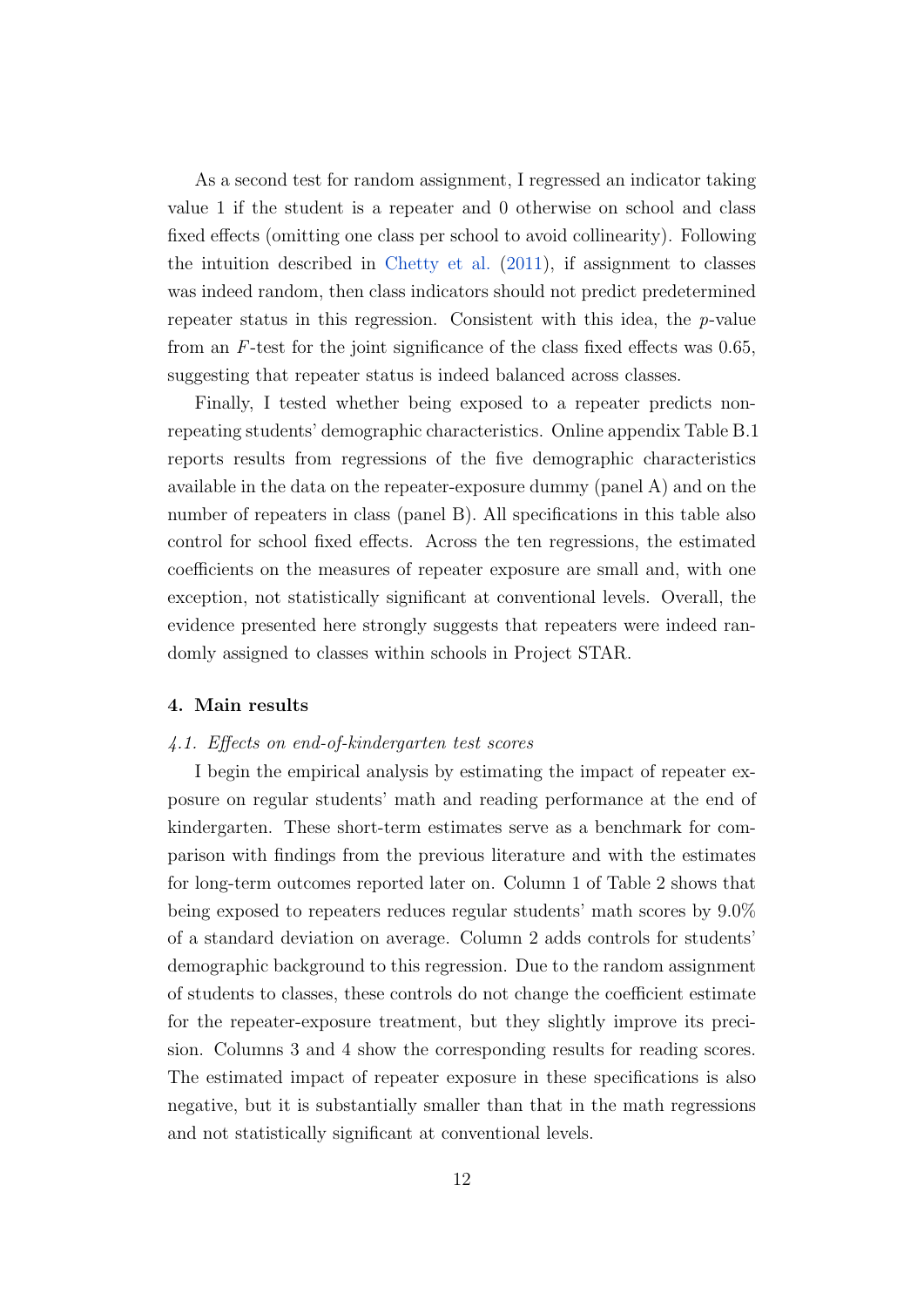The estimates in Table 2 reveal that sharing a kindergarten classroom with repeaters has detrimental effects on regular students' test performance in the short term. This finding is in line with the results reported in the previous literature, which documents negative spillover effects from low-achieving classmates (e.g. [Figlio,](#page-25-1) [2007;](#page-25-1) [Carrell and Hoekstra,](#page-24-1) [2010;](#page-24-1) [Lavy, Silva, and Weinhardt,](#page-26-1) [2012\)](#page-26-1). Taken at face value, it suggests that policies which separate low-achieving repeaters from first-time kindergarten students would greatly benefit the latter, who make up the vast majority of the student population in schools.

#### 4.2. Effects on post-kindergarten test scores

Previous analyses of peer effects in schools have focused almost exclusively on short-term spillovers like the ones reported in Table 2. However, in order to judge the overall efficacy of policies that change the student composition of classes and schools, it is important to know how these spillovers play out in the long term. The STAR data provide me with the unique opportunity to analyze such long-term impacts on students' test scores, their non-cognitive skills, and their long-term educational attainment. In this subsection, I present the results for test scores.

Figure 2 plots the estimated impacts of repeater exposure on regular student' math and reading scores for each grade level from kindergarten to eighth grade. Panel A reveals a rapid fade-out of the negative spillover effect from repeaters on math scores: already one year after kindergarten, the estimated impact turns slightly positive, and it never falls below zero again afterwards. Indeed, the magnitude of the repeater-exposure effect seems to rise over time, culminating in an estimate of a 6.0% of a standard deviation increase in eighth-grade math scores which is marginally statistically significant. Panel B shows point estimates for reading scores that are qualitatively similar, though generally smaller in size. Overall, the results in Figure 2 therefore point to an interesting pattern of substantial negative impacts (at least in math) of repeater exposure on test scores in the short term and a rapid fade-out of these effects later on.

#### 4.3. Effects on non-cognitive skills

A growing literature in economics documents the importance of noncognitive skills for success in life and argues that such skills are partly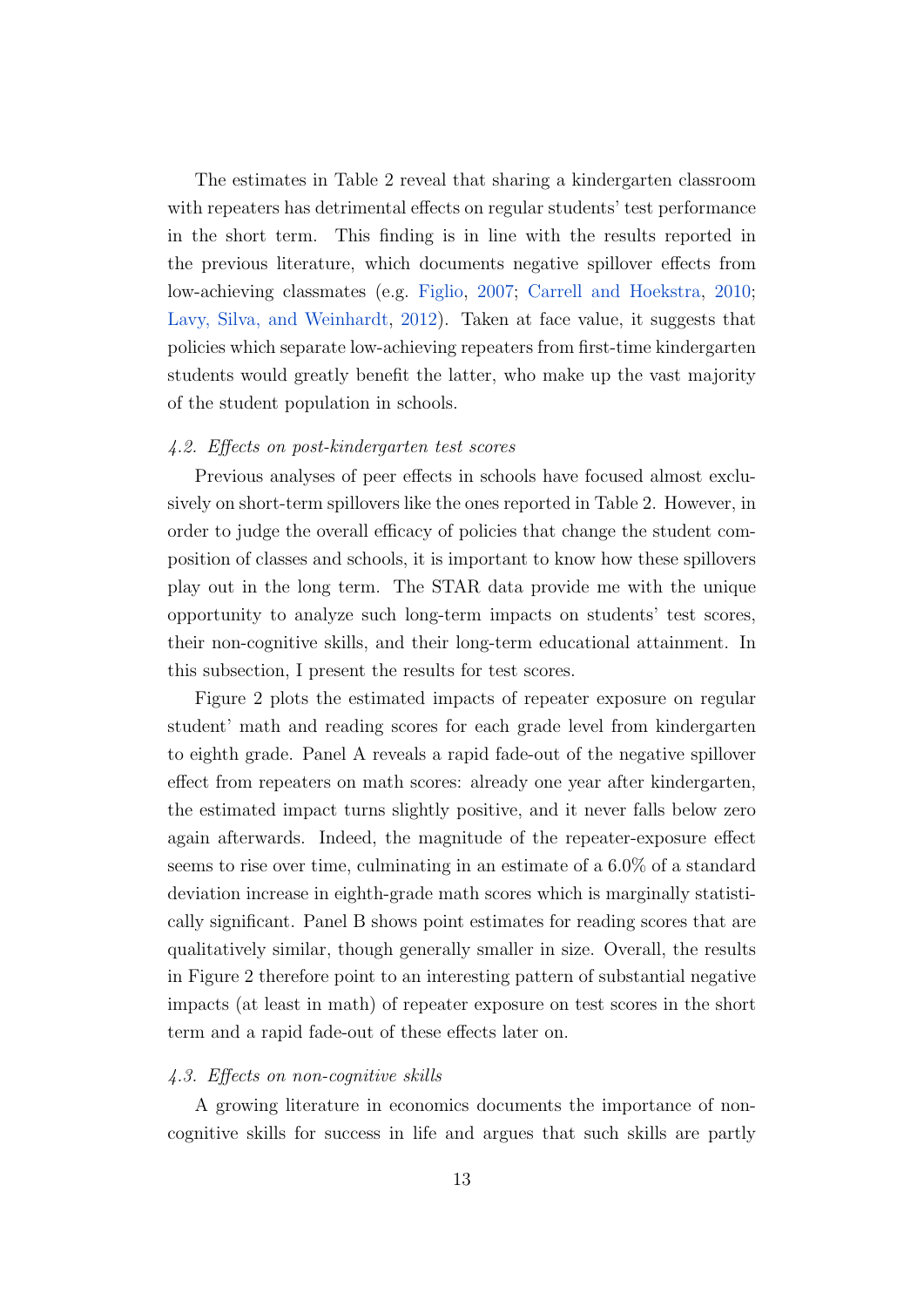formed in school (e.g. [Heckman, Stixrud, and Urzua,](#page-25-4) [2006;](#page-25-4) [Chetty et al.,](#page-24-4) [2011;](#page-24-4) [Heckman, Pinto, and Savelyev,](#page-25-10) [2012\)](#page-25-10). I analyze the impacts of repeater exposure in kindergarten on non-cognitive skills in Table 3. In stark contrast to the negative short-term effects on test scores discussed above, panel A shows large positive spillovers from repeaters on regular students' effort, initiative, value, and discipline in fourth grade, when these skills are first measured. Panel B reveals that these effects persist into eighth grade, the second and last point of measurement of these outcomes.

Panel C shows the estimated effect of repeater exposure on a summary index of non-cognitive skills. Following [Kling, Liebman, and Katz](#page-25-11) [\(2007\)](#page-25-11), this index is constructed by averaging the eight standardized fourth- and eighth-grade indices for each student and normalizing the resulting composite to have mean 0 and standard deviation 1.<sup>13</sup> Repeater exposure raises non-cognitive skills, as measured by the summary index, by a highly significant 11.7% of a standard deviation. In comparison, being assigned to a small rather than to a regular-sized kindergarten class is estimated to increase the index by only 4.3% of a standard deviation, an effect that is not statistically significant at conventional levels (not shown in table). Taken together, the results in Table 3 point to lasting positive impacts of repeater exposure in kindergarten on regular students' non-cognitive skills.

#### 4.4. Effects on long-term educational attainment

The scholastic outcomes of participants in Project STAR were last tracked at the end of high school through collection of data on high school GPA, high school graduation, and college-test taking. Table 4 reports estimates from regressions that relate these measures of long-term educational attainment to students' exposure to repeaters in kindergarten. Sharing a classroom with repeaters raises regular students' high school GPA by 0.6 points on a scale of 100 points (column 1) and increases their likelihood to graduate from high school by 2.1 percentage points (column 2). Strikingly, repeater exposure also increases their likelihood of taking a college entrance exam by 3.3 percentage points (column 3), which corresponds to a sizable 8% increase over the base rate of 41%. Finally, column 4 shows a

<sup>&</sup>lt;sup>13</sup>If only fourth-grade or only eighth-grade non-cognitive skills are observed for a student, the average of the available skill variables is used.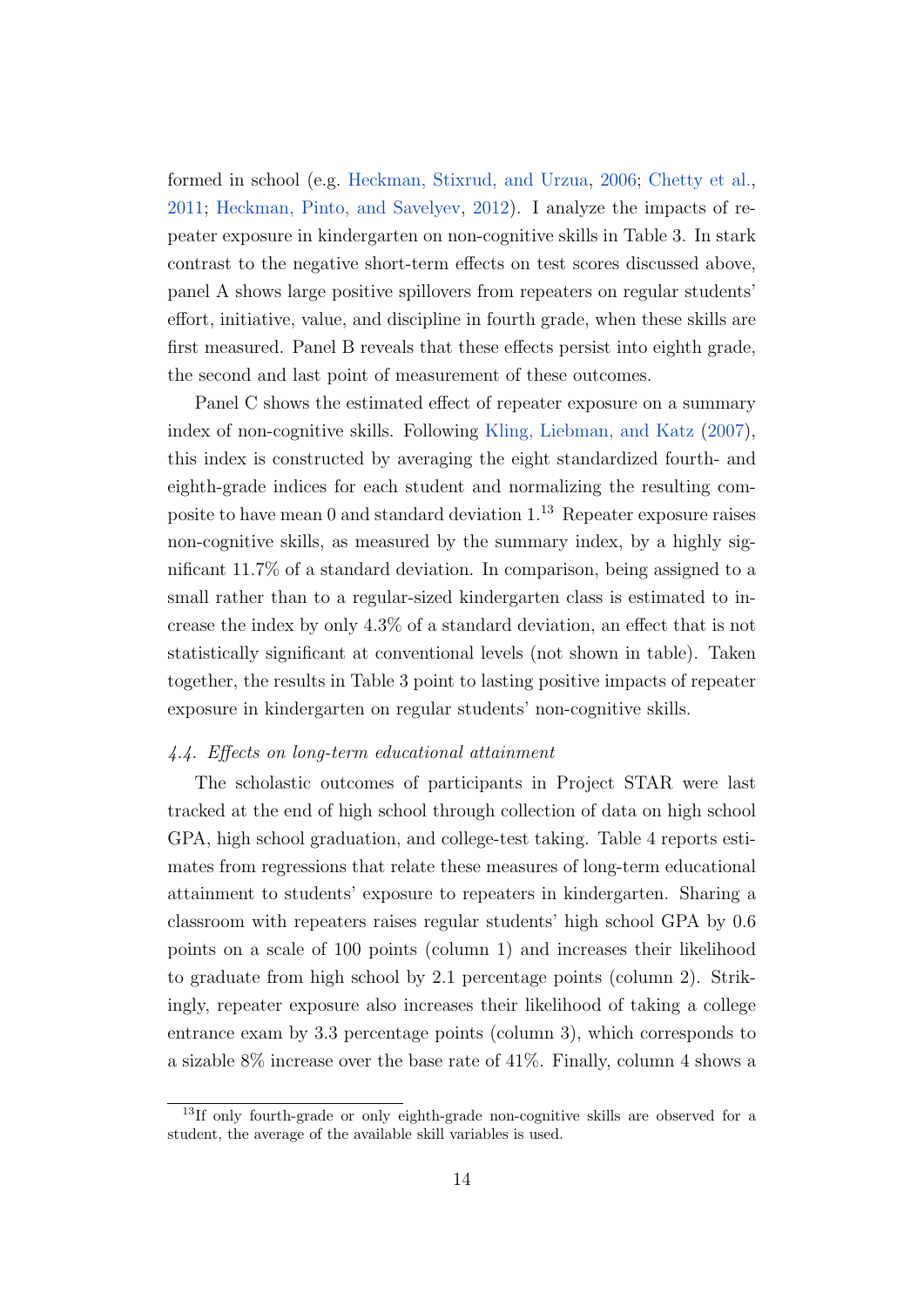highly significant positive impact of repeater exposure on a summary index of these three long-term outcomes.<sup>14</sup> Overall, the findings in Table 4 thus suggest that mixing repeaters and regular students in kindergarten benefits the latter in the long term, a conclusion that is very different from the one drawn based on short-term spillovers on test scores only.

#### 5. Discussion and mechanisms

#### 5.1. Summary of main results

The results in Section 4 reveal important spillovers from repeaters on the outcomes of their non-repeating kindergarten classmates. Students who are exposed to repeaters score worse on standardized tests in math and reading in the short term, but they catch up rapidly with their non-exposed peers after kindergarten. In contrast, there are positive effects of repeater exposure on non-cognitive skills both when these are first measured about three years after kindergarten and later on in eighth grade, pointing to persistent impacts.<sup>15</sup> Perhaps most strikingly, students who share a kindergarten classroom with repeaters show improved long-term educational attainment as measured by high school grades, high school graduation, and college-test taking. I now discuss possible mechanisms behind these results.

#### 5.2. Non-cognitive skills as a channel for long-term impacts

There is mounting evidence that non-cognitive skills formed early in life are a key determinant of long-term educational success (e.g. [Heckman,](#page-25-4) [Stixrud, and Urzua,](#page-25-4) [2006;](#page-25-4) [Chetty et al.,](#page-24-4) [2011;](#page-24-4) [Heckman, Pinto, and Save](#page-25-10)[lyev,](#page-25-10) [2012\)](#page-25-10). Therefore, it is natural to hypothesize that the greater accumulation of such skills by repeater-exposed students is responsible for their improved long-term outcomes. An informal test of this hypothesis

<sup>14</sup>To construct the summary index, each of the long-term outcomes is first standardized by subtracting its mean and dividing by its standard deviation. In a second step, the average of these standardized outcomes is then normalized to have mean 0 and standard deviation 1 across non-repeating students in the estimation sample. All available long-term outcomes are used for each student.

<sup>&</sup>lt;sup>15</sup>Similar patterns of only temporary effects on cognitive skills but permanent impacts on non-cognitive skills have previously been documented for a variety of other childhood interventions (e.g. [Chetty et al.,](#page-24-4) [2011;](#page-24-4) [Heckman, Pinto, and Savelyev,](#page-25-10) [2012\)](#page-25-10).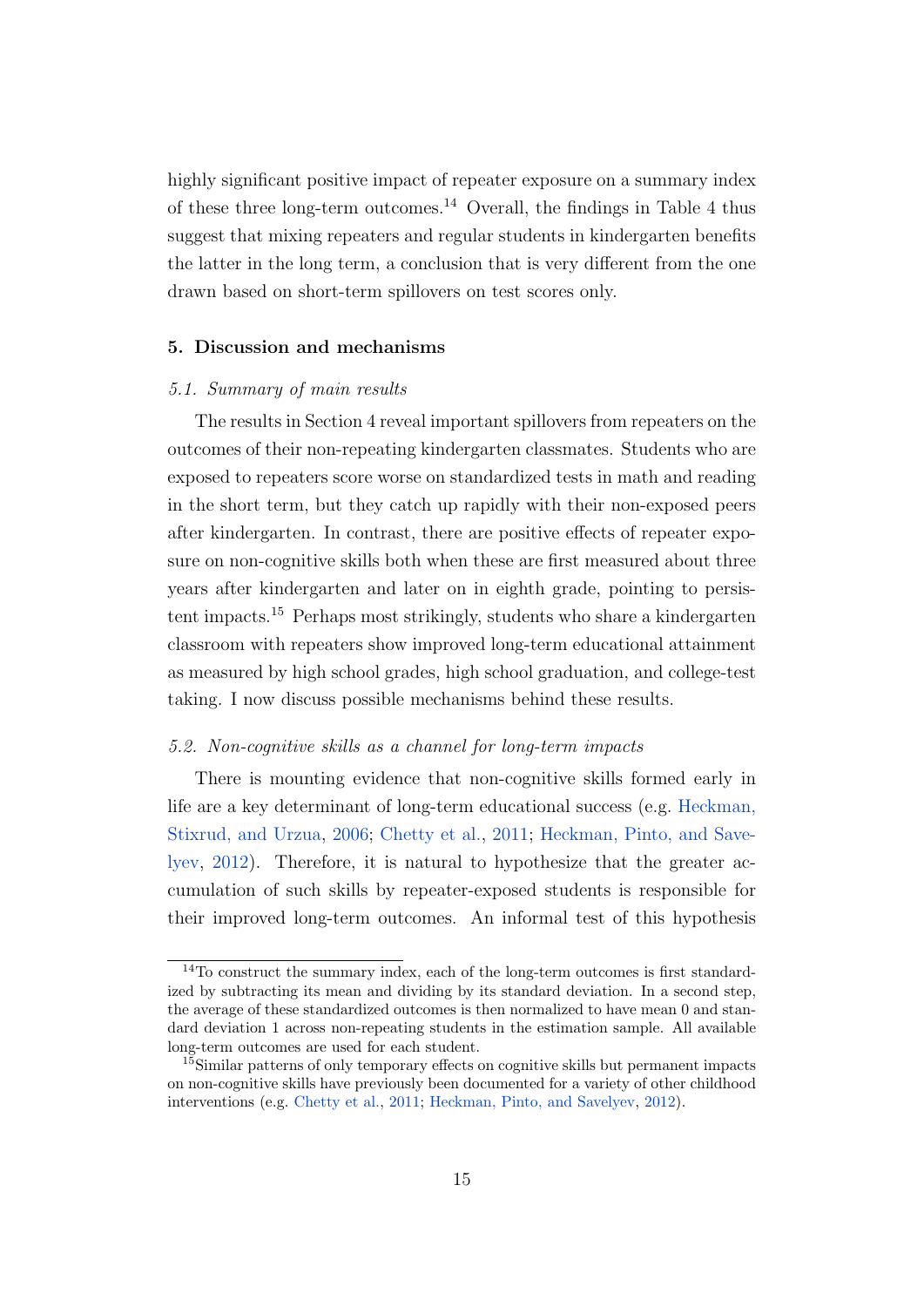is to control for intermediate non-cognitive skills in a regression of longterm educational attainment on repeater exposure in kindergarten. If noncognitive skills are indeed an important channel for the long-term spillovers documented above, then the coefficient on repeater exposure should be substantially attenuated in this augmented regression. I present estimates from such an informal test in Table 5.

Column 1 shows that non-cognitive skills measured in fourth and eighth grade are highly predictive of long-term educational attainment, corroborating findings from previous studies.<sup>16</sup> Column 2 reports the estimated effect of repeater exposure on long-term educational attainment for the subsample of students observed with non-cognitive skills. The coefficient in this regression is similar to the one reported for the unrestricted sample in Table 4, but due to the small sample size it is imprecisely estimated. Column 3 shows that this coefficient is reduced by 80% when non-cognitive skills are added to the regression as a control. Finally, column 4 reports that a Wald test rejects the null of equal coefficients in columns 2 and 3 with  $p<0.01$ . The evidence in Table 5 thus supports the hypothesis that the impact of repeater exposure on long-term educational attainment works mainly through the differential accumulation of non-cognitive skills by exposed students during childhood.<sup>17</sup>

#### 5.3. Mechanisms for impacts on non-cognitive skills

How exactly does exposure to repeaters in kindergarten raise regular students' non-cognitive skills? I consider two broad classes of explanations for these impacts. First, a systematic pairing of repeaters with particular students or teachers, either in kindergarten or in later grades, might mean that repeater-exposed students mechanically exhibit higher non-cognitive skills. Indeed, perhaps the most obvious interpretation of the results found above is that principals assign low-achieving and undisciplined repeaters to

<sup>&</sup>lt;sup>16</sup>For the sake of brevity, Table 5 and subsequent tables present estimates from regressions in which non-cognitive skills and long-term educational attainment are measured by the respective summary indices. Results are qualitatively similar if individual noncognitive skill measures or long-term outcomes are used instead.

<sup>&</sup>lt;sup>17</sup>Note that the results do not let me rule out that repeater exposure improves longterm outcomes via raising different unobserved skills that are correlated with noncognitive skills. The evidence in Table 5 should therefore be interpreted as suggestive.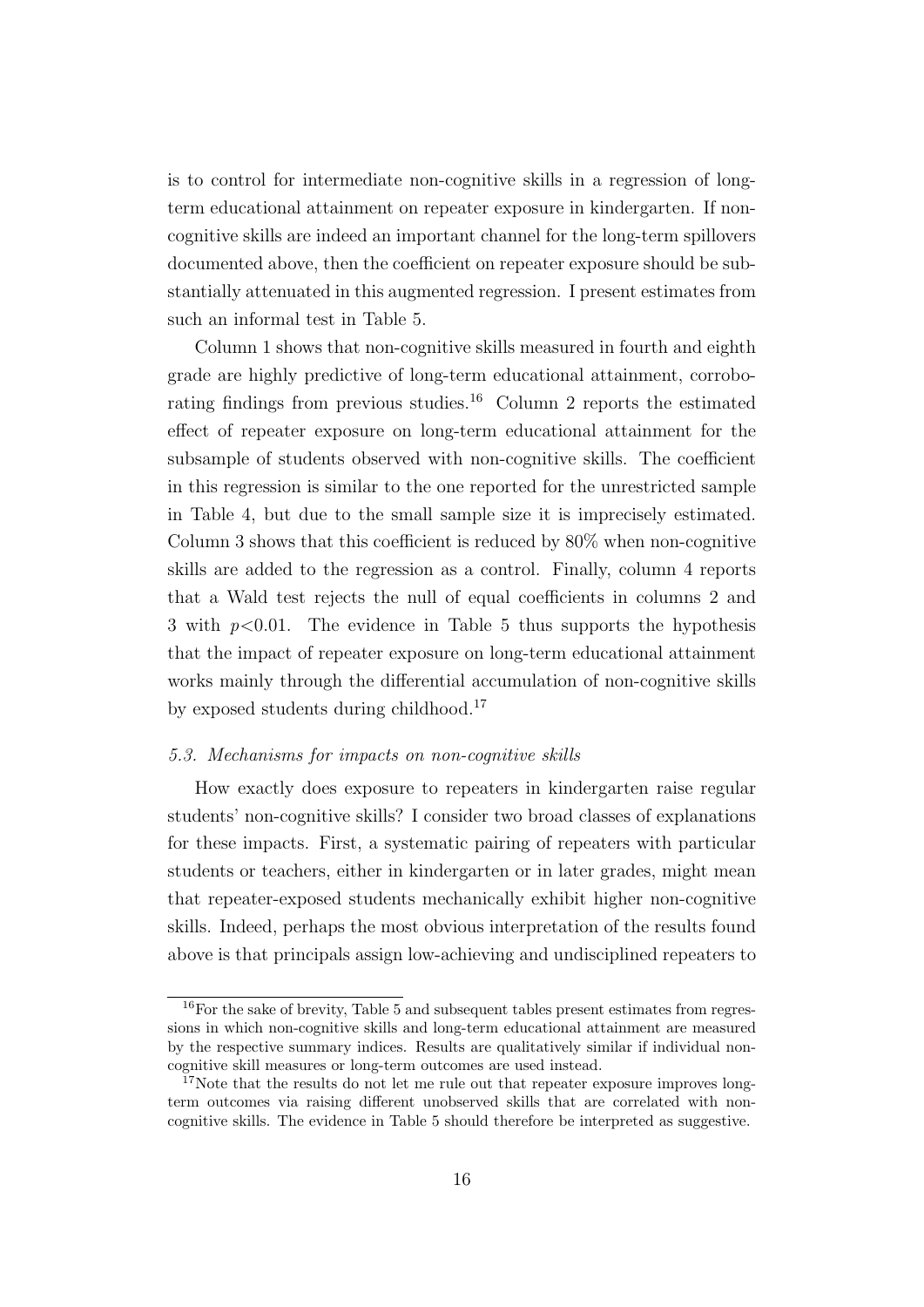kindergarten teachers who are relatively better at teaching non-cognitive skills. Such a systematic allocation could notably explain both the temporary drop in test scores and the persistent improvements in skills such as effort and discipline. However, the random assignment of students and teachers to kindergarten classes in Project STAR means that this mechanism cannot be behind the results in this paper.

A closely related explanation involves a systematic selection of students into classes after kindergarten. For example, if repeater-exposed students consistently attend classes with better peers or teachers during grades 1- 3, this could explain their differentially better non-cognitive skills at the beginning of fourth grade. Because students and teachers in Project STAR were randomly assigned to classes until the end of third grade, the main way for such systematic sorting to happen was via switching to another school (recall that 49% of students left the STAR schools before the end of the experiment). To test for differential switching by repeater-exposed students, I estimated the impact of repeater exposure on an indicator that takes value 1 if a student attrited from the experiment and 0 otherwise. The resulting coefficient of 0.004 indicates that repeater-exposed students were not more likely to switch schools during grades 1-3. Overall, there is thus little support for the idea that the reported gains in non-cognitive skills come about because of a systematic pairing of repeaters.

A second broad class of explanations relates to behavioral responses by teachers, students, or parents that affect the path of skill accumulation of repeater-exposed students. For example, teachers who are randomly assigned to kindergarten classes with undisciplined repeaters may react to this by teaching students primarily non-cognitive skills. Alternatively, students themselves may develop skills such as discipline and resilience as a response to classroom disruption by their repeating classmates. Finally, parents who are concerned about their children's learning progress in school may compensate for a worse classroom environment by helping their children at home. Unfortunately, the data do not let me distinguish between these individual mechanisms. However, given the evidence against a systematic pairing of repeaters, the general class of behavioral explanations seems to best fit the observed pattern of results.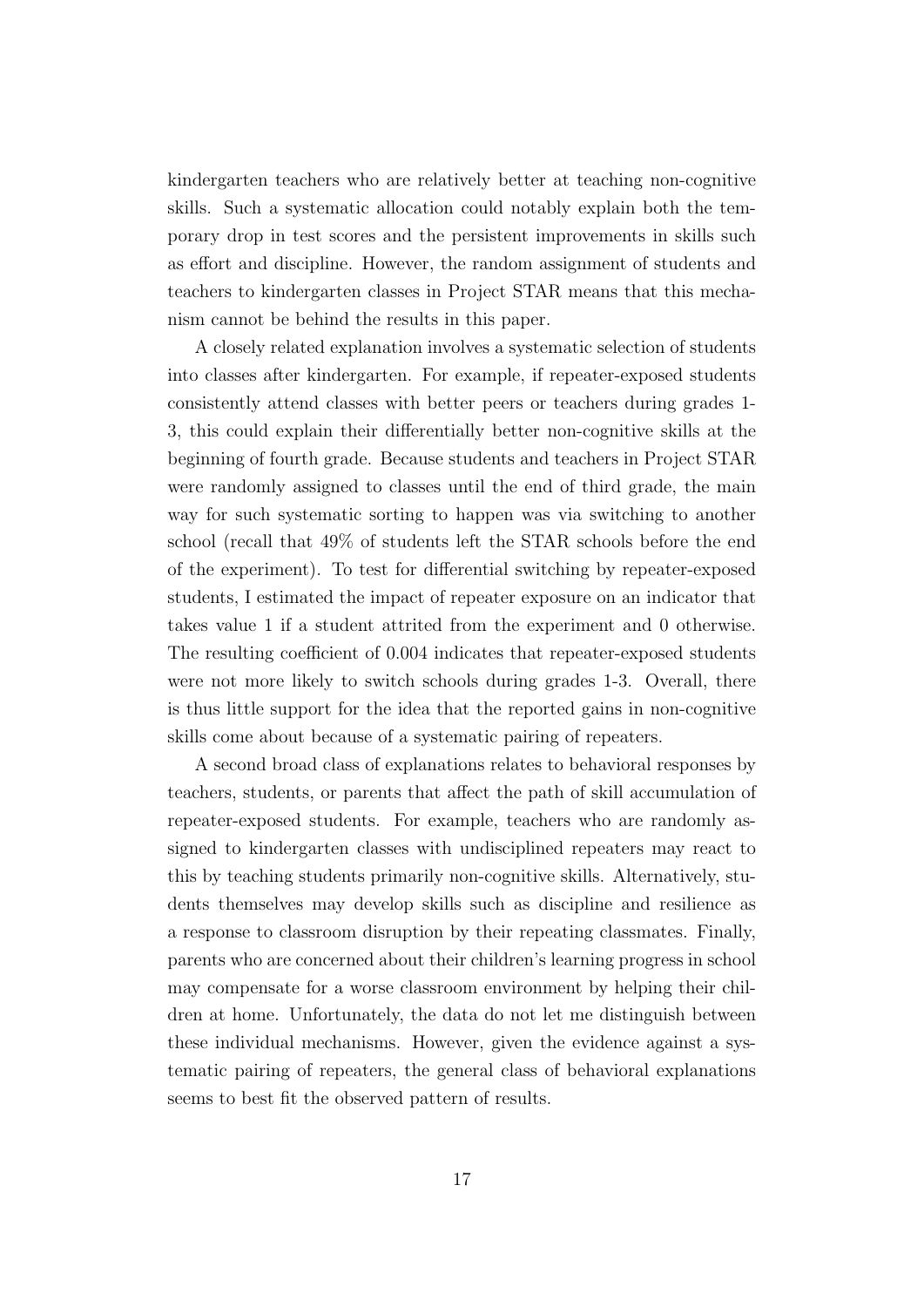#### 6. Additional results and robustness

#### 6.1. Heterogeneous effects by class size

One interesting question is whether the spillovers from repeaters documented in Section 4 vary with class size. For example, to the extent that smaller classes allow teachers to better respond to the individual needs of each student, the negative short-term impact of repeater exposure on test scores might be attenuated in these classes.<sup>18</sup> I explore such heterogeneity in Online appendix Table B.2, which reports estimates from regressions of four main outcomes in which the repeater-exposure treatment is interacted with the small-class indicator. Across all specifications, the estimated coefficients on the interaction term are imprecisely estimated and, with one exception, small relative to the main repeater-exposure effect. Thus, there is little evidence that spillovers from repeaters differ between small and regular-sized classes.<sup>19</sup>

#### 6.2. Alternative measures of repeater exposure

The main analysis of this paper distinguishes between classes with and without repeaters, but does not further differentiate classes according to the actual number of repeaters. In Online appendix Table B.3, I explore whether the results are sensitive to this particular definition of treatment. Panel A shows estimates from regressions of four main outcomes on separate indicators for being in class with one, two, and three to five repeaters. Across all specifications, the estimated impacts of exposure to one and exposure to two repeaters are qualitatively and quantitatively similar to the main effects reported in Section 4. While the coefficients on exposure to three to five repeaters are smaller in absolute value, they are very imprecisely estimated and not statistically different from these effects either.

<sup>&</sup>lt;sup>18</sup>Such an attenuated spillover effect in small classes would notably be consistent with the predictions of the widely cited theoretical paper by [Lazear](#page-26-8) [\(2001\)](#page-26-8).

 $19I$  also confirmed that estimates are qualitatively similar, though less precise, when the entire empirical analysis is conducted separately for small and for regular-sized classes. Moreover, I examined whether spillover effects differ by regular students' demographic background. In regressions that interacted repeater exposure with demographic characteristics, there was suggestive evidence that black students, male students, and students on free lunch suffered larger declines in test scores in the short term if exposed to a repeater, and that they benefited less from this treatment in the long term. However, all of these interactions were imprecisely estimated.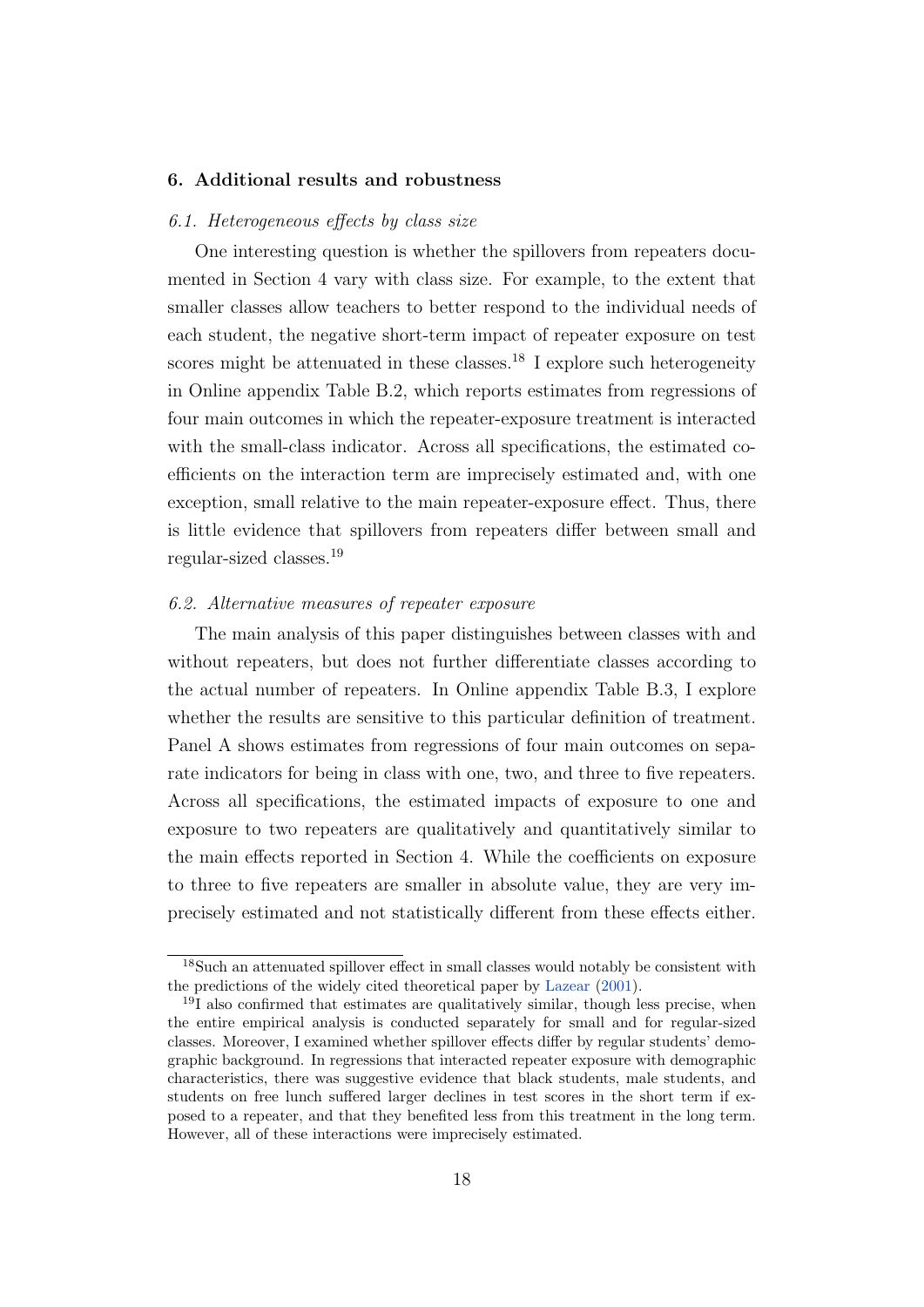Panel B shows that using the class share of repeaters as treatment again yields results that are qualitatively similar to the main results. Overall, the estimates in this paper are therefore not very sensitive to the particular definition of the treatment variable.

#### 6.3. Robustness to selective attrition based on repeater exposure

One potential concern with the results in Section 4 is that some of the long-term outcomes are observed only for a subset of the students who attended kindergarten in a STAR school. If the follow-up rates for these outcomes differ between students who were exposed to repeaters and those who were not, this could lead to a mechanical bias in the corresponding estimates. Particularly worrisome is the possibility of a "healthy survivor effect:" if students who were negatively affected by repeaters in the short term are less likely to be observed with long-term outcomes, this could explain some of the positive long-term spillover effects documented above.<sup>20</sup> In Online appendix Table B.4, I provide evidence that this mechanism is unlikely to drive my results.

As a first test for selective attrition, I estimated the effect of repeater exposure on indicators for being observed with six key outcomes. As panel A shows, the resulting follow-up differentials are small and not significantly different from zero in all specifications, suggesting that repeater-exposed students are not more likely to attrit from the sample. The results in Section 4 might still be biased, however, if the composition of the observed exposed or non-exposed students changed over time. I tested for such compositional changes by adding interactions between the repeater-exposure treatment and the five demographic characteristics to the specifications in panel A. The results, which are reported in panel B, show that the estimated coefficients on both the main exposure effect and the interaction terms tend to be small and are always jointly insignificant. This suggests that there are no systematic differences between exposed and non-exposed students observed with long-term outcomes.

Finally, I checked whether the negative impact of repeater exposure on kindergarten math scores can be replicated in the subsamples of students

 $^{20}$ Notably, such selective attrition cannot explain the positive impact of repeater exposure on college-test taking, which does not have missing values by construction.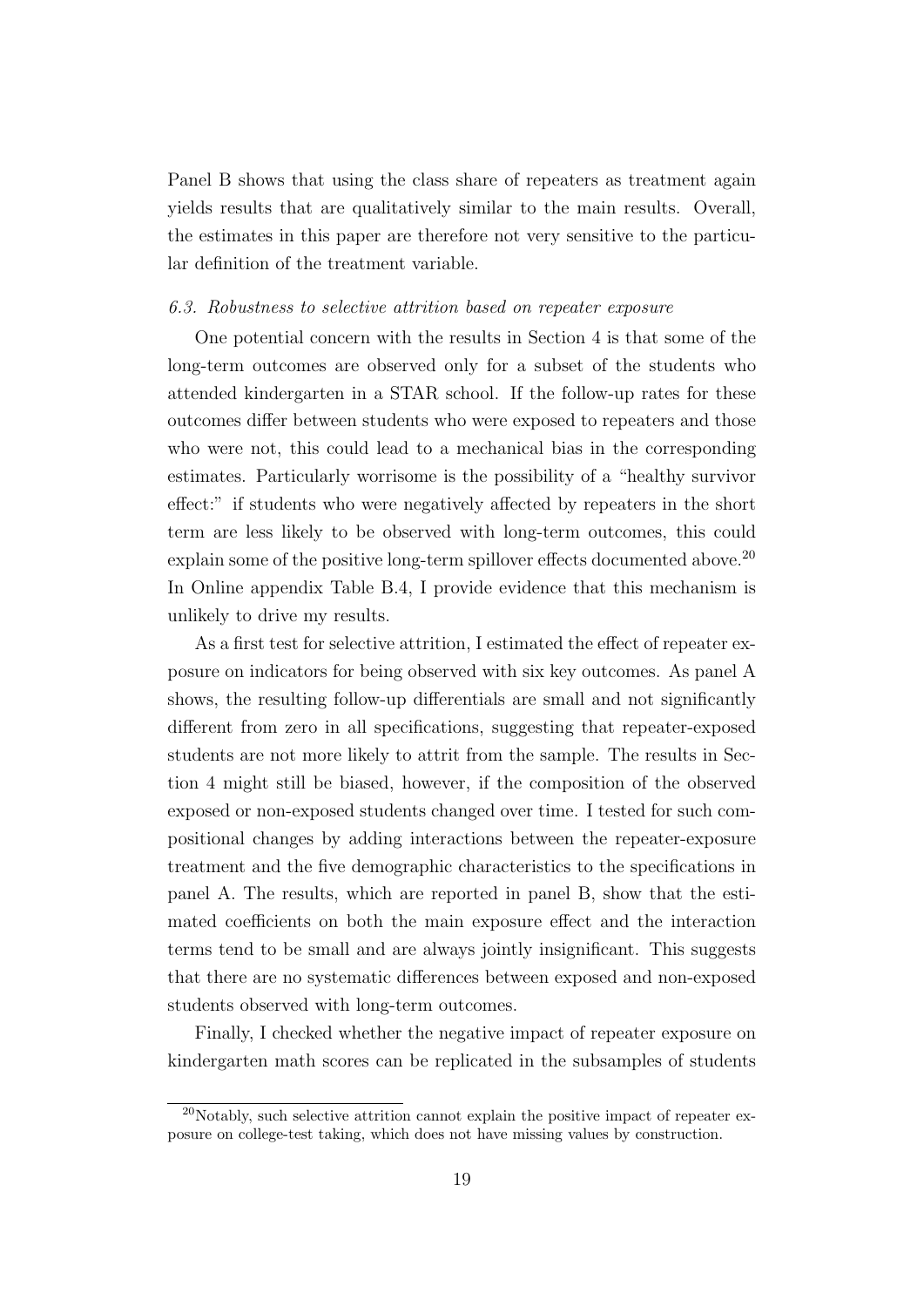observed with each of the outcomes studied in this table. Panel C presents the corresponding results. Across the six specifications, the coefficients on the repeater-exposure treatment are qualitatively and quantitatively similar to that in column 2 of Table 2, even though some of them are less precisely estimated due to reduced sample sizes. Overall, the results in this table do not support the notion that selective attrition based on repeater exposure in kindergarten biases the results in this paper.

#### 6.4. Robustness to relative measurement of non-cognitive skills

Table 3 reports positive impacts from repeater exposure in kindergarten on regular students' non-cognitive skills. A potential concern with these findings is that these improvements might simply reflect higher teacher ratings of students' behavior relative to the behavior of repeaters in the same class. I address this concern in Online appendix Table B.5. In panel A, I re-estimate the impacts of repeater exposure on fourth-grade non-cognitive skills for the subsample of students whose fourth-grade classes did not contain any of the 193 original kindergarten repeaters. The effects of repeater exposure in these regressions are somewhat attenuated compared to those reported in Table 3 but qualitatively similar.

The data do not allow me to observe classroom composition during eighth grade. However, I can restrict the sample to students who at that time attended a school that did not contain any of the original repeaters (most students had switched to a different middle school by eighth grade). Panel B shows that the estimated impacts of repeater exposure on noncognitive skills in this restricted sample are very similar to the ones reported in Table 3. Therefore, the evidence does not support the idea that the positive impacts of repeater exposure on non-cognitive skills capture purely mechanical effects due to relative teacher ratings.

#### 6.5. Testing for mechanical spillover effects

In a recent paper, [Angrist](#page-24-7) [\(2014\)](#page-24-7) documents a mechanical bias in peereffects regressions that arises if students both provide treatment for other students and are subject to treatment from these other students themselves. Intuitively, this bias is avoided in this paper due to the clear separation of initiators and recipients of spillover effects. I confirmed this intuition in a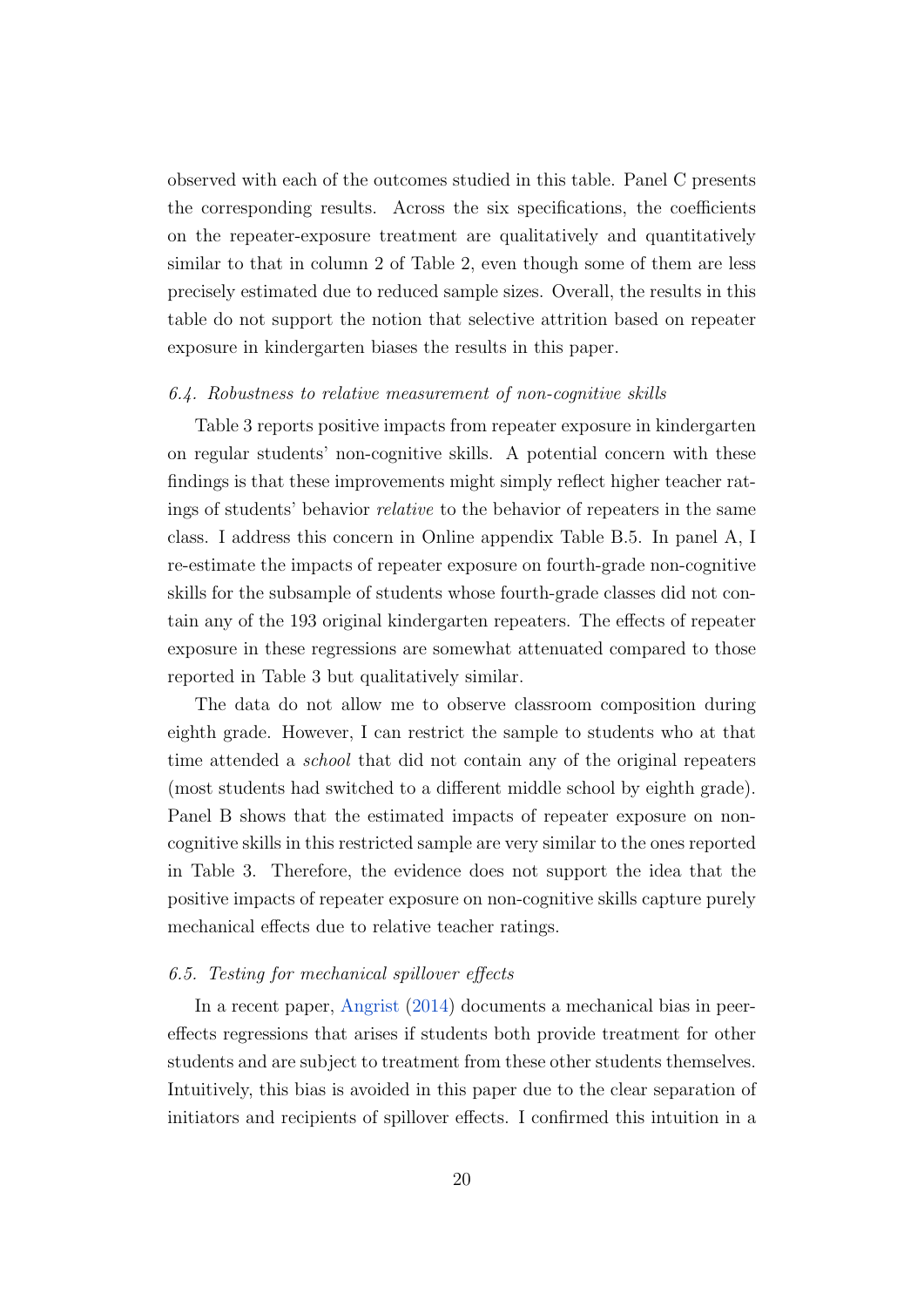simulation-based falsification test similar to the one developed by [Feld and](#page-25-12) [Zoelitz](#page-25-12) [\(2014\)](#page-25-12). In particular, I exchanged each student's classmates with a new set of peers randomly drawn from other classes in the same school. In this way, all students were assigned to a group of placebo classmates with whom they did not interact in their real-world classroom. I then re-estimated the effect of repeater exposure, measured using the placebo classmates, on kindergarten math scores. Any effect of repeater exposure in this regression reflects purely mechanical forces. In 1,000 replications of this exercise, the median coefficient on repeater exposure was 0.017 with a 90% empirical confidence interval of [-0.028, 0.063], which excludes the coefficient of -0.090 found in the actual data. Thus, the mechanical forces described by [Angrist](#page-24-7) [\(2014\)](#page-24-7) do not bias the results in this paper.

#### 7. Conclusion

Many education policies change the grouping of students into classes and schools, but little is known about the long-term impacts of school peers. This paper provides some of the first evidence on such impacts by evaluating how sharing a kindergarten classroom with low-achieving repeaters affects first-time students' test scores, their non-cognitive skills, and their long-term educational attainment.

The empirical analysis exploits the random assignment of teachers and students to classes in Project STAR in order to estimate causal spillover effects. Regular students who are exposed to repeaters in their kindergarten class perform worse on standardized tests at the end of kindergarten. However, these students display substantially improved non-cognitive skills, such as effort and discipline, when these are first measured at the beginning of fourth grade. While the negative spillovers from repeaters on test scores fade out rapidly after kindergarten, the positive spillovers on non-cognitive skills persist over time. The favorable development of repeater-exposed students culminates in significantly raised propensities to graduate from high school and to take a college entrance exam around the age of eighteen. My analysis suggests that these positive long-term impacts are likely due to the differential accumulation of non-cognitive skills by exposed students, which in turn appears to be a result of behavioral adjustments by teachers, students, or their parents.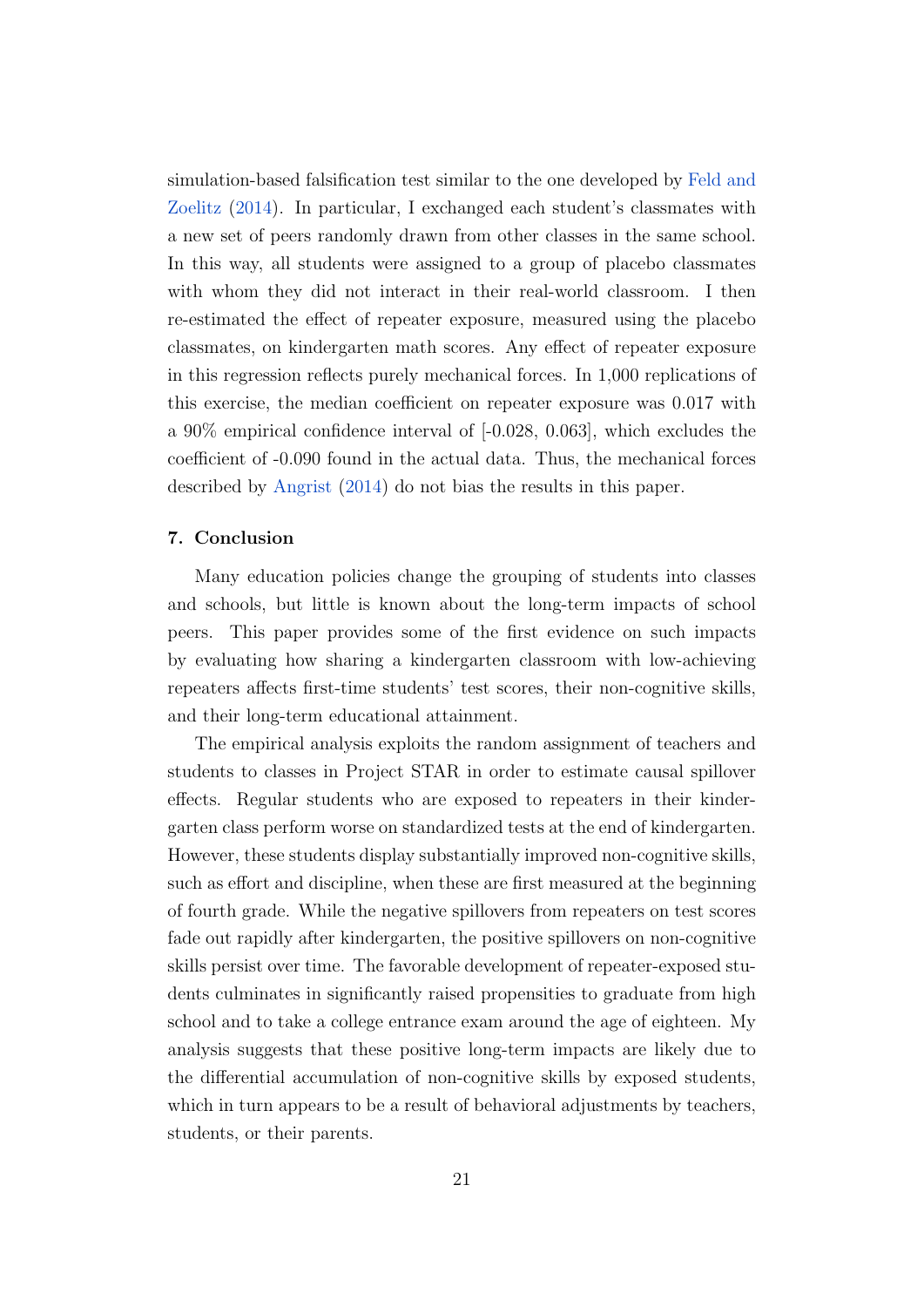The striking divergence of the impacts of repeater exposure on shortterm test scores and long-term educational attainment highlights the importance of studying the long-term effects of educational interventions. By themselves, the negative short-term spillovers on test scores would have suggested that policies which separate low-achieving repeaters from regular first-time students would greatly benefit the latter, who make up the vast majority of the student population in schools. However, this conclusion has to be reversed once long-term impacts are taken into account. Indeed, the overall results show that mixing students of very different abilities at an early age can be beneficial for most students in the long term.

#### References

- <span id="page-24-7"></span>Angrist, J.D. 2014. "The Perils of Peer Effects." Labour Economics 30:98– 108.
- <span id="page-24-2"></span>Bifulco, R., J. Fletcher, and S. Ross. 2011. "The Effect of Classmate Characteristics on Post-Secondary Outcomes: Evidence from the Add Health." American Economic Journal: Economic Policy 3:25–53.
- <span id="page-24-3"></span>Black, S.E., P.J. Devereux, and K.G. Salvanes. 2013. "Under Pressure? The Effect of Peers on Outcomes of Young Adults." Journal of Labor Economics 31:119–153.
- <span id="page-24-0"></span>Burke, M.A., and T.R. Sass. 2013. "Classroom Peer Effects and Student Achievement." Journal of Labor Economics 31:51–82.
- <span id="page-24-1"></span>Carrell, S.E., and M.L. Hoekstra. 2010. "Externalities in the Classroom: How Children Exposed to Domestic Violence Affect Everyone's Kids." American Economic Journal: Applied Economics 2:211–228.
- <span id="page-24-5"></span>Cascio, E.U., and D.W. Schanzenbach. 2015. "First in the class? Age and the Education Production Function." Education Finance and Policy forthcoming.
- <span id="page-24-4"></span>Chetty, R., J.N. Friedman, N. Hilger, E. Saez, D.W. Schanzenbach, and D. Yagan. 2011. "How Does Your Kindergarten Classroom Affect Your Earnings? Evidence from Project STAR." The Quarterly Journal of Economics 126:1593–1660.
- <span id="page-24-6"></span>Deming, D., and S. Dynarski. 2008. "The Lengthening of Childhood." Journal of Economic Perspectives 22(3):71–92.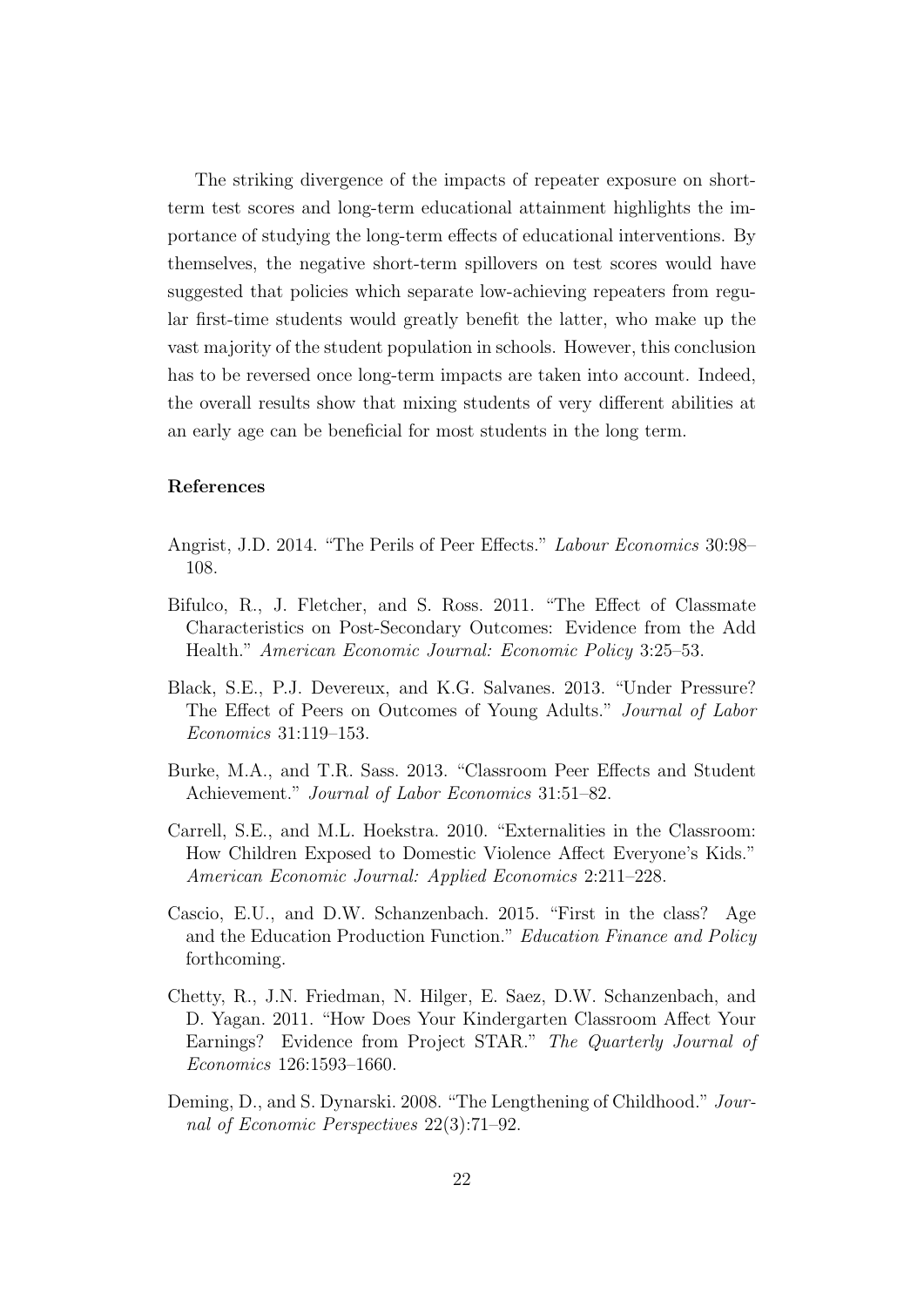- <span id="page-25-12"></span>Feld, J., and U. Zoelitz. 2014. "Understanding Peer Effects: On the Nature, Estimation and Channels of Peer Effects." mimeo.
- <span id="page-25-1"></span>Figlio, D.N. 2007. "Boys Named Sue: Disruptive Children and Their Peers." Education Finance and Policy 2:376–394.
- <span id="page-25-9"></span>Finn, J.D., J. Boyd-Zaharias, R.M. Fish, and S.B. Gerber. 2007. "Project STAR and Beyond: Database User's Guide." Report, HEROS Incorporated.
- <span id="page-25-2"></span>Gottfried, M.A. 2013. "The Spillover Effects of Grade-Retained Classmates: Evidence from Urban Elementary Schools." American Journal of Education 119:1–64.
- <span id="page-25-6"></span>Gould, E.D., V. Lavy, and M.D. Paserman. 2009. "Does Immigration Affect the Long-Term Educational Outcomes of Natives? Quasi-Experimental Evidence." The Economic Journal 119:1243–1269.
- <span id="page-25-5"></span>Graham, B. 2008. "Identifying Social Interactions through Conditional Variance Restrictions." Econometrica 76:643–660.
- <span id="page-25-10"></span>Heckman, J., R. Pinto, and P. Savelyev. 2012. "Understanding the mechanisms through which an influential early childhood program boosted adult outcomes." American Economic Review 103:2052–2086.
- <span id="page-25-4"></span>Heckman, J., J. Stixrud, and S. Urzua. 2006. "The Effects of Cognitive and Noncognitive Abilities on Labor Market Outcomes and Social Behavior." Journal of Labor Economics 24:411–482.
- <span id="page-25-3"></span>Hill, A.J. 2014. "The Costs of Failure: Negative Externalities in High School Course Repetition." Economics of Education Review 43:91–105.
- <span id="page-25-0"></span>Hoxby, C. 2000. "Peer Effects in the Classroom: Learning from Gender and Race Variation." NBER Working Paper No. 7867.
- <span id="page-25-7"></span>Kautz, T., J.J. Heckman, R. Diris, B.t. Weel, and L. Borghans. 2014. "Fostering and Measuring Skills: Improving Cognitive and Non-Cognitive Skills to Promote Lifetime Success." OECD Education Working Paper No. 110.
- <span id="page-25-11"></span>Kling, J.R., J.B. Liebman, and L.F. Katz. 2007. "Experimental Analysis of Neighborhood Effects." Econometrica 75:83–119.
- <span id="page-25-8"></span>Krueger, A.B. 1999. "Experimental Estimates of Education Production Functions." The Quarterly Journal of Economics 114:497–532.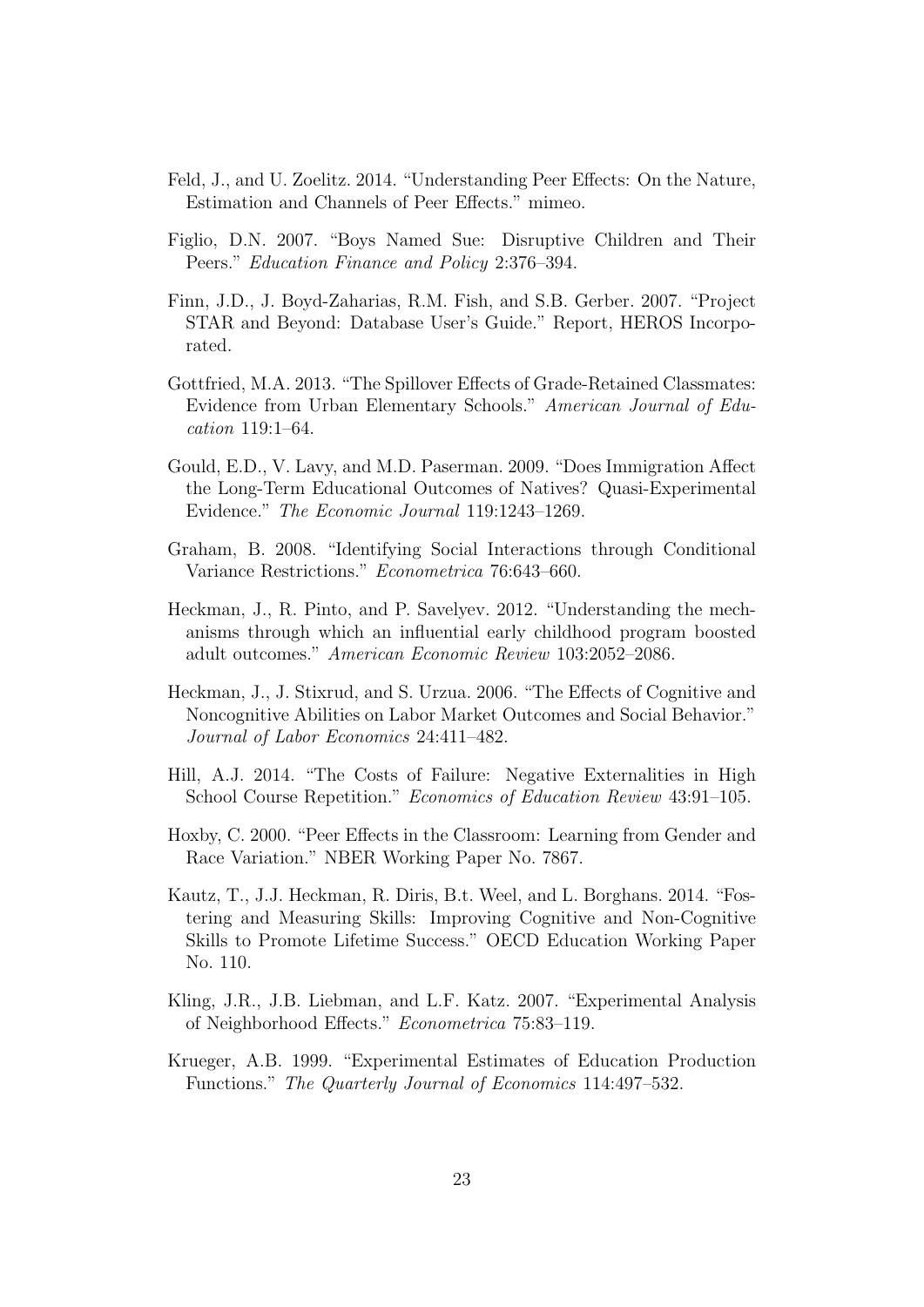- <span id="page-26-6"></span>Krueger, A.B., and D.M. Whitmore. 2001. "The Effect of Attending a Small Class in the Early Grades on College-Test Taking and Middle School Test Results: Evidence from Project STAR." The Economic Journal 111:1– 28.
- <span id="page-26-2"></span>Lavy, V., M.D. Paserman, and A. Schlosser. 2012. "Inside the Black Box of Ability Peer Effects: Evidence from Variation in the Proportion of Low Achievers in the Classroom." The Economic Journal 122:208–237.
- <span id="page-26-1"></span>Lavy, V., O. Silva, and F. Weinhardt. 2012. "The Good, the Bad, and the Average: Evidence on Ability Peer Effects in Schools." Journal of Labor Economics 30:367–414.
- <span id="page-26-8"></span>Lazear, E.P. 2001. "Educational Production." The Quarterly Journal of Economics 116:777–803.
- <span id="page-26-3"></span>Sacerdote, B. 2011. "Peer Effects in Education: How Might They Work, How Big Are They and How Much Do We Know Thus Far?" Elsevier, vol. 3 of Handbook of the Economics of Education, pp. 249 – 277.
- <span id="page-26-7"></span>Schanzenbach, D.W. 2006. "What have researchers learned from Project STAR?" Brookings Papers on Education Policy 9:205–228.
- <span id="page-26-0"></span>Sojourner, A. 2013. "Identification of Peer Effects with Missing Peer Data: Evidence from Project STAR." The Economic Journal 123:574–605.
- <span id="page-26-4"></span>Whitmore, D. 2005. "Resource and peer impacts on girls' academic achievement: Evidence from a randomized experiment." American Economic Review, pp. 199–204.
- <span id="page-26-5"></span>Word, E., J. Johnston, H.P. Bain, D.B. Fulton, C.M. Achilles, M.N. Lintz, J. Folger, and C. Breda. 1990. "The State of Tennessee's Student/Teacher Achievement Ratio (STAR) Project: Technical Report 1985-1990." Report, Tennessee State Department of Education.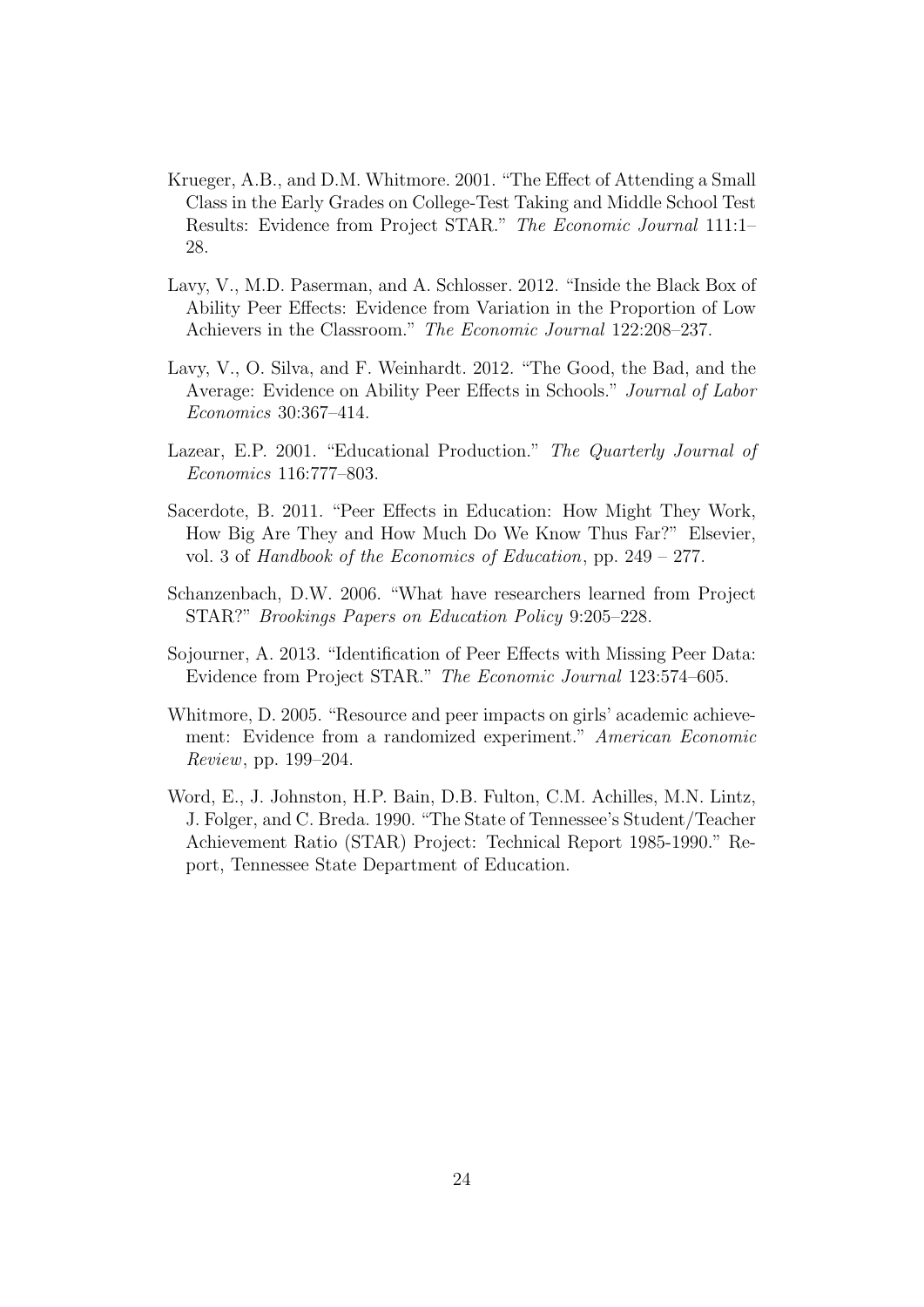Figure 1 Distribution of repeaters across classes



Notes: The figure displays a histogram of the number of repeaters in class. The sample includes only the 60 (out of 79) schools with at least one repeater in kindergarten. There are 254 classes in this sample, with a mean (median) number of repeaters of 0.76 (1).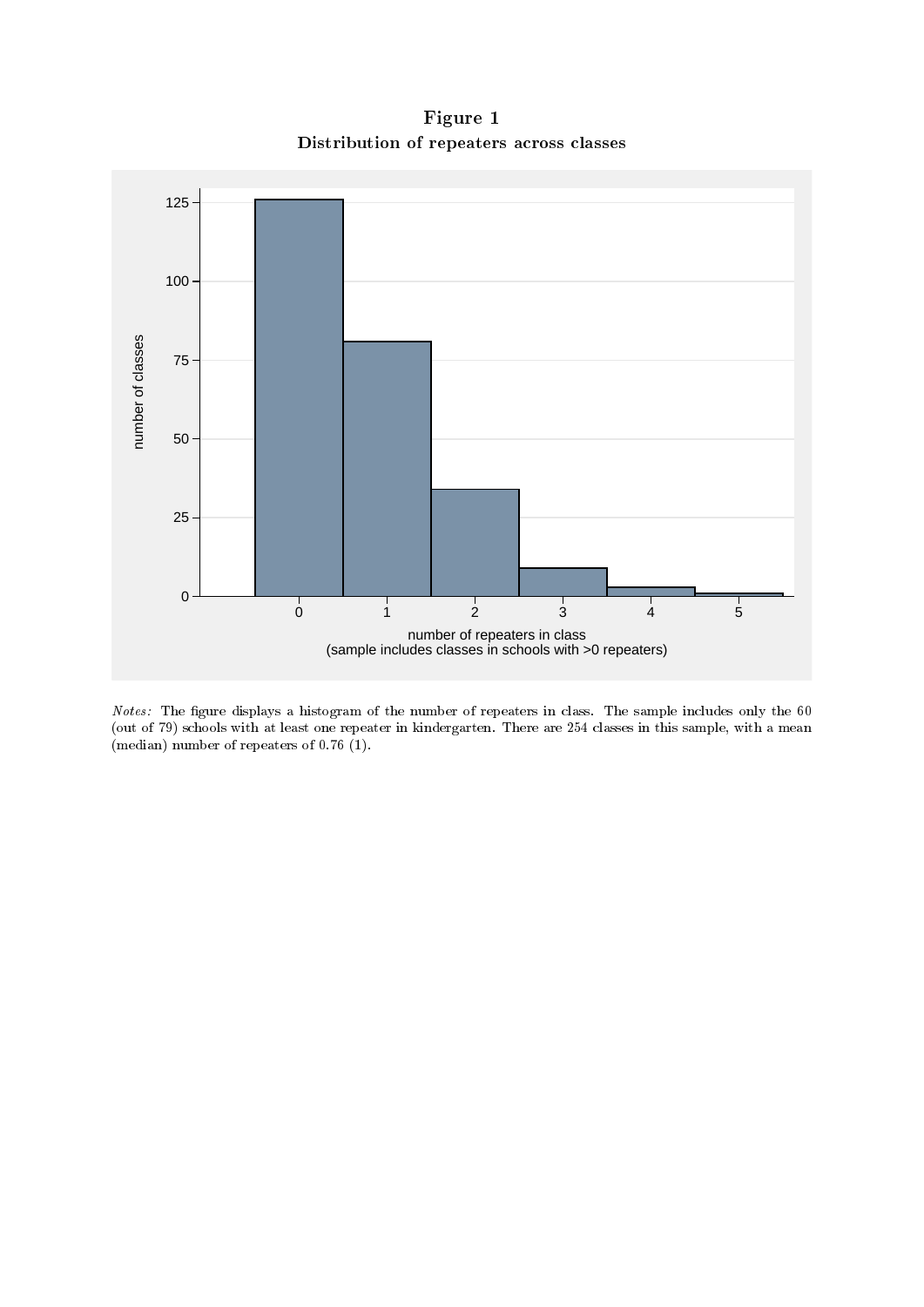Figure 2 Repeater exposure in kindergarten and post-kindergarten test scores



Notes: The figure plots regression coefficients and 90% confidence intervals obtained from 16 variations of the specifications in columns 2 and 4 of Table 2. The dependent variable in each regression is the math score (panel  $A$ ) or reading score (panel B) in the grade indicated on the horizontal axis. No results are reported for fourth grade because test scores are available for only a small fraction of students in that grade; see Online appendix A for details. See the notes to Table 2 for information about additional controls included in each of the regressions.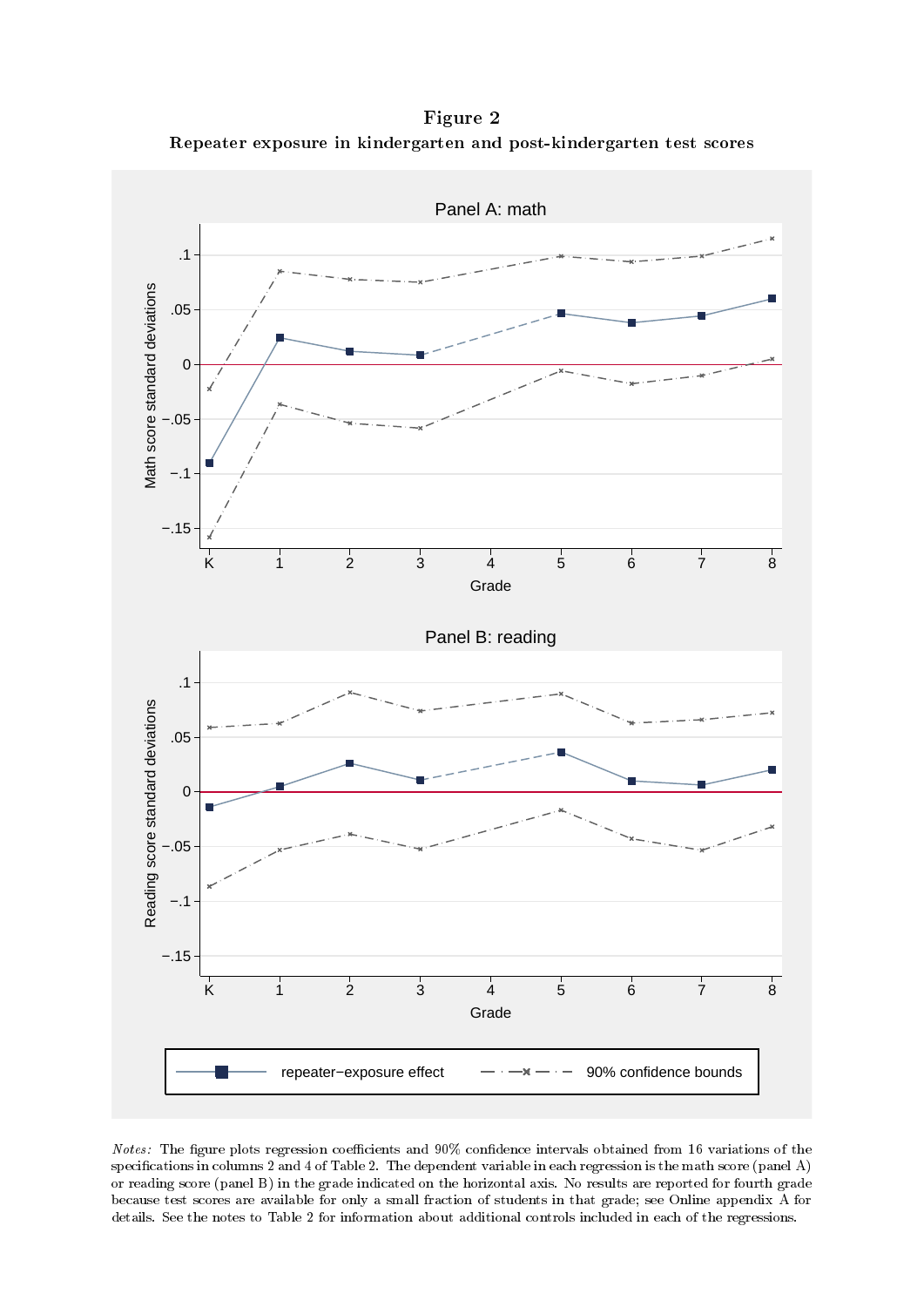|                              |             | Non-repeaters |      |           | Repeaters |          |
|------------------------------|-------------|---------------|------|-----------|-----------|----------|
|                              | $\mathbf N$ | Mean          | SD   | ${\rm N}$ | Mean      | SD       |
| Demographic characteristics  |             |               |      |           |           |          |
| Male                         | 6,039       | 0.51          | 0.50 | 193       | 0.70      | 0.46     |
| Black                        | 6,039       | 0.33          | 0.47 | 193       | 0.17      | 0.38     |
| Free lunch                   | 6,039       | 0.48          | 0.50 | 193       | 0.65      | 0.48     |
| Age in years                 | 6,039       | 5.48          | 0.31 | 193       | 6.39      | 0.31     |
| Old for grade                | 6,039       | 0.03          | 0.17 | 193       | 1.00      | 0.00     |
| Repeater exposure            |             |               |      |           |           |          |
| At least 1 repeater in class | 6,039       | 0.39          | 0.49 |           |           |          |
| Standardized test scores     |             |               |      |           |           |          |
| Kindergarten math score      | 5,614       | 0.00          | 1.00 | 175       | $-0.36$   | 0.80     |
| Kindergarten reading score   | 5,535       | 0.00          | 1.00 | 173       | $-0.47$   | $0.69\,$ |
| 8th-grade math score         | 4,353       | 0.00          | 1.00 | 102       | $-0.88$   | 1.09     |
| 8th-grade reading score      | 4,364       | 0.00          | 1.00 | 108       | $-0.93$   | $1.15\,$ |
| Non-cognitive skills         |             |               |      |           |           |          |
| 4th-grade effort             | 1,628       | 0.00          | 1.00 | $32\,$    | $-1.13$   | 1.24     |
| 4th-grade initiative         | 1,628       | 0.00          | 1.00 | $32\,$    | $-1.01$   | 1.01     |
| 4th-grade value              | 1,628       | 0.00          | 1.00 | 32        | $-0.83$   | $1.25\,$ |
| 4th-grade discipline         | 1,628       | 0.00          | 1.00 | 32        | $-0.32$   | $1.20\,$ |
| 8th-grade effort             | 1,731       | 0.00          | 1.00 | 37        | $-0.50$   | 1.09     |
| 8th-grade initiative         | 1,731       | 0.00          | 1.00 | 37        | $-0.43$   | 0.91     |
| 8th-grade value              | 1,731       | 0.00          | 1.00 | 37        | $-0.36$   | 1.17     |
| 8th-grade discipline         | 1,731       | 0.00          | 1.00 | 37        | $-0.29$   | 1.06     |
| Long-term outcomes           |             |               |      |           |           |          |
| High school GPA              | 2,438       | 84.20         | 7.42 | 40        | 81.82     | 7.35     |
| High school graduation       | 2,955       | 0.87          | 0.34 | 60        | 0.67      | 0.48     |
| Took ACT/SAT                 | 6,039       | 0.41          | 0.49 | 193       | 0.12      | 0.32     |

| Table 1                |  |
|------------------------|--|
| Descriptive statistics |  |

Notes: The table reports descriptive statistics of key variables separately for the 6,039 non-repeating students and the 193 repeaters in the estimation sample. A student is considered old for grade if based on her age and Tennessee's kindergarten entry cutoff date of September 30 she would be expected to attend at least first grade in the 1985-86 school year. Repeater exposure is measured as an indicator taking value 1 if the student's kindergarten class contains at least one repeater and 0 otherwise. Repeater exposure is not defined for repeaters because this paper studies spillovers from repeaters on non-repeating students. The non-cognitive skill measures are indices summarizing teacher ratings of student behavior in four areas: effort, initiative, value, and discipline. All test scores and measures of non-cognitive skills are standardized to have mean 0 and standard deviation 1 across non-repeating students. High school GPA is measured on a scale from 0-100. Took ACT/SAT is an indicator for whether the student took either of these tests in 1998, when most students were in their final year of high school.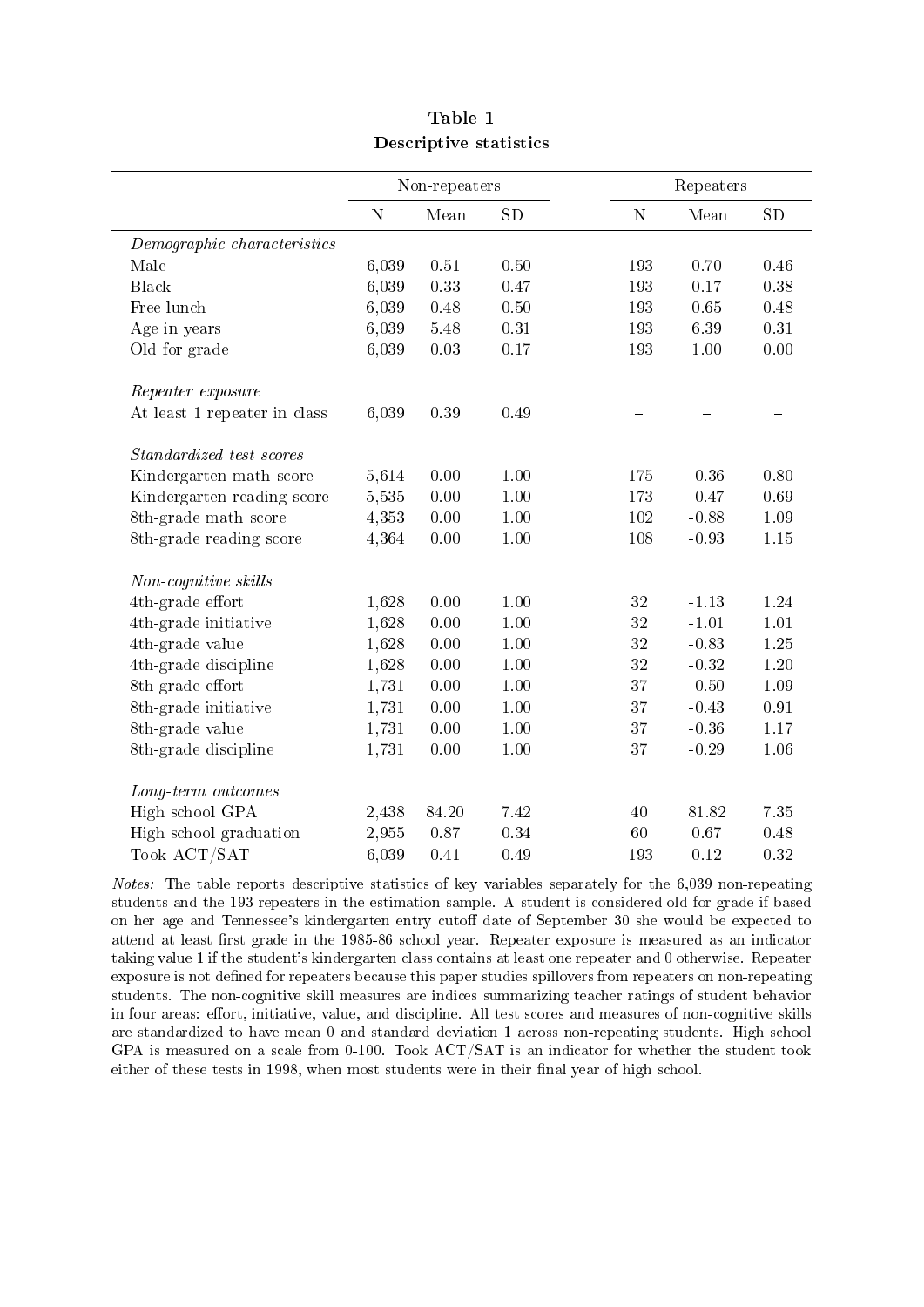|                   | Math              | Math        | Reading           | Reading     |
|-------------------|-------------------|-------------|-------------------|-------------|
|                   | $\left( 1\right)$ | (2)         | $\left( 3\right)$ | (4)         |
| Repeater exposure | $-0.090**$        | $-0.090**$  | $-0.014$          | $-0.014$    |
|                   | (0.043)           | (0.041)     | (0.046)           | (0.044)     |
| Male              |                   | $-0.144***$ |                   | $-0.175***$ |
|                   |                   | (0.024)     |                   | (0.025)     |
| <b>Black</b>      |                   | $-0.355***$ |                   | $-0.249***$ |
|                   |                   | (0.051)     |                   | (0.053)     |
| Free lunch        |                   | $-0.411***$ |                   | $-0.450***$ |
|                   |                   | (0.029)     |                   | (0.029)     |
| Age in years      |                   | $0.550***$  |                   | $0.408***$  |
|                   |                   | (0.044)     |                   | (0.048)     |
| Old for grade     |                   | $-0.411***$ |                   | $-0.346***$ |
|                   |                   | (0.081)     |                   | (0.074)     |
| Small class       | $0.169***$        | $0.158***$  | $0.194***$        | $0.185***$  |
|                   | (0.045)           | (0.043)     | (0.043)           | (0.042)     |
| Observations      | 5,614             | 5,614       | 5,535             | 5,535       |
|                   |                   |             |                   |             |

Table 2 Repeater exposure in kindergarten and end-of-kindergarten test scores

Notes: The table reports estimates from regressions of end-of-kindergarten math and reading scores on the variables listed in rows and school fixed effects. Test scores are standardized to have mean 0 and standard deviation 1 across non-repeating students in the estimation sample. Repeater exposure is measured as an indicator taking value 1 if the student's class contains at least one repeater and 0 otherwise. Standard errors in parentheses allow for clustering at the class level.  $*$  p<0.10,  $*$  p<0.05,  $**$  p<0.01.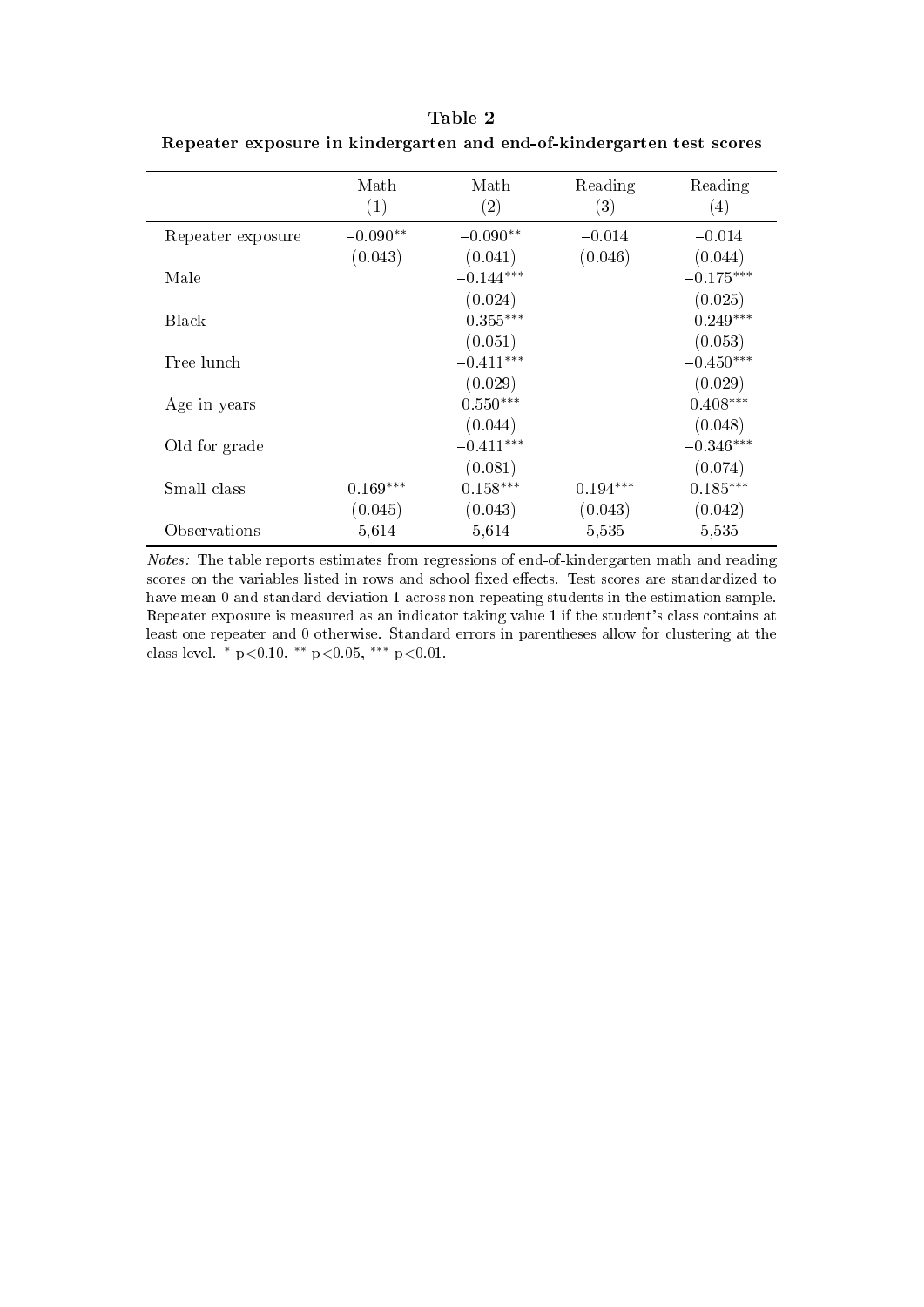|                   | Effort<br>(1) | Initiative<br>$\rm(2)$ | Value<br>(3) | Discipline<br>$\left(4\right)$ |
|-------------------|---------------|------------------------|--------------|--------------------------------|
|                   |               | Panel A: 4th grade     |              |                                |
| Repeater exposure | $0.104*$      | 0.025                  | $0.124**$    | $0.142***$                     |
|                   | (0.054)       | (0.056)                | (0.053)      | (0.054)                        |
| Observations      | 1,628         | 1,628                  | 1,628        | 1,628                          |
|                   |               | Panel B: 8th grade     |              |                                |
| Repeater exposure | $0.169***$    | $0.105*$               | $0.160***$   | $0.194***$                     |
|                   | (0.054)       | (0.056)                | (0.051)      | (0.052)                        |
| Observations      | 1,731         | 1,731                  | 1,731        | 1,731                          |
|                   |               | Panel C: summary index |              |                                |
| Repeater exposure |               | $0.117***$             |              |                                |
|                   |               | (0.041)                |              |                                |
| Observations      |               | 2,589                  |              |                                |

|  | Table 3 |                                                            |  |
|--|---------|------------------------------------------------------------|--|
|  |         | Repeater exposure in kindergarten and non-cognitive skills |  |

Notes: The table reports estimates from regressions that relate students' non-cognitive skills in fourth and eighth grade to their exposure to repeaters in kindergarten. The outcome variables in panels A and B are indices summarizing teacher ratings of student behavior in four areas: effort, initiative, value, and discipline. The indices are standardized to have mean 0 and standard deviation 1 across non-repeating students in the estimation sample. The outcome variable in panel C is a summary index of non-cognitive skills that combines the available information from fourth and eighth grade for each student; see text for details on how this index is constructed. Repeater exposure is measured as an indicator taking value 1 if the student's kindergarten class contains at least one repeater and 0 otherwise. All specifications control for students' demographic background, an indicator for small class in kindergarten, and kindergarten school fixed effects. Standard errors in parentheses allow for clustering at the kindergarten class level. <sup>∗</sup> p<0.10, ∗∗ p<0.05, ∗∗∗ p<0.01.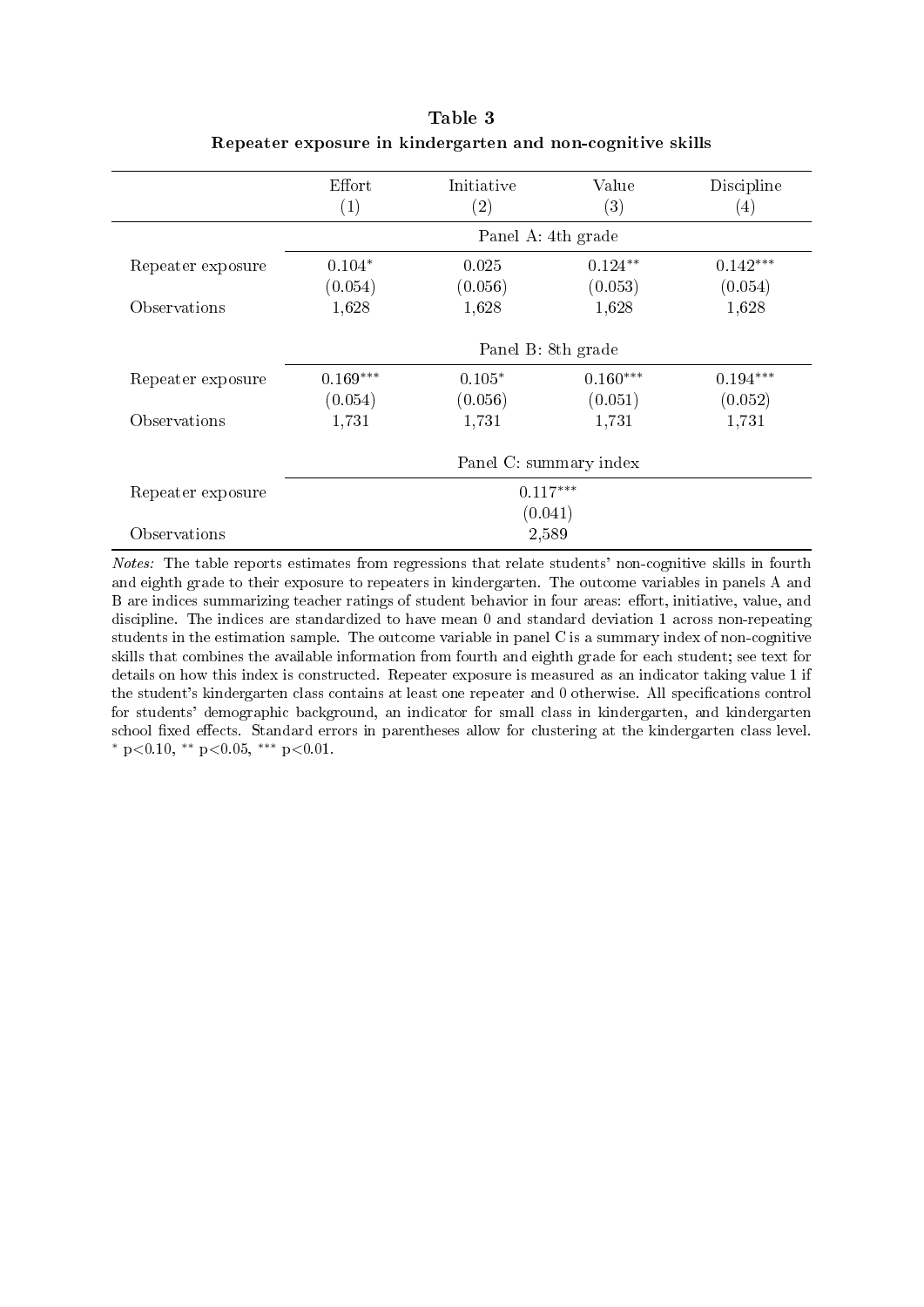|  |                                                                        | Table 4 |  |  |
|--|------------------------------------------------------------------------|---------|--|--|
|  | Repeater exposure in kindergarten and long-term educational attainment |         |  |  |

|                   | High school<br><b>GPA</b> | High school<br>graduation<br>$\mathbf{2}^{\prime}$ | Took<br>ACT/SAT<br>(3) | Summary<br>index<br>(4) |
|-------------------|---------------------------|----------------------------------------------------|------------------------|-------------------------|
| Repeater exposure | $0.552*$<br>(0.308)       | $0.021*$<br>(0.013)                                | $0.033**$<br>(0.015)   | $0.074***$<br>(0.028)   |
| Observations      | 2,438                     | 2,955                                              | 6,039                  | 6,039                   |

Notes: The table reports estimates from regressions that relate students' educational attainment, measured at the end of high school, to their exposure to repeaters in kindergarten. See the notes to Table 1 for descriptions of the outcome variables in columns 1-3. See text for details on the construction of the summary index of long-term educational attainment used as outcome in column 4. Repeater exposure is measured as an indicator taking value 1 if the student's kindergarten class contains at least one repeater and 0 otherwise. All specifications control for students' demographic background, an indicator for small class in kindergarten, and kindergarten school fixed effects. Standard errors in parentheses allow for clustering at the kindergarten class level. \*  $p<0.10$ , \*\*  $p<0.05$ , \*\*\*  $p<0.01$ .

Table 5 Repeater exposure, non-cognitive skills, and long-term educational attainment

|                         |                   | Summary index of long-term attainment |                   | Difference  |
|-------------------------|-------------------|---------------------------------------|-------------------|-------------|
|                         | $\left( 1\right)$ | $ 2\rangle$                           | $\left( 3\right)$ | $[(2)-(3)]$ |
| Repeater exposure       |                   | 0.060                                 | 0.012             | $0.048***$  |
|                         |                   | (0.042)                               | (0.038)           | $[p=0.004]$ |
| Non-cog. skills (index) | $0.408***$        |                                       | $0.408***$        |             |
|                         | (0.019)           |                                       | (0.019)           |             |
| Observations            | 2,589             | 2,589                                 | 2,589             |             |

Notes: The table reports estimates from regressions that relate students' educational attainment to their exposure to repeaters in kindergarten and to their non-cognitive skills measured in fourth and eighth grade (columns 1-3). Repeater exposure is measured as an indicator taking value 1 if the student's kindergarten class contains at least one repeater and 0 otherwise. See text for descriptions of the summary indices of long-term educational attainment and non-cognitive skills. All specifications control for students' demographic background, an indicator for small class in kindergarten, and kindergarten school fixed effects. Regressions include all non-repeating students for whom non-cognitive skills are observed. Standard errors in parentheses allow for clustering at the kindergarten class level. The rightmost column reports results from a test of the null hypothesis that the coefficients on repeater exposure in columns 2 and 3 are equal. The p-value in brackets is based on a Wald test conducted after re-estimating the specifications in columns 2 and 3 using seemingly unrelated regression. \* p<0.10, \*\* p<0.05, \*\*\* p<0.01.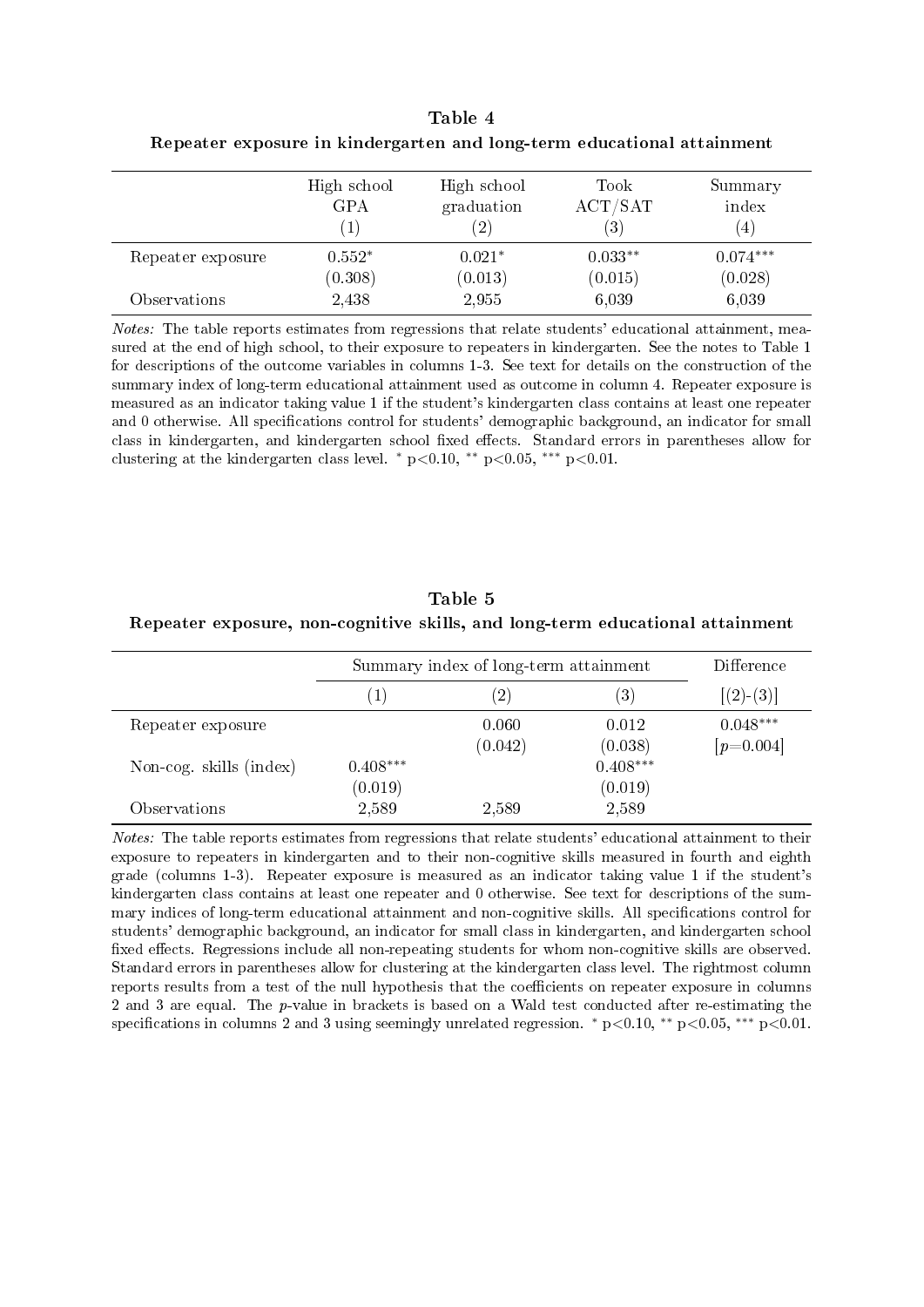# ONLINE APPENDIX TO:

# The Long-Term Impacts of Low-Achieving Childhood Peers: Evidence from Project STAR

Jan Bietenbeck Lund University and IZA

October 2015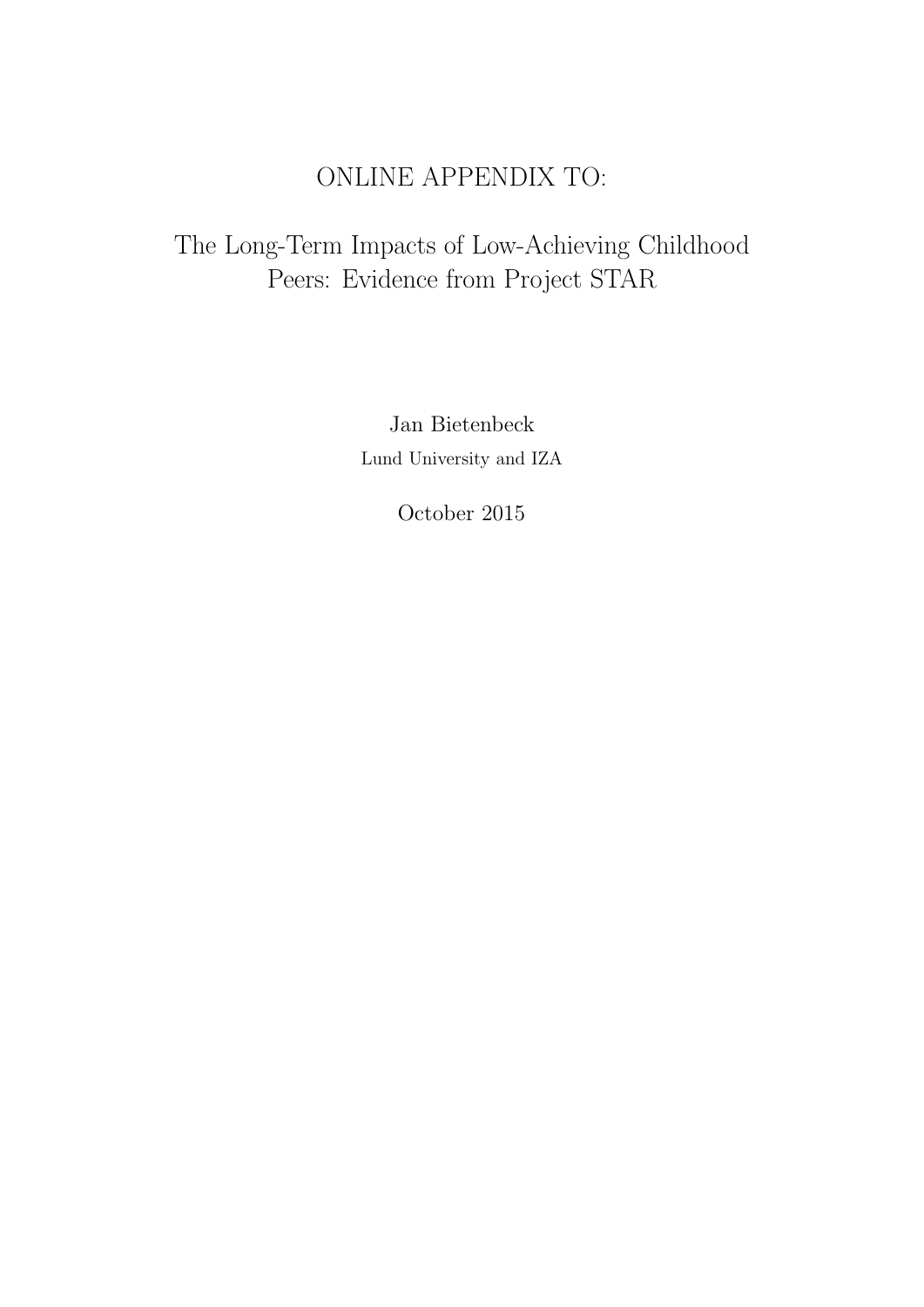#### A. Data appendix

The Tennessee State Department of Education entrusted a consortium of researchers from four Tennessee universities and various state institutions with the planning and implementation of Project STAR. After the experiment ended, some researchers continued to collect data on outcomes of participating students. [Finn et al.](#page-37-0) [\(2007\)](#page-37-0) provide a detailed account of these data collection efforts. The Project STAR public use file, on which the empirical analysis in this paper is based, combines these data such that students can be followed throughout their scholastic careers until the end of high school. Additional data on test scores in grades 5-8 were generously provided to me by Diane Schanzenbach. In what follows, I discuss in detail how I constructed the outcome variables used in the empirical analysis.

Test scores. At the end of each school year from kindergarten through third grade, students in Project STAR were administered the grade-specific version of the Stanford Achievement Test. From fifth grade through eighth grade, students who were still residing in Tennessee took the Comprehensive Test of Basic Skills (CTBS) as part of a statewide testing program.<sup>1</sup> Both tests are standardized multiple-choice assessments with components in mathematics and reading and are graded centrally.

The public use file contains Stanford Achievement Test scores for all students who took these tests. However, it contains CTBS scores only for students who were on grade level, i.e. students who attended grade 5/6/7/8 in 1991/1992/1993/1994, respectively. This implies that test scores are not observed for a number of students who had been retained in grade by those years.<sup>2</sup> In contrast, the data supplied by Diane Schanzenbach contain CTBS scores for students who attended grades 5-8 in Tennessee in any year between 1990 and 1997. Test scores are provided as scale scores, which are

<sup>&</sup>lt;sup>1</sup>An unrepresentative subsample of students took the CTBS also in fourth grade, see [Finn et al.](#page-37-0) [\(2007\)](#page-37-0). Due to the selective nature of this subsample, I chose not to use fourth-grade test scores in the empirical analysis.

<sup>2</sup>Note that students who were retained in grade at any point between kindergarten and third grade dropped out of the STAR cohort and therefore did not write the subsequent Stanford Achievement Tests. However, these students did write the CTBS in later grades as long as they stayed in Tennessee.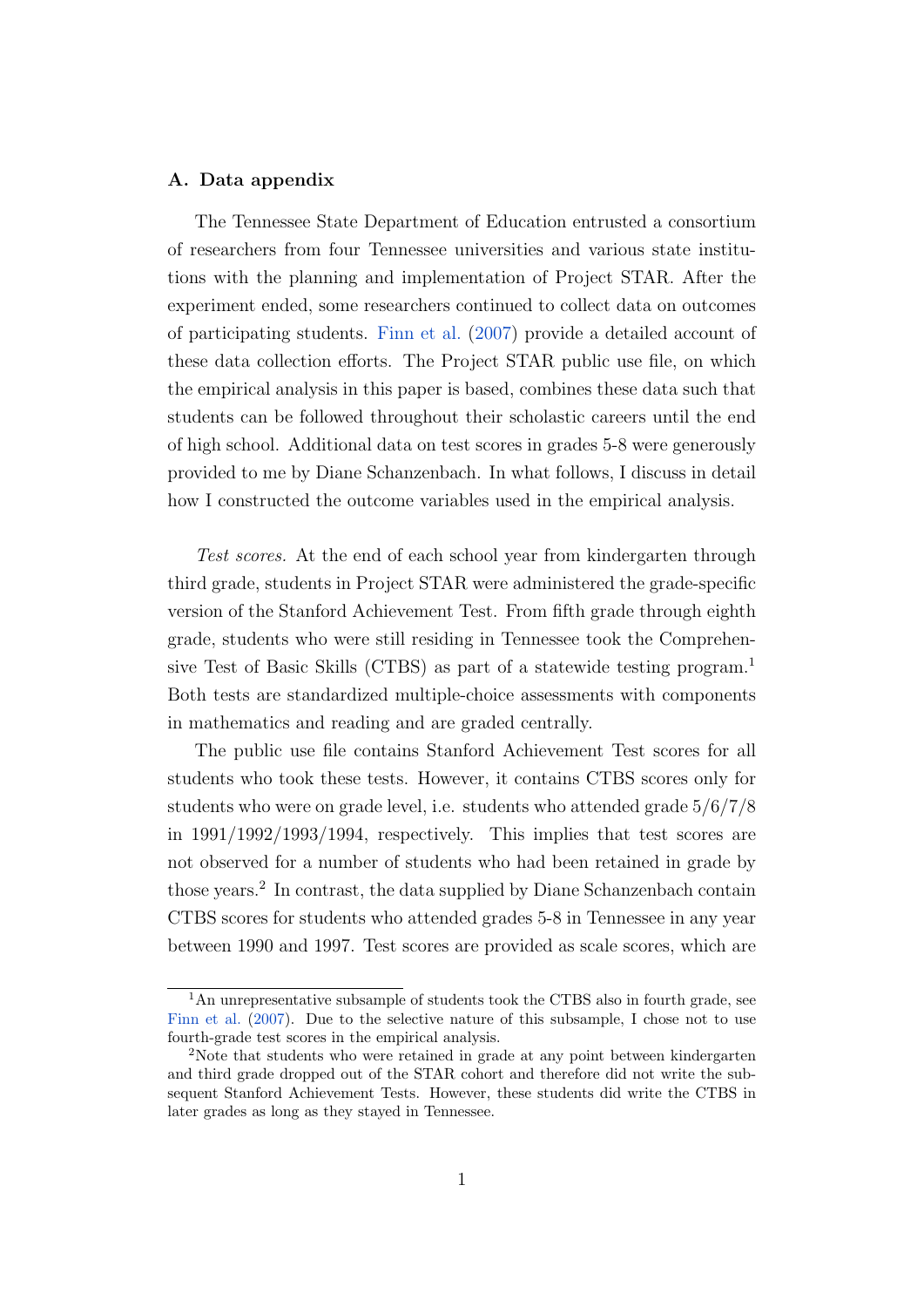comparable across grade levels [\(Finn et al.,](#page-37-0) [2007\)](#page-37-0). In order to increase sample size, I define test scores for a given grade level as scores obtained in the school year in which participating students were supposed to be in that grade (e.g., eighth-grade scores are defined as scores obtained in 1994, even though some students were attending seventh grade in that year). Results are however robust to using only the test scores available in the public use file. I standardize all test scores to have mean 0 and standard deviation 1 across non-repeating kindergarten students in the estimation sample.

Non-cognitive skills. I obtain fourth-grade non-cognitive skill measures from a questionnaire administered to teachers of a random sample of participating students in November 1989. The questionnaire asked teachers to rate how often each student had engaged in 31 different behaviors over the last two to three months. Ratings were recorded on a scale from 1 ("never") to 5 ("always"), and ratings of 28 of these behaviors were consolidated into four indices. The effort index includes items such as whether a student is persistent when confronted with difficult problems, whether she completes her homework, and whether she gets discouraged easily when encountering an obstacle in schoolwork. The initiative index is based on such items as whether a student participates actively in classroom discussions, whether she does more than just the assigned work, and whether she often asks questions. The value index measures how much a student appreciates the school learning environment. Finally, the discipline index captures such characteristics as whether a student often acts restless, whether she needs reprimanding, and whether she interferes with peers' work.<sup>3</sup>

During the 1993-94 school year, eighth-grade math and English teachers of a different random subset of participants were asked about student behaviors on a similar though shorter questionnaire. Thirteen of these behaviors were again consolidated into four indices measuring each student's effort, initiative, value, and discipline. I first average these indices across math and English for each student, and then normalize each of the eight

<sup>3</sup>Note that what the paper refers to as the "discipline index" is the inverse of the "index of non-participatory behavior" in the original data. See [Finn et al.](#page-37-0) [\(2007\)](#page-37-0) for a complete listing of the behaviors included in each of the indices.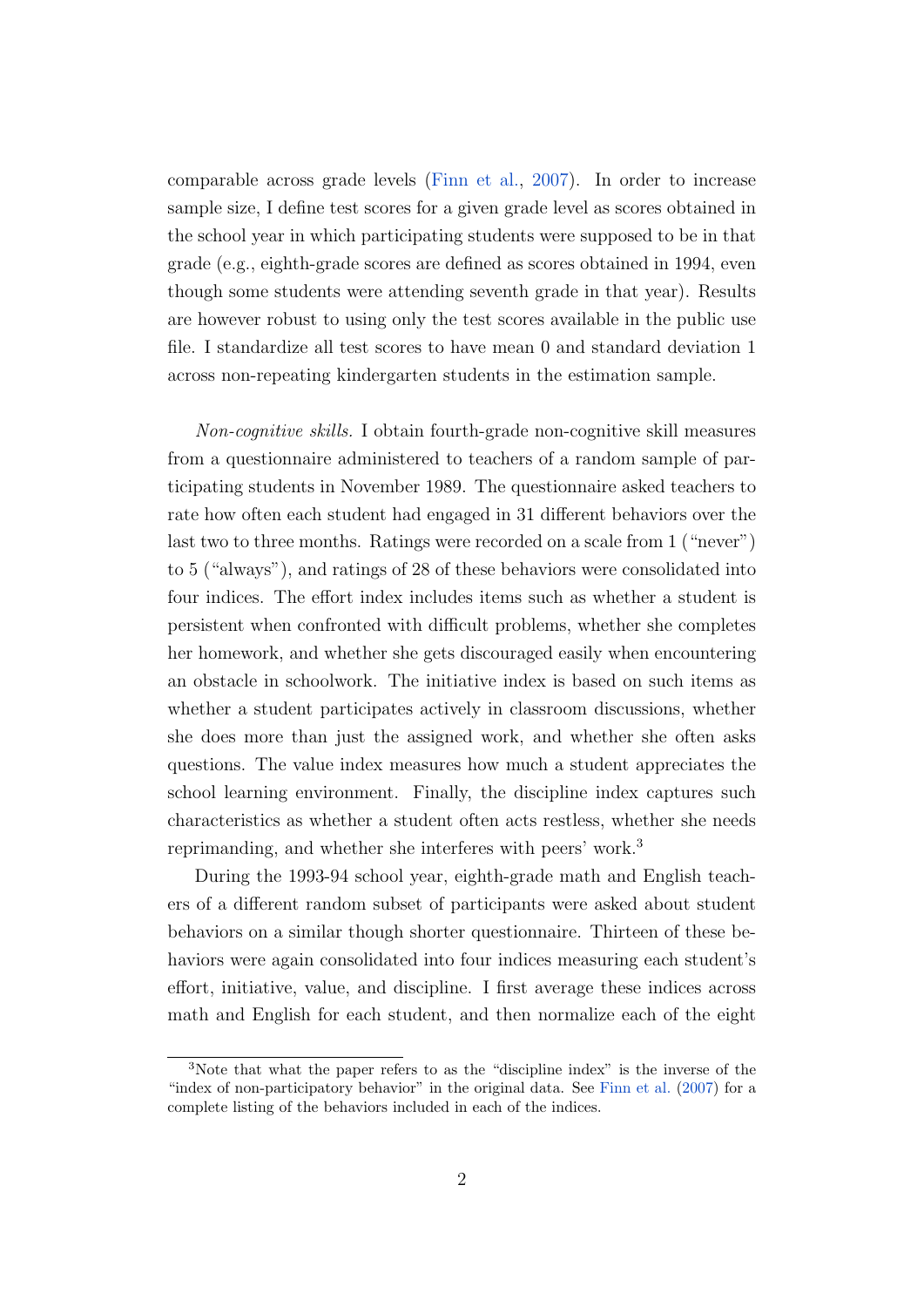fourth- and eighth-grade indices by subtracting its mean and dividing by its standard deviation (computed across non-repeating students in the estimation sample). Finally, I construct the summary index of non-cognitive skills by averaging the available normalized indices for each student and normalizing the resulting composite.

High school grade point average and graduation. Most students in Project STAR graduated from high school in 1998, and transcripts were gathered from selected high schools in 1999 and 2000. High schools were chosen for data collection based on the likelihood that STAR participants would attend them given the locations of students' last known middle schools. Course grades from transcripts were transferred to a scale from 0-100 if necessary, and separate GPAs for math, science, and foreign languages were computed and are available in the data. The empirical analysis in this paper uses overall GPA, defined as the average of the these three subject-specific GPAs, as an outcome variable.

Information on high school graduation was also derived from transcripts and cross-checked with data from the Tennessee State Department of Education in ambiguous cases. Nevertheless, graduation status could not be determined with certainty for all students. In these cases, which comprise 7% of the non-repeating students in the estimation sample, the data collectors made a best guess whether a student "probably graduated" or "probably dropped out" based on the available course grades, information on attendance, and additional information from the Tennessee State Department of Education. The variable used in the empirical analysis codes 2,378 students who graduated, 98 students who probably graduated, and 82 students who received a General Educational Development certificate as graduates, and 296 students who dropped out and 101 students who probably dropped out as dropouts.

College-test taking and summary index of long-term educational attainment. ACT/SAT test taking was recorded by [Krueger and Whitmore](#page-37-1) [\(2001\)](#page-37-1), who matched all students in STAR to the administrative records of the two companies responsible for these tests in 1998. The outcome variable used in the empirical analysis is an indicator that takes value 1 if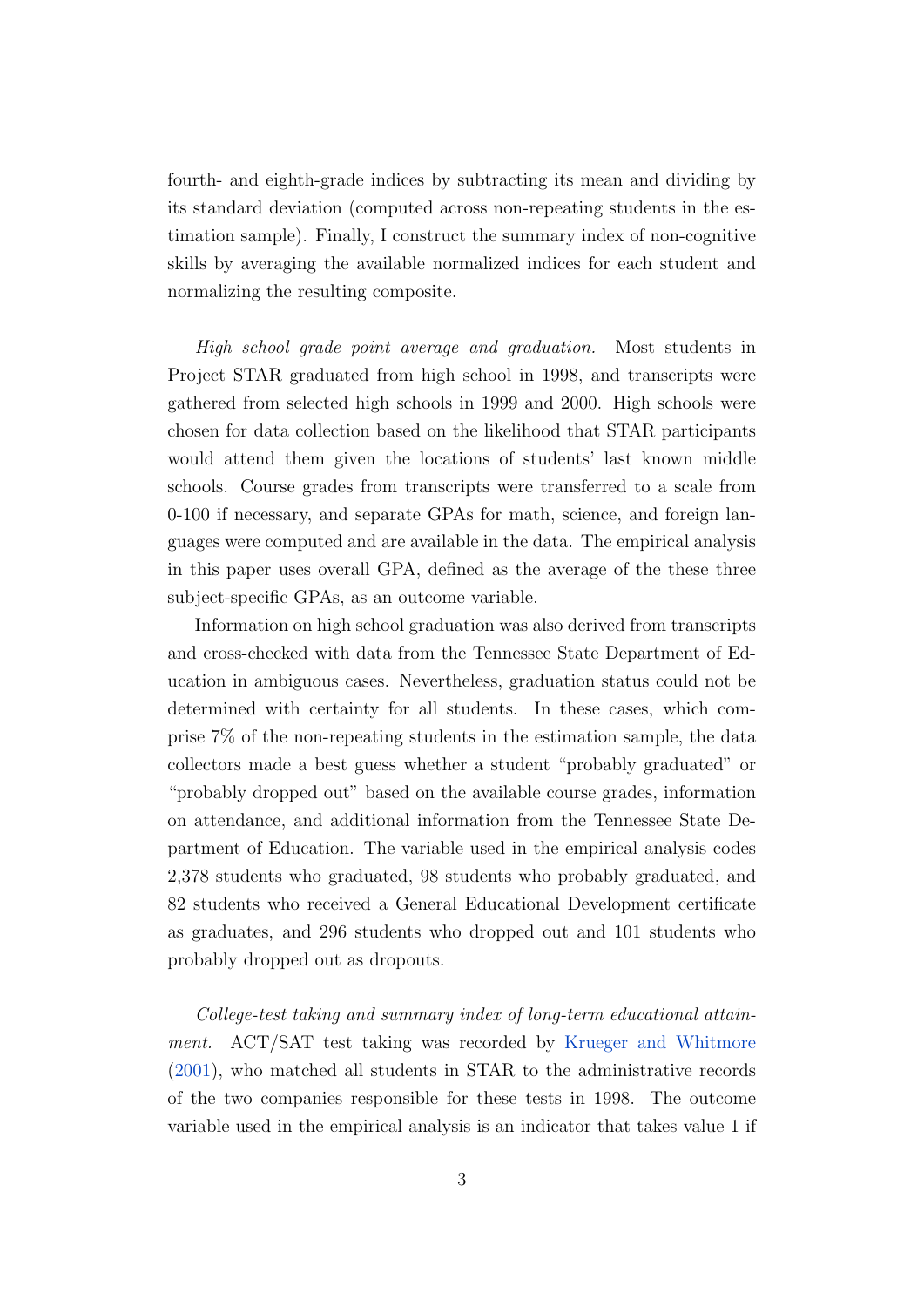a student took either of these college entrance exams in 1998 and 0 otherwise. The summary index of long-term educational attainment combines information on high school GPA and graduation and college-test taking by first standardizing each of these variables to have mean 0 and standard deviation 1 across non-repeating students in the estimation sample. The average of these standardized variables is then normalized by subtracting its mean and dividing by its standard deviation.

#### References

- <span id="page-37-0"></span>Finn, J.D., J. Boyd-Zaharias, R.M. Fish, and S.B. Gerber. 2007. "Project STAR and Beyond: Database User's Guide." Report, HEROS Incorporated.
- <span id="page-37-1"></span>Krueger, A.B., and D.M. Whitmore. 2001. "The Effect of Attending a Small Class in the Early Grades on College-Test Taking and Middle School Test Results: Evidence from Project STAR." The Economic Journal 111:1– 28.

#### B. Appendix tables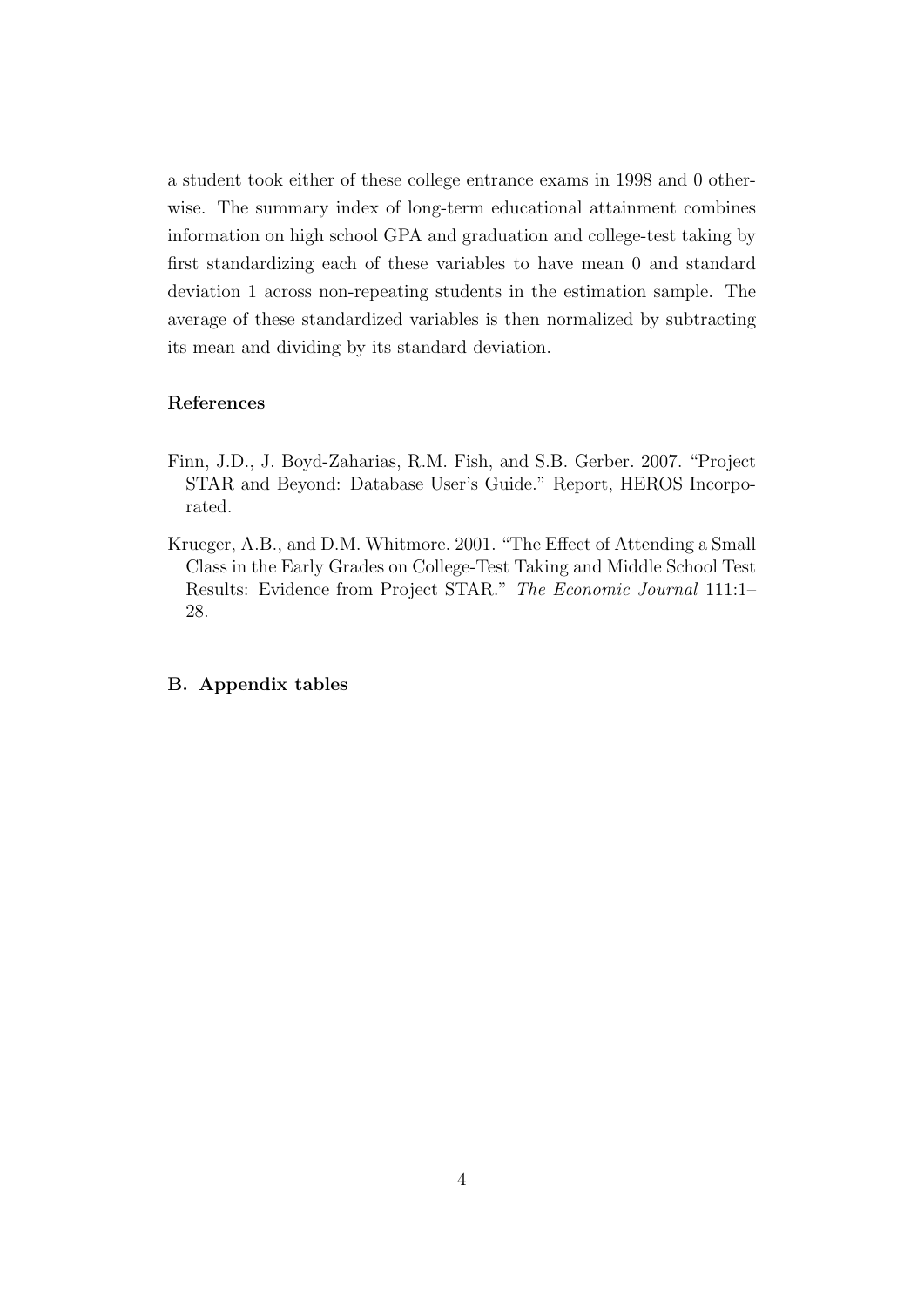|                         | Male     | <b>Black</b>      | Free                                  | Age in            | Old for           |
|-------------------------|----------|-------------------|---------------------------------------|-------------------|-------------------|
|                         |          |                   | lunch                                 | years             | grade             |
|                         | (1)      | $\left( 2\right)$ | $\left( 3\right)$                     | $\left( 4\right)$ | $\left( 5\right)$ |
|                         |          |                   | Panel A: repeater-exposure dummy      |                   |                   |
| Repeater exposure       | $-0.005$ | $-0.001$          | 0.004                                 | 0.001             | $-0.003$          |
|                         | (0.015)  | (0.007)           | (0.015)                               | (0.009)           | (0.005)           |
| Observations            | 6,039    | 6,039             | 6,039                                 | 6,039             | 6,039             |
|                         |          |                   |                                       |                   |                   |
|                         |          |                   | Panel B: number of repeaters in class |                   |                   |
| No. of repeaters<br>100 | $-0.910$ | $-0.791**$        | 0.303                                 | $-0.008$          | $-0.417$          |
|                         | (0.829)  | (0.333)           | (0.841)                               | (0.509)           | (0.273)           |
| Observations            | 6,039    | 6,039             | 6,039                                 | 6,039             | 6,039             |

#### Table B.1 Randomization tests

Notes: The table reports estimates from regressions that relate non-repeating students' demographic characteristics to their exposure to repeaters in kindergarten. Repeater exposure in panel A is measured as an indicator taking value 1 if the student's kindergarten class contains at least one repeater and 0 otherwise. Specifications in panel B include the number of repeaters in a student's class as treatment instead. All regressions also control for kindergarten school fixed effects. Standard errors in parentheses allow for clustering at the kindergarten class level. \*  $p<0.10$ , \*\*  $p<0.05$ , \*\*\*  $p<0.01$ .

|                      | Kindergarten<br>math score | 8th-grade<br>math score<br>$\left( 2\right)$ | Non-cog.<br>index<br>$\left( 3\right)$ | $Long-term$<br>index<br>$\left( 4\right)$ |
|----------------------|----------------------------|----------------------------------------------|----------------------------------------|-------------------------------------------|
| Repeater exposure    | $-0.078$                   | $0.089**$                                    | $0.119**$                              | $0.065**$                                 |
|                      | (0.048)                    | (0.039)                                      | (0.050)                                | (0.032)                                   |
| $\times$ small class | $-0.043$                   | $-0.099$                                     | $-0.007$                               | 0.031                                     |
|                      | (0.095)                    | (0.064)                                      | (0.084)                                | (0.056)                                   |
| Observations         | 5,614                      | 4,353                                        | 2,589                                  | 6,039                                     |

#### Table B.2 Heterogeneous effects by class size

Notes: The table reports estimates from regressions that probe for heterogeneous effects of repeater exposure by kindergarten class size. Repeater exposure is measured as an indicator taking value 1 if the student's kindergarten class contains at least one repeater and 0 otherwise; see text for details on the construction of the outcome variables. All specifications control for students' demographic background, an indicator for small class in kindergarten, and kindergarten school fixed effects. Standard errors in parentheses allow for clustering at the kindergarten class level.  $* p \lt 0.10$ ,  $** p \lt 0.05$ ,  $** p \lt 0.01$ .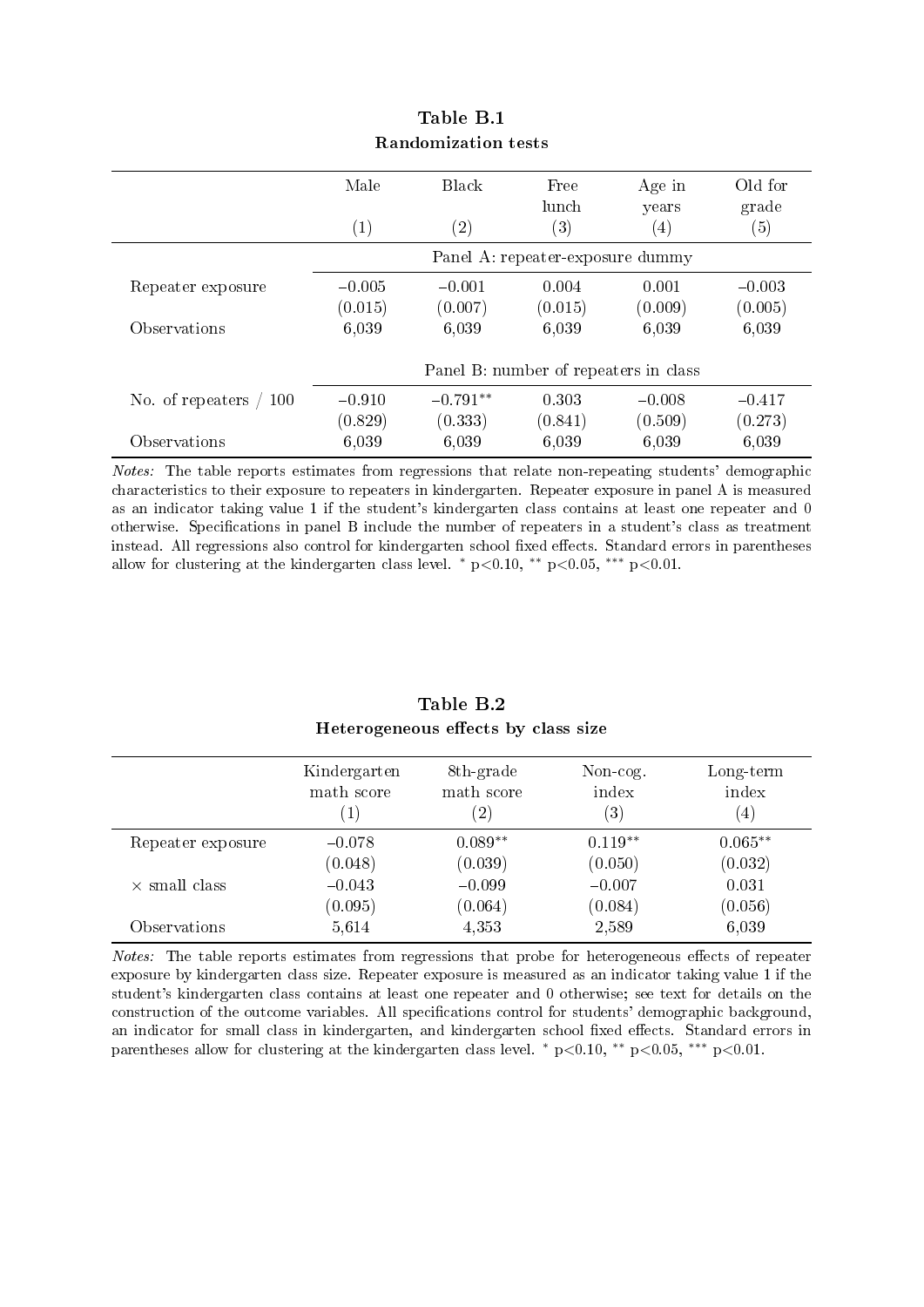|                        | Kindergarten<br>math score<br>$\left( 1\right)$ | 8th-grade<br>math score<br>$\left( 2\right)$                    | Non-cog.<br>index<br>(3) | Long-term<br>index<br>$\left( 4\right)$ |
|------------------------|-------------------------------------------------|-----------------------------------------------------------------|--------------------------|-----------------------------------------|
|                        |                                                 | Panel A: indicators for different numbers of repeaters in class |                          |                                         |
| 1 repeater in class    | $-0.096**$                                      | $0.070*$                                                        | $0.120***$               | $0.072**$                               |
|                        | (0.046)                                         | (0.036)                                                         | (0.046)                  | (0.031)                                 |
| 2 repeaters in class   | $-0.092$                                        | 0.039                                                           | $0.134**$                | $0.093**$                               |
|                        | (0.070)                                         | (0.053)                                                         | (0.065)                  | (0.041)                                 |
| 3-5 repeaters in class | $-0.021$                                        | 0.019                                                           | 0.025                    | 0.030                                   |
|                        | (0.103)                                         | (0.090)                                                         | (0.090)                  | (0.063)                                 |
| Observations           | 5,614                                           | 4,353                                                           | 2,589                    | 6,039                                   |
|                        |                                                 | Panel B: linear share of repeaters in class                     |                          |                                         |
| Share of repeaters     | $-0.601$                                        | 0.370                                                           | $1.045**$                | $0.781**$                               |
|                        | (0.483)                                         | (0.406)                                                         | (0.445)                  | (0.310)                                 |
| Observations           | 5,614                                           | 4,353                                                           | 2,589                    | 6,039                                   |

### Table B.3 Alternative measures of repeater exposure

Notes: The table reports estimates from regressions that probe the robustness of results to using alternative measures of repeater exposure. In panel A, the repeater-exposure dummy is replaced by dummies for 1, 2, and 3-5 repeaters in class. Specifications in panel B include the class share of repeaters as treatment instead. See text for details on the construction of the outcome variables. All regressions control for students' demographic background, an indicator for small class in kindergarten, and kindergarten school fixed effects. Standard errors in parentheses allow for clustering at the kindergarten class level. <sup>∗</sup> p<0.10, ∗∗ p<0.05, ∗∗∗ p<0.01.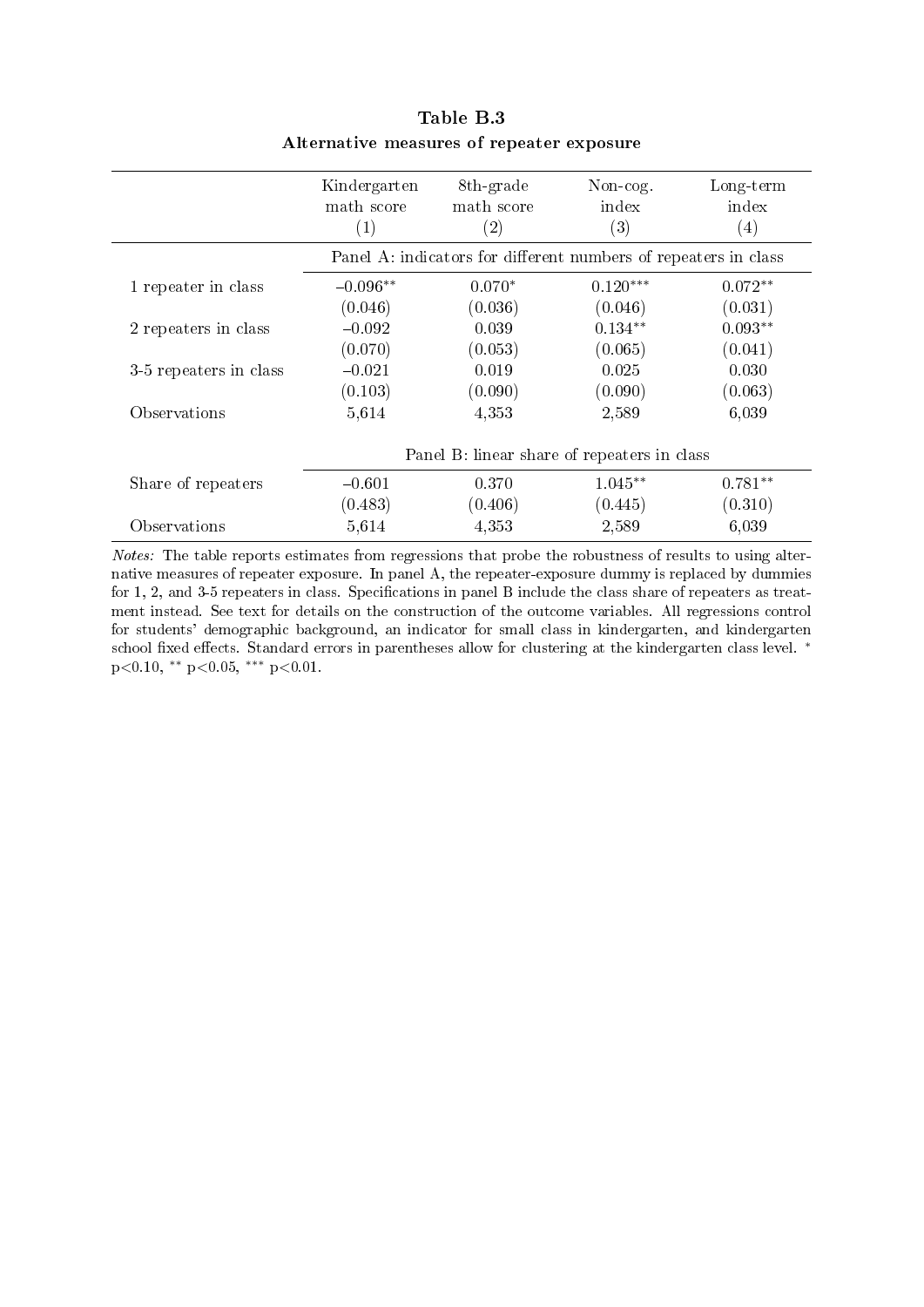|                                                                                                                                                                                                                                                                                                                                                                                                                                                                                                                                                                                                                                                                                                                                                                                                                                                                                                                    |                                               |                                              | Table B.4                 |                                                   |                                                                                                                                                                                                             |                                                |
|--------------------------------------------------------------------------------------------------------------------------------------------------------------------------------------------------------------------------------------------------------------------------------------------------------------------------------------------------------------------------------------------------------------------------------------------------------------------------------------------------------------------------------------------------------------------------------------------------------------------------------------------------------------------------------------------------------------------------------------------------------------------------------------------------------------------------------------------------------------------------------------------------------------------|-----------------------------------------------|----------------------------------------------|---------------------------|---------------------------------------------------|-------------------------------------------------------------------------------------------------------------------------------------------------------------------------------------------------------------|------------------------------------------------|
|                                                                                                                                                                                                                                                                                                                                                                                                                                                                                                                                                                                                                                                                                                                                                                                                                                                                                                                    | Robustness                                    |                                              |                           | to selective attrition based on repeater exposure |                                                                                                                                                                                                             |                                                |
|                                                                                                                                                                                                                                                                                                                                                                                                                                                                                                                                                                                                                                                                                                                                                                                                                                                                                                                    | Kindergarten<br>math score<br>$\widehat{\Xi}$ | math score<br>8th-grade<br>$\widehat{\odot}$ | 4th-grade<br>non-cog<br>ව | 8th-grade<br>non-cog.<br>$\bigoplus$              | High school<br>GPA<br>$\widehat{\Theta}$                                                                                                                                                                    | High school<br>graduation<br>$\widehat{\circ}$ |
|                                                                                                                                                                                                                                                                                                                                                                                                                                                                                                                                                                                                                                                                                                                                                                                                                                                                                                                    | Panel A                                       |                                              |                           |                                                   | controome is an indicator for being observed with the variable in the column head                                                                                                                           |                                                |
| Repeater exposure                                                                                                                                                                                                                                                                                                                                                                                                                                                                                                                                                                                                                                                                                                                                                                                                                                                                                                  | (0.008)<br>$-0.011$                           | (0.012)<br>0.009                             | (0.015)<br>$-0.012$       | (0.013)<br>$-0.020$                               | (0.013)<br>0.011                                                                                                                                                                                            | (0.014)<br>$0.007$                             |
|                                                                                                                                                                                                                                                                                                                                                                                                                                                                                                                                                                                                                                                                                                                                                                                                                                                                                                                    |                                               |                                              |                           |                                                   | Panel B: outcome is an indicator for being observed with the variable in the column head                                                                                                                    |                                                |
| Repeater exposure                                                                                                                                                                                                                                                                                                                                                                                                                                                                                                                                                                                                                                                                                                                                                                                                                                                                                                  | $-0.016$                                      | 0.033                                        | 0.016                     | $-0.016$                                          | $0.040*$                                                                                                                                                                                                    | 0.023                                          |
|                                                                                                                                                                                                                                                                                                                                                                                                                                                                                                                                                                                                                                                                                                                                                                                                                                                                                                                    | (0.013)                                       | (0.020)                                      | (0.023)                   | (0.024)                                           | (0.023)                                                                                                                                                                                                     | (0.024)                                        |
| $\times$ male                                                                                                                                                                                                                                                                                                                                                                                                                                                                                                                                                                                                                                                                                                                                                                                                                                                                                                      | 0.005                                         | $-0.006$                                     | $-0.013$                  | $-0.002$                                          | $-0.017$                                                                                                                                                                                                    | 0.014                                          |
| $\times$ black                                                                                                                                                                                                                                                                                                                                                                                                                                                                                                                                                                                                                                                                                                                                                                                                                                                                                                     | (0.014)<br>$-0.021$                           | $-0.004$<br>(0.025)                          | (0.021)<br>$-0.017$       | (0.025)<br>0.034                                  | (0.025)<br>0.026                                                                                                                                                                                            | $-0.036$<br>(0.027)                            |
|                                                                                                                                                                                                                                                                                                                                                                                                                                                                                                                                                                                                                                                                                                                                                                                                                                                                                                                    | (0.018)                                       | (0.032)                                      | (0.028)                   | (0.028)                                           | (0.033)                                                                                                                                                                                                     | (0.034)                                        |
| $\times$ free lunch                                                                                                                                                                                                                                                                                                                                                                                                                                                                                                                                                                                                                                                                                                                                                                                                                                                                                                | 0.016                                         | $-0.050*$                                    | $-0.036$                  | $-0.024$                                          | $-0.068**$                                                                                                                                                                                                  | $-0.040$                                       |
|                                                                                                                                                                                                                                                                                                                                                                                                                                                                                                                                                                                                                                                                                                                                                                                                                                                                                                                    | (0.016)                                       | (0.028)                                      | (0.027)                   | (0.030)                                           | (0.029)                                                                                                                                                                                                     | (0.030)                                        |
| $\times$ age in years                                                                                                                                                                                                                                                                                                                                                                                                                                                                                                                                                                                                                                                                                                                                                                                                                                                                                              | 0.001                                         | $-0.025$                                     | 0.014                     | 0.007                                             | $-0.042$                                                                                                                                                                                                    | $-0.035$                                       |
|                                                                                                                                                                                                                                                                                                                                                                                                                                                                                                                                                                                                                                                                                                                                                                                                                                                                                                                    | (0.026)                                       | (0.042)                                      | (0.039)                   | (0.042)                                           | (0.041)                                                                                                                                                                                                     | (0.043)                                        |
| $\times$ old for grade                                                                                                                                                                                                                                                                                                                                                                                                                                                                                                                                                                                                                                                                                                                                                                                                                                                                                             | 0.049                                         | 0.012                                        | $-0.068$                  | $-0.048$                                          | 0.023                                                                                                                                                                                                       | 0.080                                          |
|                                                                                                                                                                                                                                                                                                                                                                                                                                                                                                                                                                                                                                                                                                                                                                                                                                                                                                                    | (0.046)                                       | (0.079)                                      | (0.080)                   | (0.077)                                           | (0.074)                                                                                                                                                                                                     | (0.082)                                        |
| p-value (joint significance)                                                                                                                                                                                                                                                                                                                                                                                                                                                                                                                                                                                                                                                                                                                                                                                                                                                                                       | 71.0                                          | 0.52                                         | 0.40                      | 0.60                                              | 0.26                                                                                                                                                                                                        | 0.48                                           |
|                                                                                                                                                                                                                                                                                                                                                                                                                                                                                                                                                                                                                                                                                                                                                                                                                                                                                                                    |                                               |                                              |                           |                                                   | Panel C: outcome is the kindergarten math score, only students observed with variable in column head                                                                                                        |                                                |
| Repeater exposure                                                                                                                                                                                                                                                                                                                                                                                                                                                                                                                                                                                                                                                                                                                                                                                                                                                                                                  | $-0.090**$                                    | $-0.088$ **                                  | $-0.075$                  | $-0.046$                                          | $-0.067$                                                                                                                                                                                                    | $-0.131***$                                    |
|                                                                                                                                                                                                                                                                                                                                                                                                                                                                                                                                                                                                                                                                                                                                                                                                                                                                                                                    | (0.041)                                       | (0.044)                                      | (0.061)                   | (0.057)                                           | (0.054)                                                                                                                                                                                                     | (0.050)                                        |
| panels include the 6,039 non-repeating students in the estimation sample. The last row in panel B reports p-values from $F$ -tests for joint significance of the<br>repeater-exposure dummy and the five interaction terms. In panel C, the dependent variable is the end-of-kindergarten math score. Regressions in this panel<br>include all non-repeating students in the estimation sample for whom the outcome in the column head and the end-of-kindergarten math score are observed.<br>The table reports results from a series of regression-based tests for selective attrition by exposure to repeaters in kindergarten.<br>effects. Standard errors in parentheses allow for clustering at the kindergarten class level. * $p<0.10$ , ** $p<0.05$ , ** $p<0.01$ .<br>Regressions in all three panels also control for students'<br>the dependent variable is an indicator taking value 1 if t<br>Notes: |                                               |                                              |                           |                                                   | the outcome in the column head is observed for a given student and 0 otherwise. Regressions in these<br>demographic background, an indicator for small class in kindergarten, and kindergarten school fixed | In panels $A$ and $B$ .                        |